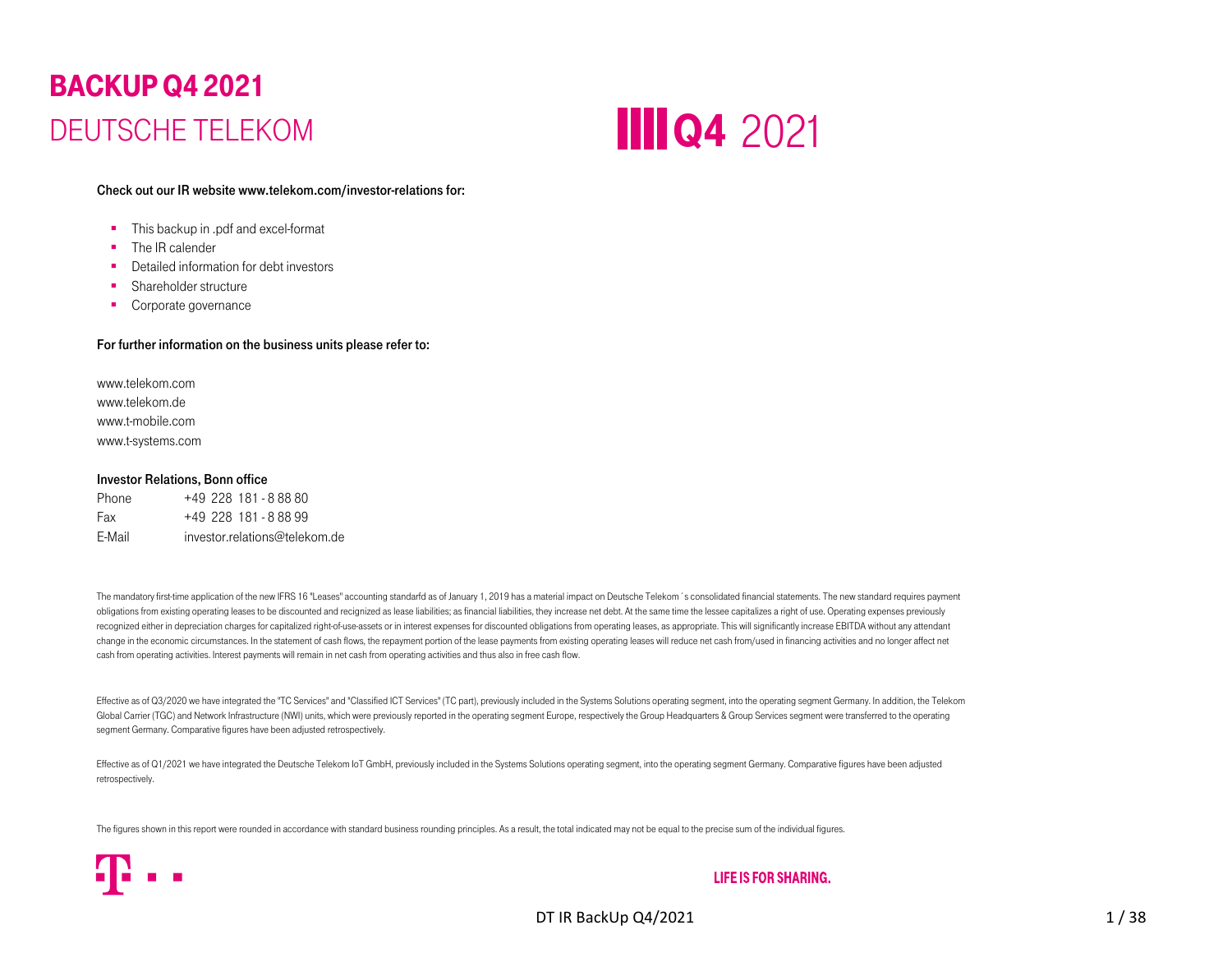# CONTENT

<span id="page-1-0"></span>

| <b>CONTENT</b>                                       |           |                                                                    |                 |
|------------------------------------------------------|-----------|--------------------------------------------------------------------|-----------------|
|                                                      |           | <b>GERMANY</b>                                                     |                 |
| At a Glance                                          | 3         | Financials                                                         | 22              |
| <b>DT GROUP</b>                                      |           | Operationals & Mobile Communication KPIs<br>Additional information | 23<br>$24 - 25$ |
| Adjusted for special factors                         | 6         |                                                                    |                 |
| As reported                                          |           | <b>UNITED STATES</b>                                               |                 |
| <b>EBITDA Reconciliation</b>                         | 8         | Financials                                                         | 27              |
| Special Factors in the consolidated income statement | 9         | Operationals                                                       | $28 - 29$       |
| Consolidated statement of financial position         | $10 - 11$ |                                                                    |                 |
| Provisions for pensions                              | 12        | <b>EUROPE</b>                                                      |                 |
| Maturity profile                                     | 13        | Financials                                                         | 31              |
| Liquidity reserves                                   | 14        |                                                                    |                 |
| Net debt                                             | 15        | <b>OTHER SEGMENTS</b>                                              |                 |
| Net debt development                                 | 16        | <b>Group Development Financials</b>                                | $33 - 35$       |
| Cash capex                                           | 17        | <b>System Solutions Financials</b>                                 | 36              |
| Free cash flow                                       | 18        | <b>GHS Financials</b>                                              | 37              |
| Personnel                                            | 19        |                                                                    |                 |
| Exchange rates                                       | 20        | <b>GLOSSARY</b>                                                    | 38              |

#### **GERMANY**

|                                            |           | ---------                                |           |
|--------------------------------------------|-----------|------------------------------------------|-----------|
| е                                          | 3         | Financials                               | 22        |
|                                            |           | Operationals & Mobile Communication KPIs | 23        |
| Þ                                          |           | Additional information                   | $24 - 25$ |
| or special factors                         | 6         |                                          |           |
| d                                          |           | <b>UNITED STATES</b>                     |           |
| econciliation                              | 8         | Financials                               | 27        |
| ctors in the consolidated income statement |           | Operationals                             | $28 - 29$ |
| ted statement of financial position        | $10 - 11$ |                                          |           |
| for pensions                               | 12        | <b>EUROPE</b>                            |           |
| rofile                                     | 13        | Financials                               | 31        |
| eserves                                    | 14        |                                          |           |
|                                            | 15        | <b>OTHER SEGMENTS</b>                    |           |
| levelopment                                | 16        | <b>Group Development Financials</b>      | $33 - 35$ |
| эΧ                                         | 17        | <b>System Solutions Financials</b>       | 36        |
| flow                                       | 18        | <b>GHS</b> Financials                    | 37        |
|                                            | 19        |                                          |           |
| rates                                      | 20        | <b>GLOSSARY</b>                          | 38        |
|                                            |           |                                          |           |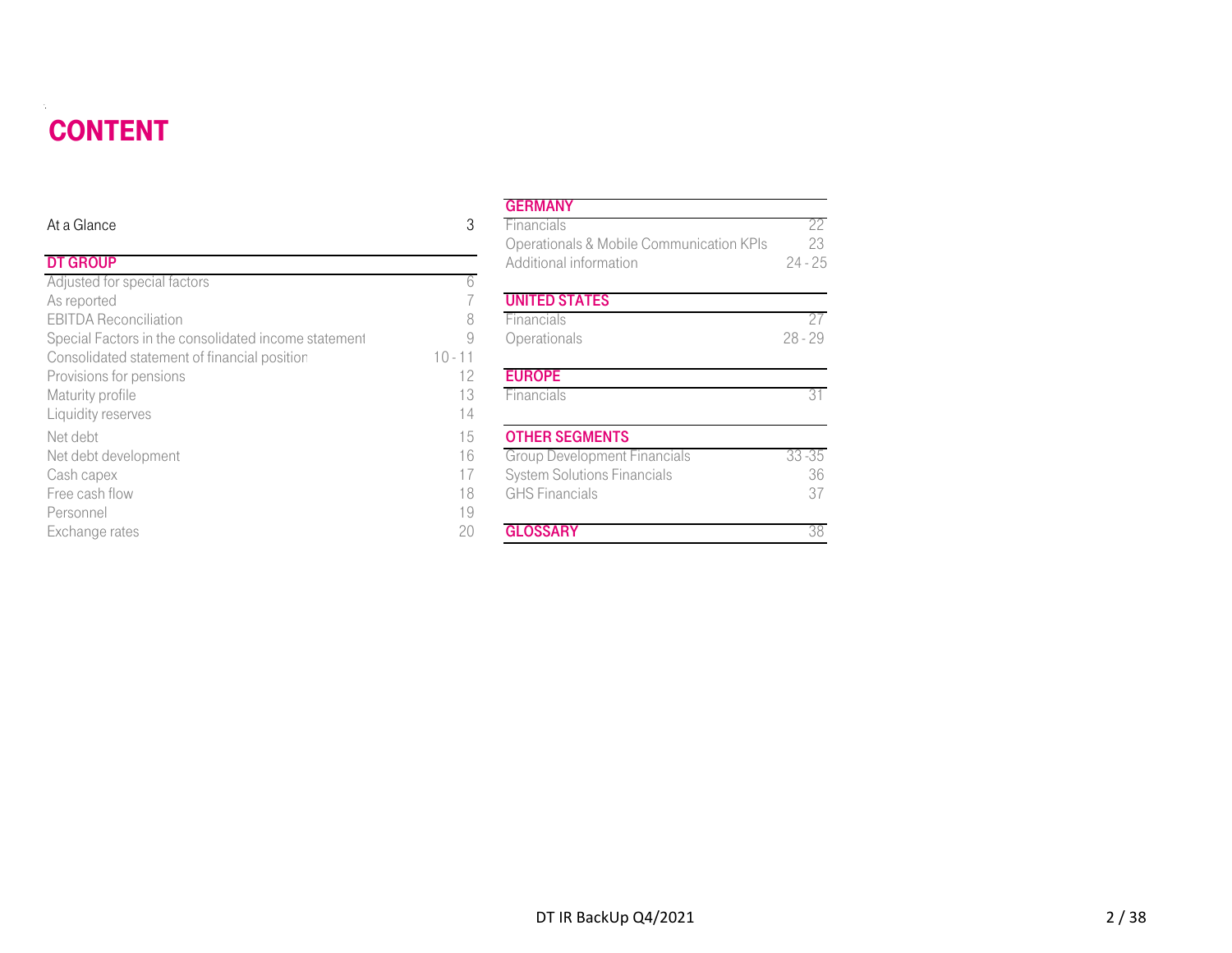## DT GROUP AT A GLANCE

<span id="page-2-0"></span>

| AT A GLANCE<br><b>REVENUE</b><br>Germany<br><b>United States</b><br>Europe<br>Systems Solutions<br>Group Development<br>Group Headquarters & Group Services<br>Reconciliation<br><b>DT GROUP</b><br><b>NET REVENUE</b><br>Germany<br><b>United States</b><br>Europe<br><b>Systems Solutions</b><br>Group Development<br>Group Headquarters & Group Services<br><b>DT GROUP</b><br><b>SERVICE REVENUE</b> | Note<br>$\overline{1}$<br>$\overline{1}$<br>$\overline{1}$<br>$\mathbf{1}$ | Q4<br>2020<br>millions of $\epsilon$<br>6.264<br>17.184<br>2.992<br>1.077<br>740<br>646<br>(1.281)<br>27.622<br>6.056<br>17.184<br>2.937<br>824<br>569 | Q1<br>2021<br>millions of $\epsilon$<br>5.942<br>16.483<br>2.729<br>1.015<br>782<br>625<br>(1.186)<br>26.390<br>5.797<br>16.483<br>2.681<br>798 | Q2<br>2021<br>millions of $\in$<br>5.903<br>16.643<br>2.823<br>1.006<br>780<br>671<br>(1.232)<br>26.593<br>5.755<br>16.642 | Q3<br>2021<br>millions of $\epsilon$<br>5.990<br>16.807<br>2.905<br>971<br>787<br>617<br>(1.200)<br>26.877<br>5.844 | Q4<br>2021<br>millions of $\epsilon$<br>6.329<br>18.427<br>2.928<br>1.027<br>816<br>602<br>(1.194)<br>28.934<br>6.181 | Change<br>%<br>1,0<br>7,2<br>(2,1)<br>(4, 6)<br>10,3<br>(6, 8)<br>6,8<br>4,7 | <b>FY</b><br>2020<br>millions of $\epsilon$<br>23.790<br>61.208<br>11.335<br>4.159<br>2.883<br>2.556<br>(4.932)<br>100.999 | <b>FY</b><br>2021<br>millions of $\epsilon$<br>24.164<br>68.359<br>11.384<br>4.019<br>3.165<br>2.515<br>(4.812)<br>108.794 | Change<br>$\%$<br>1,6<br>11,7<br>0,4<br>(3,4)<br>9,8<br>(1,6)<br>2,4<br>7,7 |
|----------------------------------------------------------------------------------------------------------------------------------------------------------------------------------------------------------------------------------------------------------------------------------------------------------------------------------------------------------------------------------------------------------|----------------------------------------------------------------------------|--------------------------------------------------------------------------------------------------------------------------------------------------------|-------------------------------------------------------------------------------------------------------------------------------------------------|----------------------------------------------------------------------------------------------------------------------------|---------------------------------------------------------------------------------------------------------------------|-----------------------------------------------------------------------------------------------------------------------|------------------------------------------------------------------------------|----------------------------------------------------------------------------------------------------------------------------|----------------------------------------------------------------------------------------------------------------------------|-----------------------------------------------------------------------------|
|                                                                                                                                                                                                                                                                                                                                                                                                          |                                                                            |                                                                                                                                                        |                                                                                                                                                 |                                                                                                                            |                                                                                                                     |                                                                                                                       |                                                                              |                                                                                                                            |                                                                                                                            |                                                                             |
|                                                                                                                                                                                                                                                                                                                                                                                                          |                                                                            |                                                                                                                                                        |                                                                                                                                                 |                                                                                                                            |                                                                                                                     |                                                                                                                       |                                                                              |                                                                                                                            |                                                                                                                            |                                                                             |
|                                                                                                                                                                                                                                                                                                                                                                                                          |                                                                            |                                                                                                                                                        |                                                                                                                                                 |                                                                                                                            |                                                                                                                     |                                                                                                                       |                                                                              |                                                                                                                            |                                                                                                                            |                                                                             |
|                                                                                                                                                                                                                                                                                                                                                                                                          |                                                                            |                                                                                                                                                        |                                                                                                                                                 |                                                                                                                            |                                                                                                                     |                                                                                                                       |                                                                              |                                                                                                                            |                                                                                                                            |                                                                             |
|                                                                                                                                                                                                                                                                                                                                                                                                          |                                                                            |                                                                                                                                                        |                                                                                                                                                 |                                                                                                                            |                                                                                                                     |                                                                                                                       |                                                                              |                                                                                                                            |                                                                                                                            |                                                                             |
|                                                                                                                                                                                                                                                                                                                                                                                                          |                                                                            |                                                                                                                                                        |                                                                                                                                                 |                                                                                                                            |                                                                                                                     |                                                                                                                       |                                                                              |                                                                                                                            |                                                                                                                            |                                                                             |
|                                                                                                                                                                                                                                                                                                                                                                                                          |                                                                            |                                                                                                                                                        |                                                                                                                                                 |                                                                                                                            |                                                                                                                     |                                                                                                                       |                                                                              |                                                                                                                            |                                                                                                                            |                                                                             |
|                                                                                                                                                                                                                                                                                                                                                                                                          |                                                                            |                                                                                                                                                        |                                                                                                                                                 |                                                                                                                            |                                                                                                                     |                                                                                                                       |                                                                              |                                                                                                                            |                                                                                                                            |                                                                             |
|                                                                                                                                                                                                                                                                                                                                                                                                          |                                                                            |                                                                                                                                                        |                                                                                                                                                 |                                                                                                                            |                                                                                                                     |                                                                                                                       |                                                                              |                                                                                                                            |                                                                                                                            |                                                                             |
|                                                                                                                                                                                                                                                                                                                                                                                                          |                                                                            |                                                                                                                                                        |                                                                                                                                                 |                                                                                                                            |                                                                                                                     |                                                                                                                       |                                                                              |                                                                                                                            |                                                                                                                            |                                                                             |
|                                                                                                                                                                                                                                                                                                                                                                                                          |                                                                            |                                                                                                                                                        |                                                                                                                                                 |                                                                                                                            |                                                                                                                     |                                                                                                                       |                                                                              |                                                                                                                            |                                                                                                                            |                                                                             |
|                                                                                                                                                                                                                                                                                                                                                                                                          |                                                                            |                                                                                                                                                        |                                                                                                                                                 |                                                                                                                            |                                                                                                                     |                                                                                                                       |                                                                              |                                                                                                                            |                                                                                                                            |                                                                             |
|                                                                                                                                                                                                                                                                                                                                                                                                          |                                                                            |                                                                                                                                                        |                                                                                                                                                 |                                                                                                                            |                                                                                                                     |                                                                                                                       |                                                                              |                                                                                                                            |                                                                                                                            |                                                                             |
|                                                                                                                                                                                                                                                                                                                                                                                                          |                                                                            |                                                                                                                                                        |                                                                                                                                                 |                                                                                                                            |                                                                                                                     |                                                                                                                       |                                                                              |                                                                                                                            |                                                                                                                            |                                                                             |
|                                                                                                                                                                                                                                                                                                                                                                                                          |                                                                            |                                                                                                                                                        |                                                                                                                                                 |                                                                                                                            |                                                                                                                     |                                                                                                                       | 2,1                                                                          | 23.019                                                                                                                     | 23.577                                                                                                                     | 2,4                                                                         |
|                                                                                                                                                                                                                                                                                                                                                                                                          |                                                                            |                                                                                                                                                        |                                                                                                                                                 |                                                                                                                            | 16.806                                                                                                              | 18.426                                                                                                                | 7,2                                                                          | 61.206                                                                                                                     | 68.357                                                                                                                     | 11,7                                                                        |
|                                                                                                                                                                                                                                                                                                                                                                                                          |                                                                            |                                                                                                                                                        |                                                                                                                                                 | 2.771                                                                                                                      | 2.839                                                                                                               | 2.873                                                                                                                 | (2,2)                                                                        | 11.139                                                                                                                     | 11.163                                                                                                                     | 0,2                                                                         |
|                                                                                                                                                                                                                                                                                                                                                                                                          |                                                                            |                                                                                                                                                        |                                                                                                                                                 | 799                                                                                                                        | 765                                                                                                                 | 810                                                                                                                   | (1,7)                                                                        | 3.237                                                                                                                      | 3.171                                                                                                                      | (2,0)                                                                       |
|                                                                                                                                                                                                                                                                                                                                                                                                          |                                                                            |                                                                                                                                                        | 580                                                                                                                                             | 574                                                                                                                        | 576                                                                                                                 | 602                                                                                                                   | 5,8                                                                          | 2.202                                                                                                                      | 2.333                                                                                                                      | 5,9                                                                         |
|                                                                                                                                                                                                                                                                                                                                                                                                          |                                                                            | 52                                                                                                                                                     | 51                                                                                                                                              | 52                                                                                                                         | 47                                                                                                                  | 42                                                                                                                    | (19,2)                                                                       | 196                                                                                                                        | 193                                                                                                                        | (1, 5)                                                                      |
|                                                                                                                                                                                                                                                                                                                                                                                                          |                                                                            | 27.622                                                                                                                                                 | 26.390                                                                                                                                          | 26.593                                                                                                                     | 26.877                                                                                                              | 28.934                                                                                                                | 4,7                                                                          | 100.999                                                                                                                    | 108.794                                                                                                                    | 7,7                                                                         |
|                                                                                                                                                                                                                                                                                                                                                                                                          |                                                                            |                                                                                                                                                        |                                                                                                                                                 |                                                                                                                            |                                                                                                                     |                                                                                                                       |                                                                              |                                                                                                                            |                                                                                                                            |                                                                             |
| Germany                                                                                                                                                                                                                                                                                                                                                                                                  |                                                                            | 5.366                                                                                                                                                  | 5.262                                                                                                                                           | 5.280                                                                                                                      | 5.312                                                                                                               | 5.443                                                                                                                 | 1,4                                                                          | 20.993                                                                                                                     | 21.298                                                                                                                     | 1,5                                                                         |
| <b>United States</b>                                                                                                                                                                                                                                                                                                                                                                                     | -1                                                                         | 11.732                                                                                                                                                 | 11.674                                                                                                                                          | 11.929                                                                                                                     | 12.366                                                                                                              | 12.959                                                                                                                | 10,5                                                                         | 44.271                                                                                                                     | 48.929                                                                                                                     | 10,5                                                                        |
| Europe                                                                                                                                                                                                                                                                                                                                                                                                   |                                                                            | 2.480                                                                                                                                                  | 2.325                                                                                                                                           | 2.407                                                                                                                      | 2.503                                                                                                               | 2.402                                                                                                                 | (3,1)                                                                        | 9.630                                                                                                                      | 9.638                                                                                                                      | 0,1                                                                         |
| Systems Solutions                                                                                                                                                                                                                                                                                                                                                                                        |                                                                            | 1.071                                                                                                                                                  | 920                                                                                                                                             | 962                                                                                                                        | 935                                                                                                                 | 1.076                                                                                                                 | 0,5                                                                          | 3.903                                                                                                                      | 3.893                                                                                                                      | (0,3)                                                                       |
| Group Development                                                                                                                                                                                                                                                                                                                                                                                        |                                                                            | 373                                                                                                                                                    | 390                                                                                                                                             | 399                                                                                                                        | 419                                                                                                                 | 413                                                                                                                   | 10,7                                                                         | 1.468                                                                                                                      | 1.621                                                                                                                      | 10,4                                                                        |
| Group Headquarters & Group Services                                                                                                                                                                                                                                                                                                                                                                      |                                                                            | 249                                                                                                                                                    | 244                                                                                                                                             | 256                                                                                                                        | 246                                                                                                                 | 237                                                                                                                   | (4, 8)                                                                       | 970                                                                                                                        | 984                                                                                                                        | 1,4                                                                         |
| Reconciliation                                                                                                                                                                                                                                                                                                                                                                                           |                                                                            | (639)                                                                                                                                                  | (558)                                                                                                                                           | (577)                                                                                                                      | (588)                                                                                                               | (581)                                                                                                                 | 9,1                                                                          | (2.342)                                                                                                                    | (2.305)                                                                                                                    | 1,6                                                                         |
| <b>DT GROUP</b>                                                                                                                                                                                                                                                                                                                                                                                          | $\overline{1}$                                                             | 20.634                                                                                                                                                 | 20.257                                                                                                                                          | 20.657                                                                                                                     | 21.194                                                                                                              | 21.950                                                                                                                | 6,4                                                                          | 78.893                                                                                                                     | 84.057                                                                                                                     | 6,5                                                                         |
| <b>EBITDA (ADJUSTED FOR SPECIAL FACTORS)</b>                                                                                                                                                                                                                                                                                                                                                             |                                                                            |                                                                                                                                                        |                                                                                                                                                 |                                                                                                                            |                                                                                                                     |                                                                                                                       |                                                                              |                                                                                                                            |                                                                                                                            |                                                                             |
| Germany                                                                                                                                                                                                                                                                                                                                                                                                  |                                                                            | 2.336                                                                                                                                                  | 2.314                                                                                                                                           | 2.363                                                                                                                      | 2.464                                                                                                               | 2.414                                                                                                                 | 3,3                                                                          | 9.232                                                                                                                      | 9.556                                                                                                                      | 3,5                                                                         |
| <b>United States</b>                                                                                                                                                                                                                                                                                                                                                                                     | $\mathbf{1}$                                                               | 6.724                                                                                                                                                  | 6.873                                                                                                                                           | 6.904                                                                                                                      | 6.958                                                                                                               | 6.657                                                                                                                 | (1,0)                                                                        | 25.122                                                                                                                     | 27.392                                                                                                                     | 9,0                                                                         |
| Europe                                                                                                                                                                                                                                                                                                                                                                                                   |                                                                            | 1.062                                                                                                                                                  | 1.039                                                                                                                                           | 1.088                                                                                                                      | 1.198                                                                                                               | 1.055                                                                                                                 | (0,7)                                                                        | 4.341                                                                                                                      | 4.380                                                                                                                      | 0,9                                                                         |
| Systems Solutions                                                                                                                                                                                                                                                                                                                                                                                        |                                                                            | 100                                                                                                                                                    | 89                                                                                                                                              | 98                                                                                                                         | 107                                                                                                                 | 102                                                                                                                   | 2,0                                                                          | 394                                                                                                                        | 396                                                                                                                        | 0,5                                                                         |
| Group Development                                                                                                                                                                                                                                                                                                                                                                                        |                                                                            | 337                                                                                                                                                    | 392                                                                                                                                             | 403                                                                                                                        | 423                                                                                                                 | 400                                                                                                                   | 18,7                                                                         | 1.386                                                                                                                      | 1.618                                                                                                                      | 16,7                                                                        |
| Group Headquarters & Group Services                                                                                                                                                                                                                                                                                                                                                                      |                                                                            | (125)                                                                                                                                                  | (2)                                                                                                                                             | 59                                                                                                                         | (6)                                                                                                                 | (169)                                                                                                                 | (35,2)                                                                       | (73)                                                                                                                       | (118)                                                                                                                      | (61, 6)                                                                     |
| Reconciliation<br><b>DT GROUP</b>                                                                                                                                                                                                                                                                                                                                                                        |                                                                            | 3<br>10.438                                                                                                                                            | (7)<br>10.698                                                                                                                                   | (37)<br>10.877                                                                                                             | (5)<br>11.139                                                                                                       | 3                                                                                                                     | 0,0<br>0,2                                                                   | (28)                                                                                                                       | (47)                                                                                                                       | (67, 9)                                                                     |
|                                                                                                                                                                                                                                                                                                                                                                                                          | $\mathbf{1}$                                                               | 6.292                                                                                                                                                  | 6.458                                                                                                                                           | 6.595                                                                                                                      | 7.025                                                                                                               | 10.461<br>6.574                                                                                                       | 4,5                                                                          | 40.374<br>25.518                                                                                                           | 43.175<br>26.652                                                                                                           | 6,9                                                                         |
| Proportional EBITDA                                                                                                                                                                                                                                                                                                                                                                                      |                                                                            |                                                                                                                                                        |                                                                                                                                                 |                                                                                                                            |                                                                                                                     |                                                                                                                       |                                                                              |                                                                                                                            |                                                                                                                            | 4,4                                                                         |
| <b>EBITDA AL (ADJUSTED FOR SPECIAL FACTORS)</b>                                                                                                                                                                                                                                                                                                                                                          |                                                                            |                                                                                                                                                        |                                                                                                                                                 |                                                                                                                            |                                                                                                                     |                                                                                                                       |                                                                              |                                                                                                                            |                                                                                                                            |                                                                             |
| Germany                                                                                                                                                                                                                                                                                                                                                                                                  |                                                                            | 2.324                                                                                                                                                  | 2.305                                                                                                                                           | 2.354                                                                                                                      | 2.456                                                                                                               | 2.405                                                                                                                 | 3,5                                                                          | 9.188                                                                                                                      | 9.520                                                                                                                      | 3,6                                                                         |
| <b>United States</b>                                                                                                                                                                                                                                                                                                                                                                                     | $\mathbf{1}$                                                               | 5.539                                                                                                                                                  | 5.706                                                                                                                                           | 5.737                                                                                                                      | 5.771                                                                                                               | 5.483                                                                                                                 | (1,0)                                                                        | 20.997                                                                                                                     | 22.697                                                                                                                     | 8,1                                                                         |
| Europe                                                                                                                                                                                                                                                                                                                                                                                                   |                                                                            | 958                                                                                                                                                    | 946                                                                                                                                             | 994                                                                                                                        | 1.105                                                                                                               | 962                                                                                                                   | 0,4                                                                          | 3.910                                                                                                                      | 4.007                                                                                                                      | 2,5                                                                         |
| Systems Solutions                                                                                                                                                                                                                                                                                                                                                                                        |                                                                            | 71                                                                                                                                                     | 62                                                                                                                                              | 72                                                                                                                         | 80                                                                                                                  | 72                                                                                                                    | 1,4                                                                          | 279                                                                                                                        | 286                                                                                                                        | 2,5                                                                         |
| Group Development                                                                                                                                                                                                                                                                                                                                                                                        |                                                                            | 266                                                                                                                                                    | 316                                                                                                                                             | 318                                                                                                                        | 340                                                                                                                 | 332                                                                                                                   | 24,8                                                                         | 1.101                                                                                                                      | 1.307                                                                                                                      | 18,7                                                                        |
| Group Headquarters & Group Services                                                                                                                                                                                                                                                                                                                                                                      |                                                                            | (210)<br>$\overline{4}$                                                                                                                                | (84)<br>(7)                                                                                                                                     | (21)                                                                                                                       | (86)                                                                                                                | (249)<br>$\mathbf{3}$                                                                                                 | (18, 6)                                                                      | (429)                                                                                                                      | (440)<br>(47)                                                                                                              | (2,6)                                                                       |
| Reconciliation<br><b>DT GROUP</b>                                                                                                                                                                                                                                                                                                                                                                        | $\mathbf{1}$                                                               | 8.952                                                                                                                                                  | 9.245                                                                                                                                           | (37)<br>9.418                                                                                                              | (5)<br>9.661                                                                                                        | 9.007                                                                                                                 | (25, 0)<br>0,6                                                               | (28)<br>35.017                                                                                                             | 37.330                                                                                                                     | (67, 9)<br>6,6                                                              |
| Proportional EBITDA AL                                                                                                                                                                                                                                                                                                                                                                                   |                                                                            | 5.500                                                                                                                                                  | 5.697                                                                                                                                           | 5.831                                                                                                                      | 6.209                                                                                                               | 5.772                                                                                                                 | 4,9                                                                          | 22.471                                                                                                                     | 23.508                                                                                                                     | 4,6                                                                         |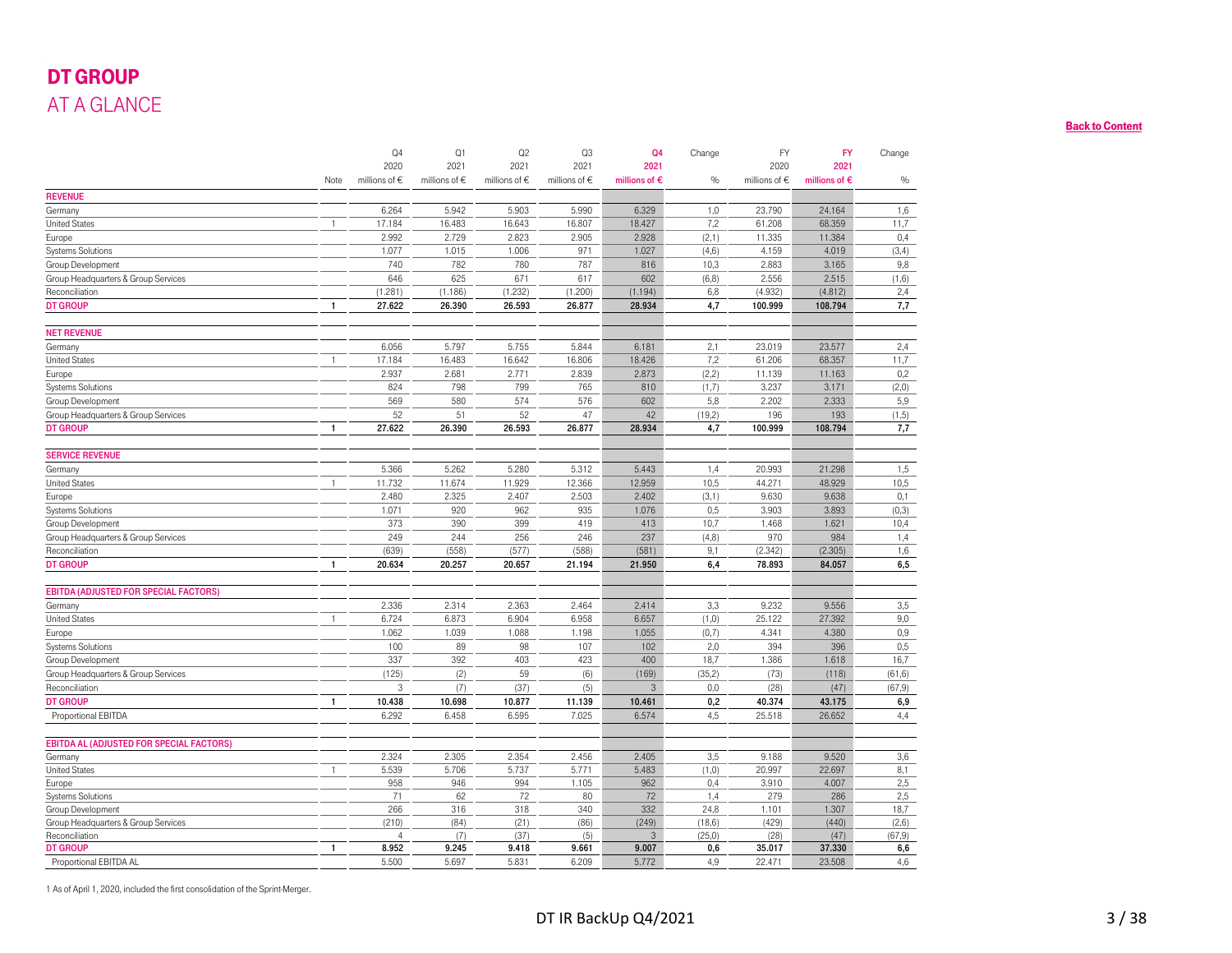## DT GROUP AT A GLANCE II

|                                               |                | Q <sub>4</sub>    | Q <sub>1</sub>    | Q <sub>2</sub>    | Q <sub>3</sub>    | Q <sub>4</sub>         | Change  | <b>FY</b>         | <b>FY</b>              | Change |
|-----------------------------------------------|----------------|-------------------|-------------------|-------------------|-------------------|------------------------|---------|-------------------|------------------------|--------|
|                                               |                | 2020              | 2021              | 2021              | 2021              | 2021                   |         | 2020              | 2021                   |        |
|                                               | Note           | millions of $\in$ | millions of $\in$ | millions of $\in$ | millions of $\in$ | millions of $\epsilon$ | $\%$    | millions of $\in$ | millions of $\epsilon$ | $\%$   |
| <b>EBITDA AL MARGIN (ADJUSTED FOR SPECIAL</b> | $\frac{0}{0}$  |                   |                   |                   |                   |                        |         |                   |                        |        |
| <b>FACTORS) (EBITDA AL / TOTAL REVENUE)</b>   |                |                   |                   |                   |                   |                        |         |                   |                        |        |
| Germany                                       |                | 37,1              | 38,8              | 39,9              | 41,0              | 38,0                   | 0,9p    | 38,6              | 39,4                   | 0,8p   |
| <b>United States</b>                          |                | 32,2              | 34,6              | 34,5              | 34,3              | 29,8                   | (2,4p)  | 34,3              | 33,2                   | (1,1p) |
| Europe                                        |                | 32,0              | 34,7              | 35,2              | 38,0              | 32,9                   | 0,9p    | 34,5              | 35,2                   | 0,7p   |
| <b>Systems Solutions</b>                      |                | 6,6               | 6,1               | 7,2               | 8,2               | 7,0                    | 0,4p    | 6,7               | 7,1                    | 0,4p   |
| Group Development                             |                | 35,9              | 40,4              | 40,8              | 43,2              | 40,7                   | 4,8p    | 38,2              | 41,3                   | 3,1p   |
| Group Headquarters & Group Services           |                | (32,5)            | (13, 4)           | (3,1)             | (13,9)            | (41, 4)                | (8,9p)  | (16, 8)           | (17,5)                 | (0,7p) |
| <b>DT GROUP</b>                               |                | 32,4              | 35,0              | 35,4              | 35,9              | 31,1                   | (1,3p)  | 34,7              | 34,3                   | (0,4p) |
| <b>CASH CAPEX</b>                             |                |                   |                   |                   |                   |                        |         |                   |                        |        |
| Germany                                       |                | 1.263             | 860               | 839               | 993               | 1.425                  | 12,8    | 4.191             | 4.116                  | (1,8)  |
| <b>United States</b>                          | $\overline{1}$ | 3.263             | 10.513            | 2.725             | 2.804             | 2.553                  | (21, 8) | 10.394            | 18.594                 | 78,9   |
| Europe                                        |                | 785               | 485               | 386               | 453               | 580                    | (26,1)  | 2.216             | 1.905                  | (14,0) |
| <b>Systems Solutions</b>                      |                | 86                | 49                | 50                | 46                | 91                     | 5,8     | 235               | 237                    | 0,9    |
| Group Development                             |                | 133               | 115               | 134               | 144               | 179                    | 34,6    | 699               | 572                    | (18,2) |
| Group Headquarters & Group Services           |                | 297               | 250               | 222               | 230               | 305                    | 2,7     | 990               | 1.007                  | 1,7    |
| Reconciliation                                |                | (13)              | $\Omega$          | (34)              | (4)               | (27)                   | n.a.    | (32)              | (65)                   | n.a.   |
| <b>DT GROUP</b>                               | 1, 2           | 5.814             | 12.272            | 4.322             | 4.666             | 5.106                  | (12, 2) | 18.694            | 26.366                 | 41,0   |
| - thereof spectrum investment                 |                | 346               | 7.989             | 35                | 304               | 60                     | (82,7)  | 1.714             | 8.388                  | n.a.   |
| <b>NET PROFIT (LOSS)</b>                      |                |                   |                   |                   |                   |                        |         |                   |                        |        |
| adjusted for special factors                  |                | 1.643             | 1.201             | 2.113             | 1.313             | 1.234                  | (24, 9) | 5.715             | 5.862                  | 2,6    |
| as reported                                   |                | 1.671             | 936               | 1.879             | 889               | 471                    | (71, 8) | 4.158             | 4.176                  | 0,4    |
| FREE CASH FLOW (BEFORE DIVIDEND               |                |                   |                   |                   |                   |                        |         |                   |                        |        |
| <b>PAYMENTS AND SPECTRUM INVESTMENT)</b>      |                | 1.889             | 4.072             | 3.851             | 4.895             | 1.514                  | (19, 9) | 10.756            | 14.332                 | 33,2   |
| Proportional free cash flow                   |                | 853               | 2.652             | 2.341             | 3.046             | 490                    | (42.6)  | 6.435             | 8.529                  | 32,5   |
| FREE CASH FLOW AL (BEFORE DIVIDEND            |                |                   |                   |                   |                   |                        |         |                   |                        |        |
| <b>PAYMENTS AND SPECTRUM INVESTMENT)</b>      |                | 942               | 2.585             | 2.766             | 2.940             | 520                    | (44, 8) | 6.288             | 8.810                  | 40,1   |
| Proportional free cash flow AL                |                | 340               | 1.853             | 1.760             | 2.026             | (72)                   | n.a.    | 3.872             | 5.567                  | 43,8   |
| <b>NET DEBT</b>                               |                | 120.227           | 129.530           | 127.972           | 130.375           | 132.142                | 9,9     | 120.227           | 132.142                | 9,9    |
| <b>NET DEBT w/o Leases</b>                    |                | 89.556            | 98.292            | 96.787            | 99.285            | 100.649                | 12,4    | 89.556            | 100.649                | 12,4   |

1 As of April 1, 2020, included the first consolidation of the Sprint-Merger.

2 Amounts of payouts for property, plant and equipment and intangible assets excluding goodwill.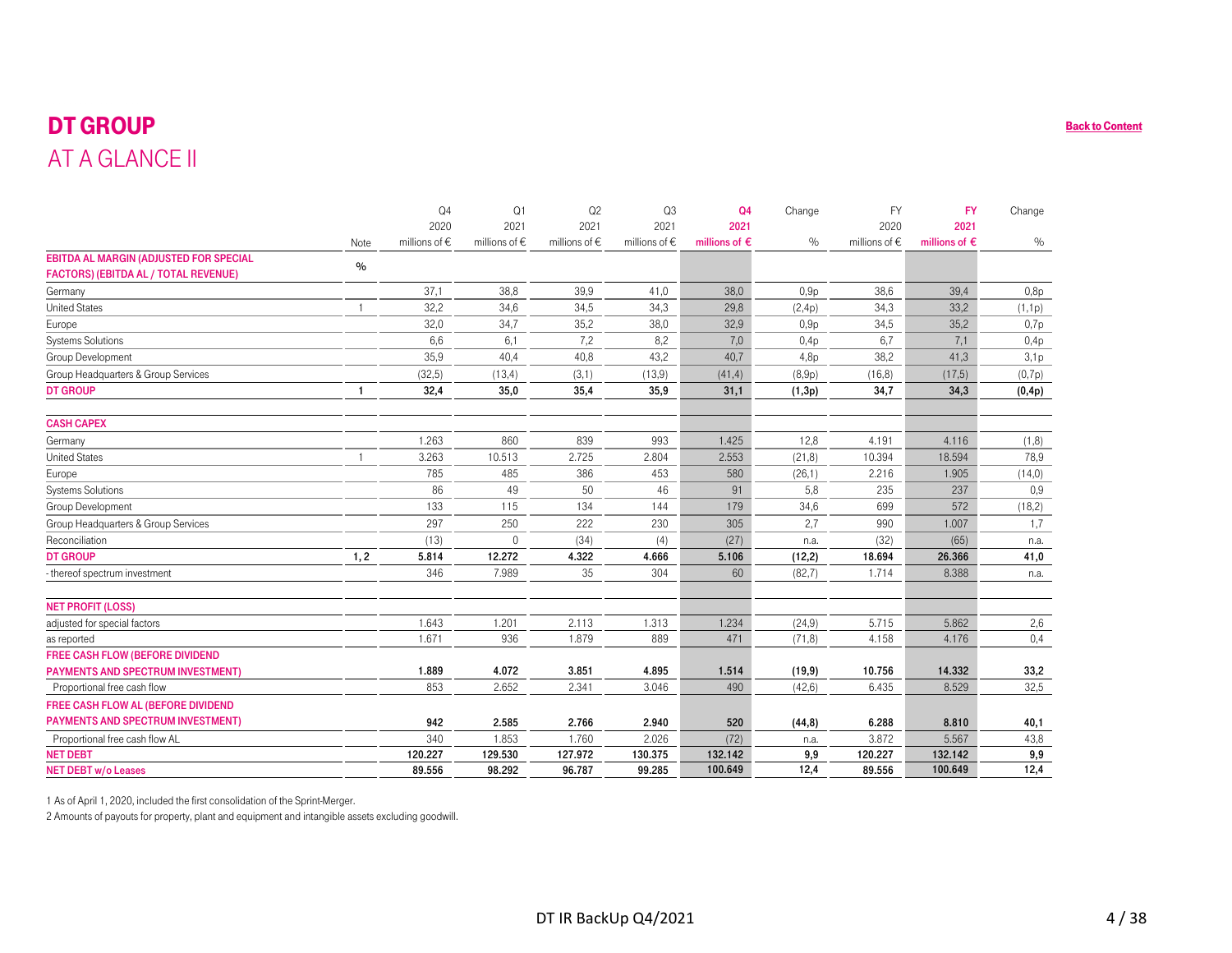#### **CONTENT** DT DE STATISTISKE REGENERALIGE EN DE STATISTISKE REGENERALIGE EN DE STATISTISKE REGENERALIGE EN DE STATISTISKE

| <b>CONTENT</b>                                       |           |                                          |           |
|------------------------------------------------------|-----------|------------------------------------------|-----------|
|                                                      |           | <b>GERMANY</b>                           |           |
| At a Glance                                          | 3         | Financials                               | 22        |
|                                                      |           | Operationals & Mobile Communication KPIs | 23        |
| <b>DT GROUP</b>                                      |           | Additional information                   | $24 - 25$ |
| Adjusted for special factors                         | 6         |                                          |           |
| As reported                                          |           | <b>UNITED STATES</b>                     |           |
| <b>EBITDA Reconciliation</b>                         | 8         | Financials                               | 27        |
| Special Factors in the consolidated income statement | 9         | Operationals                             | $28 - 29$ |
| Consolidated statement of financial position         | $10 - 11$ |                                          |           |
| Provisions for pensions                              | 12        | <b>EUROPE</b>                            |           |
| Maturity profile                                     | 13        | Financials                               | 31        |
| Liquidity reserves                                   | 14        |                                          |           |
| Net debt                                             | 15        | <b>OTHER SEGMENTS</b>                    |           |
| Net debt development                                 | 16        | <b>Group Development Financials</b>      | $33 - 35$ |
| Cash capex                                           | 17        | <b>System Solutions Financials</b>       | 36        |
| Free cash flow                                       | 18        | <b>GHS Financials</b>                    | 37        |
| Personnel                                            | 19        |                                          |           |
| Exchange rates                                       | 20        | <b>GLOSSARY</b>                          | 38        |

#### **GERMANY**

| е                                          | 3         | Financials                               | 22        |
|--------------------------------------------|-----------|------------------------------------------|-----------|
|                                            |           | Operationals & Mobile Communication KPIs | 23        |
| P                                          |           | Additional information                   | $24 - 25$ |
| or special factors                         | 6         |                                          |           |
| d                                          |           | <b>UNITED STATES</b>                     |           |
| econciliation                              | 8         | Financials                               | 27        |
| ctors in the consolidated income statement | 9         | Operationals                             | $28 - 29$ |
| ted statement of financial position        | $10 - 11$ |                                          |           |
| for pensions                               | 12        | <b>EUROPE</b>                            |           |
| rofile                                     | 13        | Financials                               | 31        |
| eserves                                    | 14        |                                          |           |
|                                            | 15        | <b>OTHER SEGMENTS</b>                    |           |
| levelopment                                | 16        | <b>Group Development Financials</b>      | $33 - 35$ |
| эX                                         | 17        | <b>System Solutions Financials</b>       | 36        |
| flow                                       | 18        | <b>GHS</b> Financials                    | 37        |
|                                            | 19        |                                          |           |
| rates                                      | 20        | <b>GLOSSARY</b>                          | 38        |
|                                            |           |                                          |           |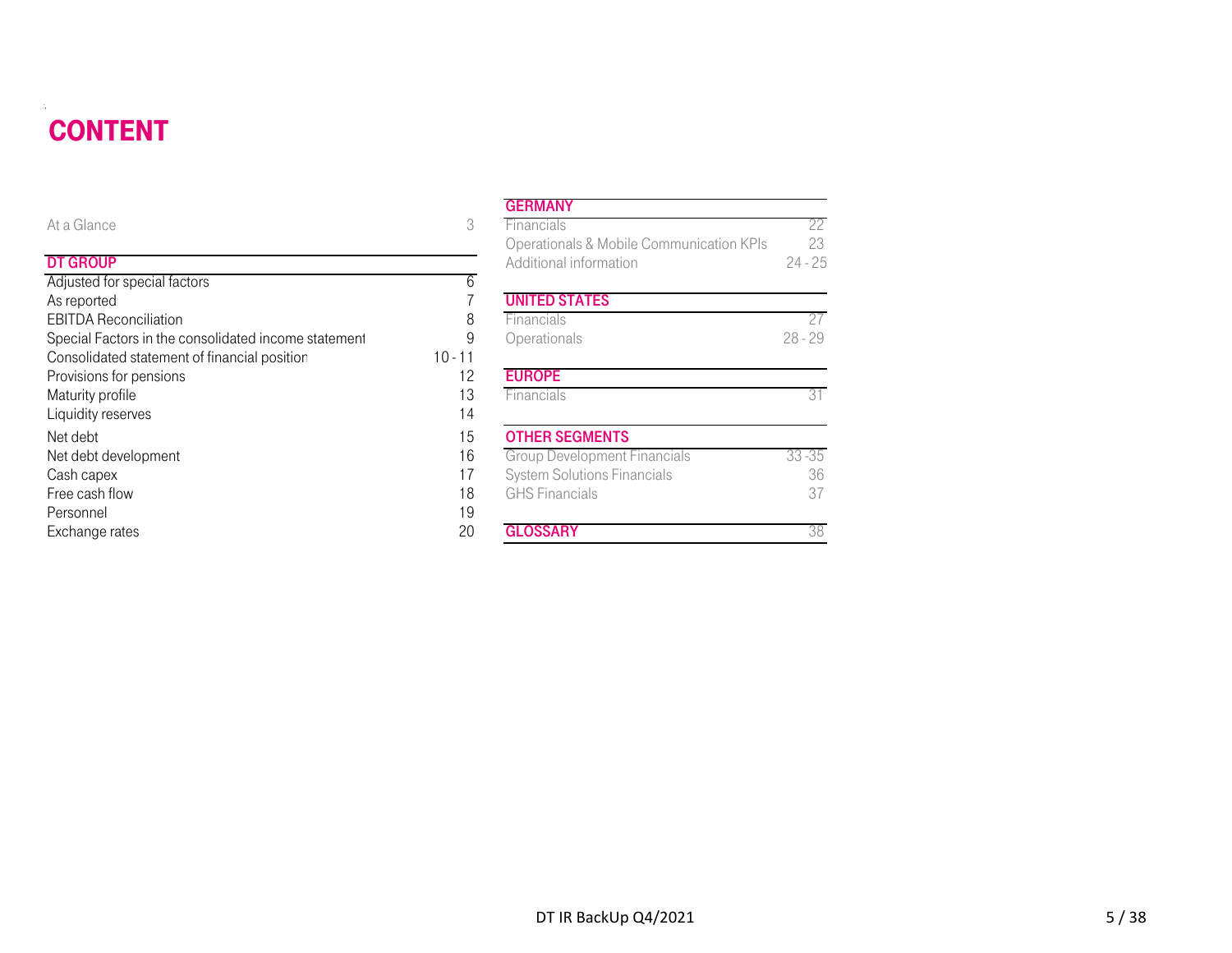# <span id="page-5-0"></span>**DT CONSOLIDATED INCOME STATEMENT<sup>1</sup>**

## ADJUSTED FOR SPECIAL FACTORS

| DT CONSOLIDATED INCOME STATEMENT                        |      |                        |                        |                        |                        |                        |         |                        |                        | <b>Back to Content</b> |
|---------------------------------------------------------|------|------------------------|------------------------|------------------------|------------------------|------------------------|---------|------------------------|------------------------|------------------------|
| ADJUSTED FOR SPECIAL FACTORS                            |      |                        |                        |                        |                        |                        |         |                        |                        |                        |
|                                                         |      |                        |                        |                        |                        |                        |         |                        |                        |                        |
|                                                         |      |                        |                        |                        |                        |                        |         |                        |                        |                        |
|                                                         |      | Q <sub>4</sub>         | Q1                     | Q <sub>2</sub>         | Q3                     | <b>Q4</b>              | Change  | <b>FY</b>              | <b>FY</b>              | Change                 |
|                                                         |      | 2020                   | 2021                   | 2021                   | 2021                   | 2021                   |         | 2020                   | 2021                   |                        |
|                                                         | Note | millions of $\epsilon$ | millions of $\epsilon$ | millions of $\epsilon$ | millions of $\epsilon$ | millions of $\epsilon$ | $\%$    | millions of $\epsilon$ | millions of $\epsilon$ | $\%$                   |
| <b>NET REVENUE</b>                                      |      | 27.622                 | 26.390                 | 26.593                 | 26.877                 | 28.934                 | 4,7     | 100.999                | 108.794                | 7,7                    |
| Other operating income                                  |      | 175                    | 276                    | 322                    | 250                    | 178                    | 1.7     | 918                    | 1.025                  | 11,7                   |
| Changes in inventories                                  |      | (44)                   |                        | (5)                    | 16                     | (18)                   | 59,1    | (15)                   | (6)                    | 60,0                   |
| Own capitalized costs                                   |      | 745                    | 674                    | 707                    | 724                    | 765                    | 2,7     | 2.774                  | 2.869                  | 3,4                    |
| Goods and services purchased                            |      | (12.916)               | (11.346)               | (11.509)               | (11.554)               | (13.859)               | (7,3)   | (43.485)               | (48.268)               | (11,0)                 |
| Personnel costs                                         |      | (4.210)                | (4.453)                | (4.393)                | (4.289)                | (4.421)                | (5,0)   | (17.017)               | (17.556)               | (3,2)                  |
| Other operating expenses                                |      | (935)                  | (842)                  | (837)                  | (885)                  | (1.118)                | (19,6)  | (3.800)                | (3.682)                | 3,1                    |
| Depreciation, amortization, and impairment losses       |      | (6.900)                | (6.662)                | (6.530)                | (6.698)                | (6.536)                | 5,3     | (25.073)               | (26.426)               | (5,4)                  |
| <b>PROFIT (LOSS) FROM OPERATIONS (EBIT)</b>             |      | 3.538                  | 4.036                  | 4.347                  | 4.441                  | 3.925                  | 10,9    | 15.300                 | 16.749                 | 9,5                    |
| EBIT margin (EBIT / net revenue)<br>$\%$                |      | 12,8                   | 15,3                   | 16,3                   | 16,5                   | 13,6                   | 0,8p    | 15,1                   | 15,4                   | 0,3p                   |
| Profit (loss) from financial activities                 |      | (927)                  | (1.663)                | (468)                  | (1.491)                | (1.375)                | (48,3)  | (4.103)                | (4.998)                | (21, 8)                |
| of which: finance costs                                 |      | (1.128)                | (1.187)                | (1.119)                | (1.159)                | (1.136)                | (0,7)   | (4.200)                | (4.601)                | (9,5)                  |
| <b>PROFIT (LOSS) BEFORE INCOME TAXES (EBT)</b>          |      | 2.611                  | 2.373                  | 3.878                  | 2.950                  | 2.550                  | (2,3)   | 11.197                 | 11.752                 | 5,0                    |
| Income taxes                                            |      | (318)                  | (672)                  | (953)                  | (726)                  | (527)                  | (65,7)  | (2.659)                | (2.879)                | (8,3)                  |
| <b>PROFIT (LOSS)</b>                                    |      | 2.293                  | 1.701                  | 2.925                  | 2.224                  | 2.023                  | (11,8)  | 8.538                  | 8.873                  | 3,9                    |
| Profit (loss) attributable to non-controlling interests |      | 650                    | 500                    | 811                    | 911                    | 788                    | 21,2    | 2.823                  | 3.011                  | 6,7                    |
| <b>NET PROFIT (LOSS)</b>                                |      | 1.643                  | 1.201                  | 2.113                  | 1.313                  | 1.234                  | (24, 9) | 5.715                  | 5.862                  | 2,6                    |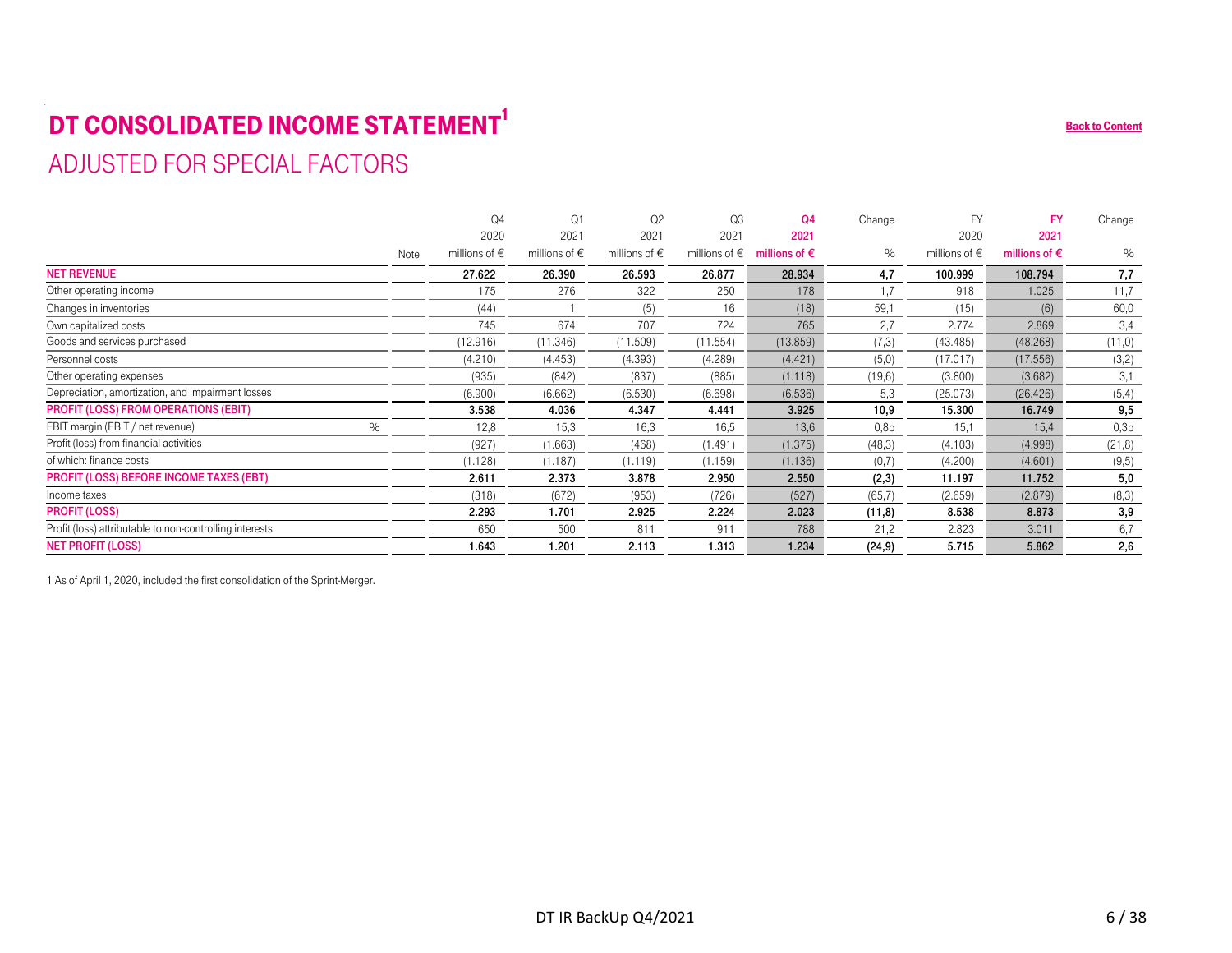# <span id="page-6-0"></span>**DT CONSOLIDATED INCOME STATEMENT<sup>1</sup>** AS REPORTED

| DT CONSOLIDATED INCOME STATEMENT                        |      |                        |                        |                        |                        |                        |         |                        |                        | <b>Back to Content</b> |
|---------------------------------------------------------|------|------------------------|------------------------|------------------------|------------------------|------------------------|---------|------------------------|------------------------|------------------------|
| AS REPORTED                                             |      |                        |                        |                        |                        |                        |         |                        |                        |                        |
|                                                         |      |                        |                        |                        |                        |                        |         |                        |                        |                        |
|                                                         |      |                        |                        |                        |                        |                        |         |                        |                        |                        |
|                                                         |      | $\Omega$ 4             | Q <sub>1</sub>         | Q <sub>2</sub>         | Q <sub>3</sub>         | <b>Q4</b>              | Change  | <b>FY</b>              | <b>FY</b>              | Change                 |
|                                                         |      | 2020                   | 2021                   | 2021                   | 2021                   | 2021                   |         | 2020                   | 2021                   |                        |
|                                                         | Note | millions of $\epsilon$ | millions of $\epsilon$ | millions of $\epsilon$ | millions of $\epsilon$ | millions of $\epsilon$ | $\%$    | millions of $\epsilon$ | millions of $\epsilon$ | $\%$                   |
| <b>NET REVENUE</b>                                      |      | 27.622                 | 26.390                 | 26.593                 | 26.877                 | 28.934                 | 4.7     | 100.999                | 108.794                | 7,7                    |
| Other operating income                                  |      | 1.806                  | 288                    | 553                    | 250                    | 208                    | (88.5)  | 2.879                  | 1.299                  | (54, 9)                |
| Changes in inventories                                  |      | (44)                   |                        | (5)                    | 16                     | (18)                   | 59.1    | (15)                   | (6)                    | 60,0                   |
| Own capitalized costs                                   |      | 745                    | 673                    | 706                    | 724                    | 765                    | 2,7     | 2.774                  | 2.868                  | 3,4                    |
| Goods and services purchased                            |      | (13.367)               | (11.433)               | (11.722)               | (11.866)               | (14.662)               | (9,7)   | (44.674)               | (49.683)               | (11,2)                 |
| Personnel costs                                         |      | (4.620)                | (4.656)                | (4.702)                | (4.340)                | (4.765)                | (3,1)   | (18.853)               | (18.463)               | 2,1                    |
| Other operating expenses                                |      | (1.090)                | (902)                  | (954)                  | (1.195)                | (1.221)                | (12,0)  | (4.476)                | (4.271)                | 4,6                    |
| Depreciation, amortization, and impairment losses       |      | (6.952)                | (6.842)                | (6.781)                | (7.002)                | (6.856)                | 1.4     | (25.829)               | (27.482)               | (6, 4)                 |
| <b>PROFIT (LOSS) FROM OPERATIONS (EBIT)</b>             |      | 4.100                  | 3.519                  | 3.688                  | 3.466                  | 2.385                  | (41,8)  | 12.804                 | 13.057                 | 2,0                    |
| EBIT margin (EBIT / net revenue)<br>$\%$                |      | 14,8                   | 13,3                   | 13,9                   | 12,9                   | 8,2                    | (6,6p)  | 12,7                   | 12,0                   | (0,7p)                 |
| Profit (loss) from financial activities                 |      | (924)                  | (1.675)                | (495)                  | (1.491)                | (1.478)                | (60,0)  | (4.128)                | (5.139)                | (24,5)                 |
| of which: finance costs                                 |      | (1.124)                | (1.186)                | (1.118)                | (1.159)                | (1.138)                | (1,2)   | (4.224)                | (4.601)                | (8,9)                  |
| PROFIT (LOSS) BEFORE INCOME TAXES (EBT)                 |      | 3.176                  | 1.844                  | 3.193                  | 1.974                  | 907                    | (71, 4) | 8.677                  | 7.918                  | (8,7)                  |
| Income taxes                                            |      | (466)                  | (542)                  | (719)                  | (467)                  | (87)                   | 81.3    | (1.929)                | (1.815)                | 5,9                    |
| <b>PROFIT (LOSS)</b>                                    |      | 2.710                  | 1.302                  | 2.473                  | 1.508                  | 820                    | (69,7)  | 6.747                  | 6.103                  | (9, 5)                 |
| Profit (loss) attributable to non-controlling interests |      | 1.039                  | 366                    | 594                    | 618                    | 349                    | (66, 4) | 2.589                  | 1.927                  | (25,6)                 |
| <b>NET PROFIT (LOSS)</b>                                |      | 1.671                  | 936                    | 1.879                  | 889                    | 471                    | (71, 8) | 4.158                  | 4.176                  | 0,4                    |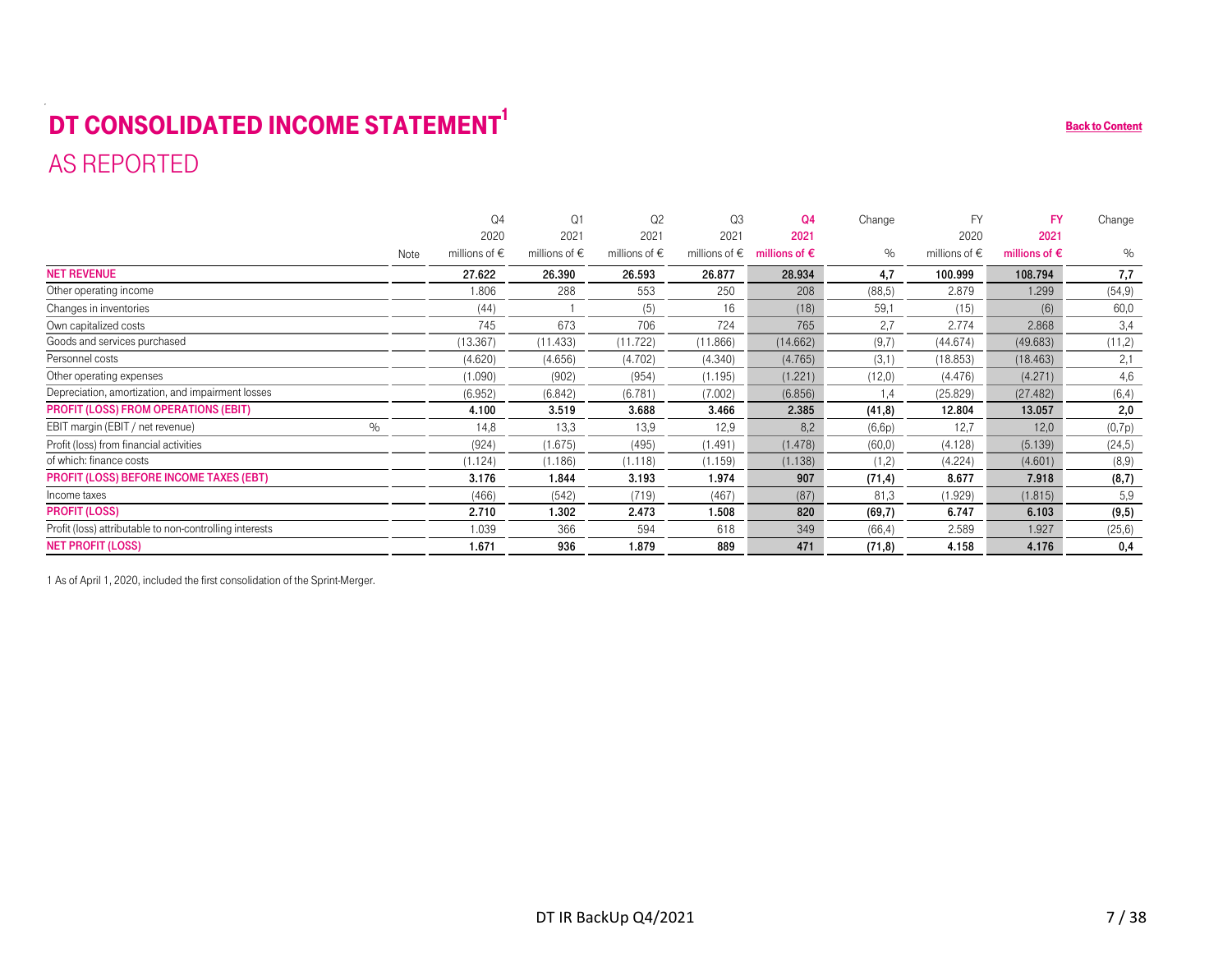# <span id="page-7-0"></span> $\mathbf{DT}$   $\mathbf{GROUP}^1$ EBITDA RECONCILIATION

| <b>EBITDA RECONCILIATION</b>                              |      |                        |                        |                        |                        |                        |         |                        |                        |         |
|-----------------------------------------------------------|------|------------------------|------------------------|------------------------|------------------------|------------------------|---------|------------------------|------------------------|---------|
|                                                           |      |                        |                        |                        |                        |                        |         |                        |                        |         |
|                                                           |      |                        |                        |                        |                        |                        |         |                        |                        |         |
|                                                           |      | Q <sub>4</sub>         | Q1                     | Q2                     | Q3                     | <b>Q4</b>              | Change  | <b>FY</b>              | <b>FY</b>              | Change  |
|                                                           |      | 2020                   | 2021                   | 2021                   | 2021                   | 2021                   |         | 2020                   | 2021                   |         |
|                                                           | Note | millions of $\epsilon$ | millions of $\epsilon$ | millions of $\epsilon$ | millions of $\epsilon$ | millions of $\epsilon$ | $\%$    | millions of $\epsilon$ | millions of $\epsilon$ | $\%$    |
| <b>NET PROFIT (LOSS)</b>                                  |      | 1.671                  | 936                    | 1.879                  | 889                    | 471                    | (71, 8) | 4.158                  | 4.176                  | 0,4     |
| + Profit (loss) attributable to non-controlling interests |      | 1.039                  | 366                    | 594                    | 618                    | 349                    | (66, 4) | 2.589                  | 1.927                  | (25,6)  |
| $=$ Profit (loss)                                         |      | 2.710                  | 1.302                  | 2.473                  | 1.508                  | 820                    | (69,7)  | 6.747                  | 6.103                  | (9,5)   |
| - Income taxes                                            |      | (466)                  | (542)                  | (719)                  | (467)                  | (87)                   | 81,3    | (1.929)                | (1.815)                | 5,9     |
| = Profit (loss) before income taxes = EBT                 |      | 3.176                  | 1.844                  | 3.193                  | 1.974                  | 907                    | (71, 4) | 8.677                  | 7.918                  | (8,7)   |
| Profit (loss) from financial activities                   |      | (924)                  | (1.675)                | (495)                  | (1.491)                | (1.478)                | (60, 0) | (4.128)                | (5.139)                | (24, 5) |
| <b>PROFIT (LOSS) FROM OPERATIONS (EBIT)</b>               |      | 4.100                  | 3.519                  | 3.688                  | 3.466                  | 2.385                  | (41, 8) | 12.804                 | 13.057                 | 2,0     |
| Depreciation, amortization and impairment losses          |      | (6.952)                | (6.842)                | (6.781)                | (7.002)                | (6.856)                | 1,4     | (25.829)               | (27.482)               | (6, 4)  |
| $=$ EBITDA                                                |      | 11.053                 | 10.361                 | 10.469                 | 10.468                 | 9.241                  | (16, 4) | 38.633                 | 40.539                 | 4,9     |
| - Special factors affecting EBITDA                        |      | 615                    | (337)                  | (408)                  | (672)                  | (1.219)                | n.a.    | (1.740)                | (2.636)                | (51, 5) |
| = EBITDA ADJUSTED FOR SPECIAL FACTORS                     |      | 10.438                 | 10.698                 | 10.877                 | 11.139                 | 10.461                 | 0,2     | 40.374                 | 43.175                 | 6,9     |
| $=$ EBITDA AL                                             |      | 9.540                  | 8.798                  | 8.793                  | 8.723                  | 7.580                  | (20,5)  | 33.178                 | 33.893                 | 2,2     |
| - Special factors affecting EBITDA AL                     |      | 588                    | (447)                  | (625)                  | (938)                  | (1.428)                | n.a.    | (1.839)                | (3.437)                | (86, 9) |
| = EBITDA AL ADJUSTED FOR SPECIAL FACTORS                  |      | 8.952                  | 9.245                  | 9.418                  | 9.661                  | 9.007                  | 0,6     | 35.017                 | 37.330                 | 6,6     |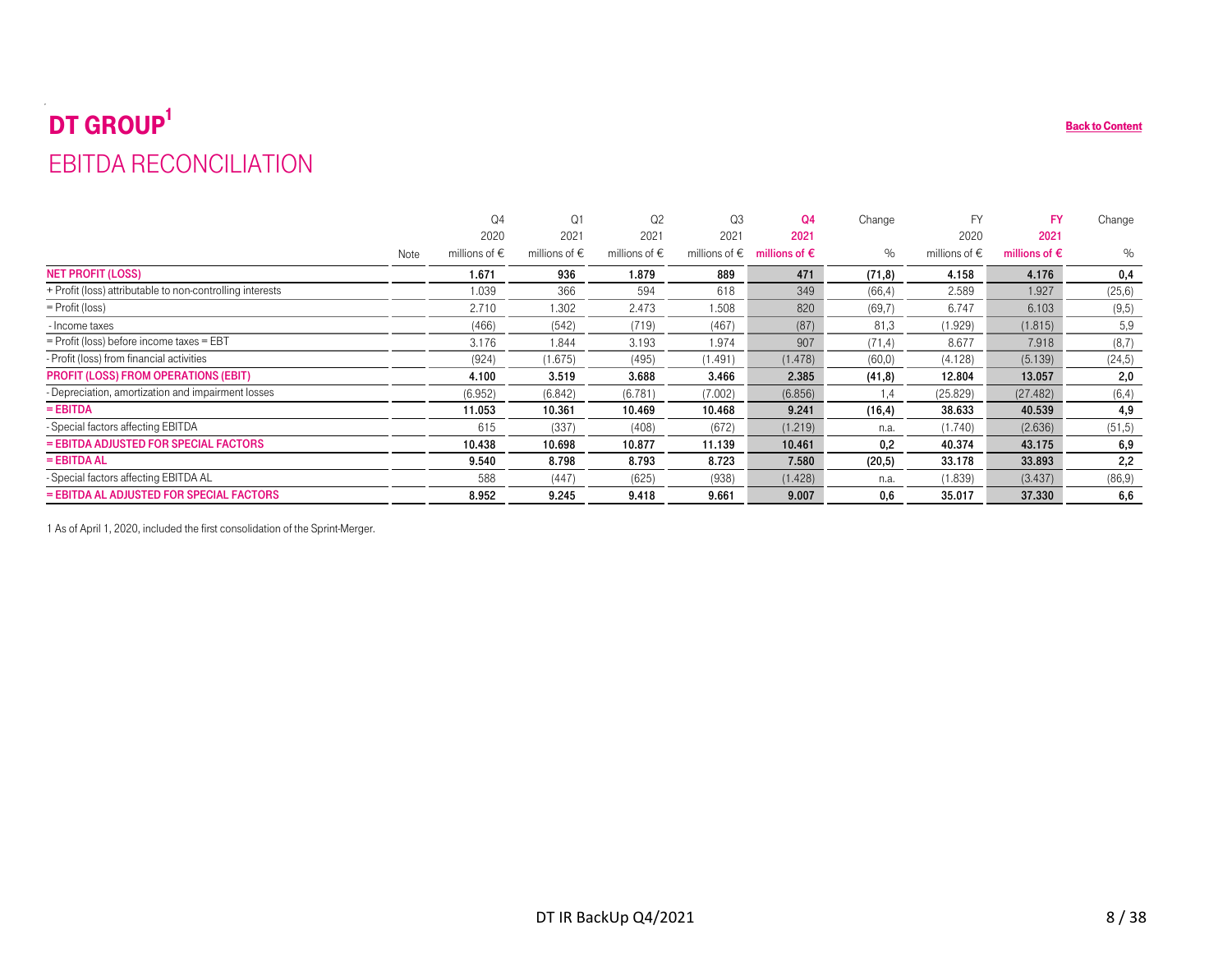# <span id="page-8-0"></span>DT GROUP<sup>1</sup> SPECIAL FACTORS IN THE CONSOLIDATED INCOME STATEMENT

|                                                                                     |      | Q <sub>4</sub>                 | Q1                             | Q2                        | Q3             | Q <sub>4</sub>                                        | <b>FY</b>                      | <b>FY</b>                      |
|-------------------------------------------------------------------------------------|------|--------------------------------|--------------------------------|---------------------------|----------------|-------------------------------------------------------|--------------------------------|--------------------------------|
|                                                                                     | Note | 2020<br>millions of $\epsilon$ | 2021<br>millions of $\epsilon$ | 2021<br>millions of $\in$ | 2021           | 2021<br>millions of $\epsilon$ millions of $\epsilon$ | 2020<br>millions of $\epsilon$ | 2021<br>millions of $\epsilon$ |
| <b>NET REVENUE</b>                                                                  |      | $\mathbf 0$                    | $\mathbf 0$                    | $\mathbf 0$               | 0              | $\mathbf 0$                                           | 0                              | $\mathbf{0}$                   |
| Other operating income                                                              |      | 1.631                          | 12                             | 231                       | $\overline{0}$ | 30                                                    | 1.961                          | 274                            |
| Changes in inventories                                                              |      | $\mathbf 0$                    | $\mathbf 0$                    | $\mathbf 0$               | $\overline{0}$ | $\overline{0}$                                        | $\mathbf 0$                    | $\overline{0}$                 |
| Own capitalized costs                                                               |      | $\mathbf 0$                    | $\overline{0}$                 | $\boldsymbol{0}$          | $\mathbf 0$    | $\mathbf 0$                                           | $\overline{0}$                 | $\overline{0}$                 |
| Goods and services purchased                                                        |      | (451)                          | (87)                           | (213)                     | (311)          | (803)                                                 | (1.189)                        | (1.415)                        |
| Personnel costs                                                                     |      | (411)                          | (203)                          | (310)                     | (50)           | (344)                                                 | (1.836)                        | (906)                          |
| Other operating expenses                                                            |      | (154)                          | (59)                           | (117)                     | (310)          | (103)                                                 | (676)                          | (589)                          |
| Depreciation, amortization, and impairment losses                                   |      | (53)                           | (180)                          | (251)                     | (304)          | (321)                                                 | (756)                          | (1.056)                        |
| PROFIT (LOSS) FROM OPERATIONS (EBIT)                                                |      | 562                            | (517)                          | (659)                     | (976)          | (1.540)                                               | (2.496)                        | (3.692)                        |
| Profit (loss) from financial activities                                             |      | $\sqrt{3}$                     | (12)                           | (26)                      | $\mathbf 0$    | (103)                                                 | (25)                           | (142)                          |
| <b>PROFIT (LOSS) BEFORE INCOME TAXES (EBT)</b>                                      |      | 565                            | (529)                          | (685)                     | (976)          | (1.643)                                               | (2.521)                        | (3.834)                        |
| Income taxes                                                                        |      | (149)                          | 130                            | 234                       | 259            | 441                                                   | 730                            | 1.064                          |
| <b>PROFIT (LOSS)</b>                                                                |      | 416                            | (399)                          | (451)                     | (717)          | (1.203)                                               | (1.791)                        | (2.770)                        |
| Profit (loss) attributable to non-controlling interests<br><b>NET PROFIT (LOSS)</b> |      | (389)<br>27                    | 134<br>(265)                   | 217<br>(234)              | 293<br>(423)   | 439<br>(763)                                          | 234<br>(1.557)                 | 1.084<br>(1.686)               |
|                                                                                     |      |                                |                                |                           |                |                                                       |                                |                                |
|                                                                                     |      |                                |                                |                           |                |                                                       |                                |                                |
|                                                                                     |      |                                |                                |                           |                |                                                       |                                |                                |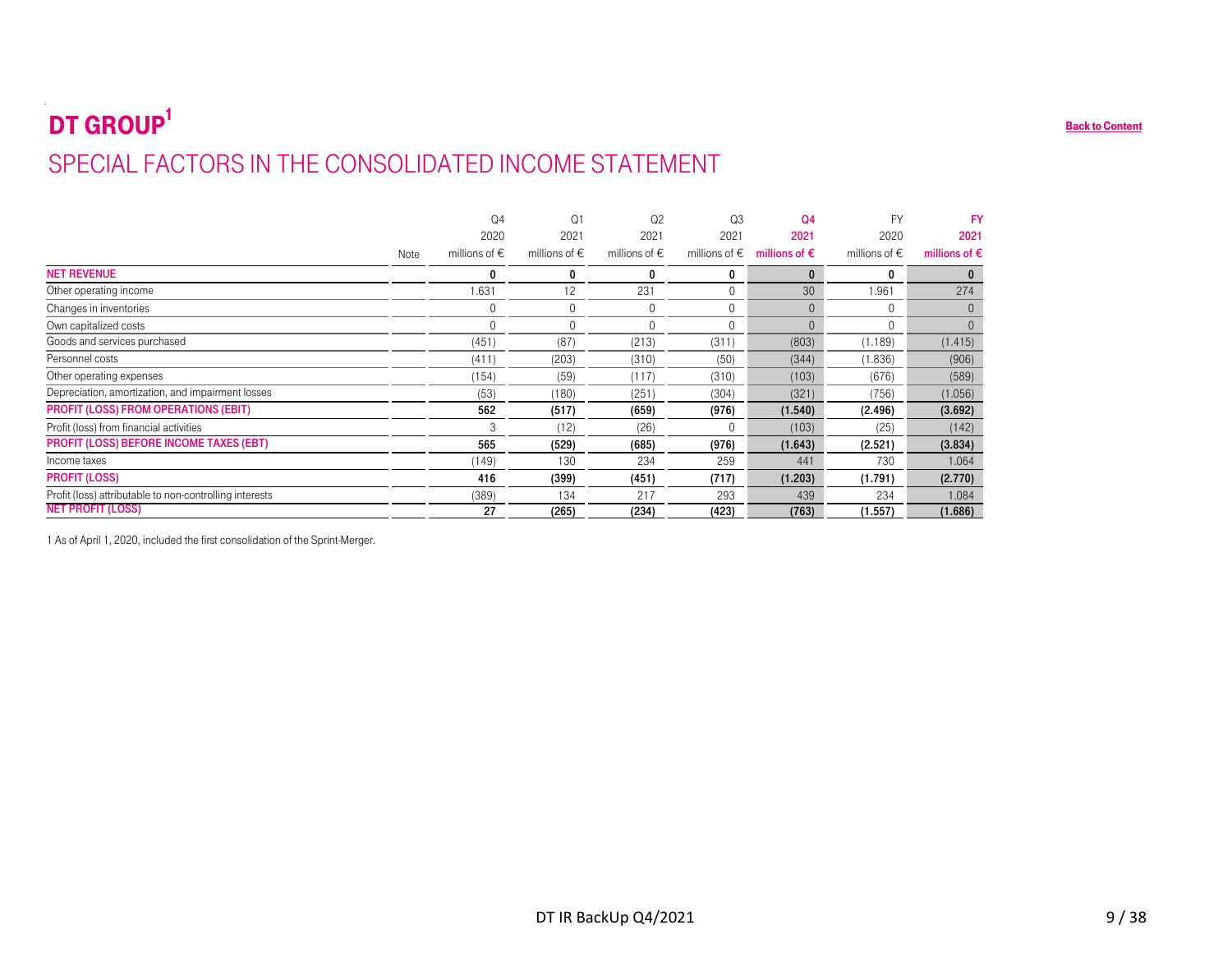# <span id="page-9-0"></span>CONSOLIDATED STATEMENT OF FINANCIAL POSITION<sup>1</sup> ASSETS

|                                                                               |      | Dec. 31           | Mar. 31           | Jun. 30           | Sep. 30                | Dec. 31                | Change                       | Change                    |
|-------------------------------------------------------------------------------|------|-------------------|-------------------|-------------------|------------------------|------------------------|------------------------------|---------------------------|
|                                                                               |      | 2020              | 2021              | 2021              | 2021                   | 2021                   | compared to<br>prior quarter | compared to<br>prior year |
|                                                                               | Note | millions of $\in$ | millions of $\in$ | millions of $\in$ | millions of $\epsilon$ | millions of $\epsilon$ | $\%$                         | $\%$                      |
| <b>CURRENT ASSETS</b>                                                         |      | 37.293            | 33.798            | 32.728            | 34.586                 | 38.799                 | 12,2                         | 4,0                       |
| Cash and cash equivalents                                                     |      | 12.939            | 9.872             | 8.861             | 6.337                  | 7.617                  | 20,2                         | (41,1)                    |
| Trade and other receivables                                                   |      | 13.523            | 13.264            | 13.968            | 14.110                 | 15.299                 | 8,4                          | 13,1                      |
| Contract assets                                                               |      | 1.966             | 1.985             | 1.995             | 1.976                  | 2.034                  | 2,9                          | 3,5                       |
| Current recoverable income taxes                                              |      | 349               | 351               | 242               | 270                    | 321                    | 18,9                         | (8,0)                     |
| Other financial assets                                                        |      | 3.224             | 2.720             | 3.061             | 3.304                  | 4.051                  | 22,6                         | 25,7                      |
| Inventories                                                                   |      | 2.695             | 2.569             | 2.066             | 2.138                  | 2.855                  | 33,5                         | 5,9                       |
| Current and non-current assets and                                            |      |                   |                   |                   |                        |                        |                              |                           |
| disposal groups held for sale                                                 |      | 1.113             | 1.070             | 664               | 4.559                  | 4.856                  | 6,5                          | n.a.                      |
| Other assets                                                                  |      | 1.484             | 1.966             | 1.872             | 1.890                  | 1.766                  | (6, 6)                       | 19,0                      |
| <b>NON-CURRENT ASSETS</b>                                                     |      | 227.624           | 240.103           | 237.775           | 238.769                | 242.828                | 1,7                          | 6,7                       |
| Intangible assets                                                             |      | 118.066           | 130.146           | 128.431           | 130.709                | 132.647                | 1,5                          | 12,3                      |
| Property, plant and equipment                                                 |      | 60.975<br>30.302  | 61.522            | 60.439            | 60.072                 | 61.770                 | 2,8                          | 1,3<br>1,6                |
| Right of Use assets<br>Contract costs                                         |      | 2.192             | 30.960<br>2.290   | 30.624<br>2.315   | 30.807<br>2.335        | 30.777<br>2.585        | (0,1)<br>10,7                | 17,9                      |
| Investments accounted for using the equity method                             |      | 543               | 569               | 950               | 980                    | 938                    | (4,3)                        | 72,7                      |
| Other financial assets                                                        |      | 6.416             | 5.351             | 6.011             | 5.053                  | 4.836                  | (4,3)                        | (24, 6)                   |
| Deferred tax assets                                                           |      | 7.972             | 8.107             | 7.752             | 7.514                  | 7.906                  | 5,2                          | (0,8)                     |
| Other assets                                                                  |      | 1.159             | 1.157             | 1.255             | 1.298                  | 1.369                  | 5,5                          | 18,1                      |
| <b>TOTAL ASSETS</b>                                                           |      | 264.917           | 273.901           | 270.504           | 273.355                | 281.627                | $\overline{3,0}$             | 6,3                       |
| 1 As of April 1, 2020, included the first consolidation of the Sprint-Merger. |      |                   |                   |                   |                        |                        |                              |                           |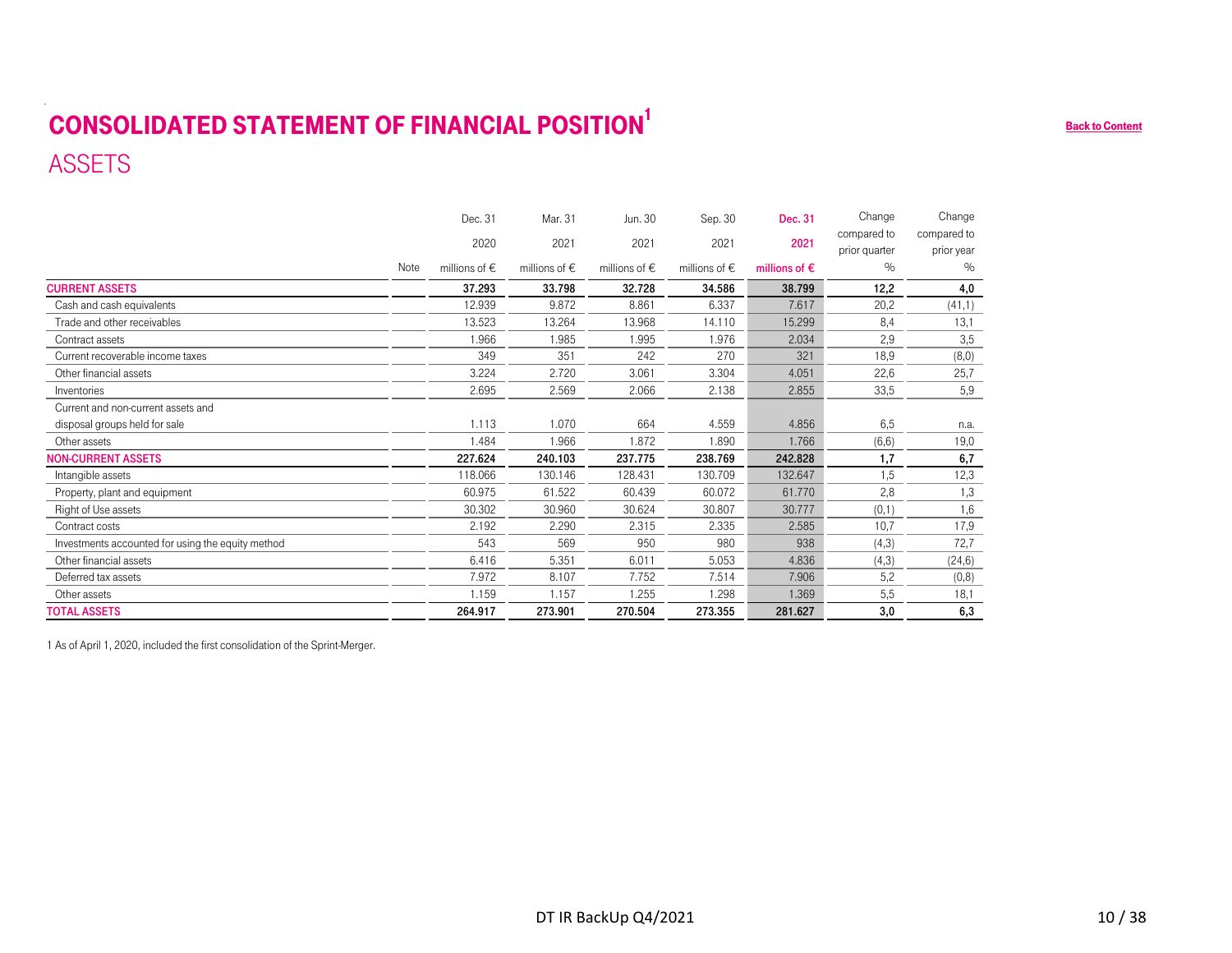# CONSOLIDATED STATEMENT OF FINANCIAL POSITION<sup>1</sup> LIABILITIES AND SHAREHOLDERS' EQUITY

#### NoteDec. 312020millions of €Mar. 312021millions of €Jun. 302021millions of €Sep. 30 2021millions of €Dec. 312021millions of €Change compared to prior quarter  $\%$ Change compared to prior year  $\frac{1}{2}$ LIABILITIES 192.367 196.417 193.504 194.495 200.159 2,9 4,1 CURRENT LIABILITIES 37.135 35.295 35.225 35.035 38.803 10,8 4,5 Financial liabilities 12.652 11.451 11.902 10.811 12.243 13,2 (3,2) Lease liabilities 5.108 4.910 4.977 4.663 5.040 $\overline{6.040}$   $\overline{8.1}$   $(1,3)$ Trade and other payables 26,9 Income tax liabilities 690 770 833 916 549 (40,1) (20,4) Other provisions 3.638 3.464 3.389 3.494 3.903 11,7 7,3 Liabilities directly associated with non-current assets and disposal groups held for sale 4.49 449 421 271 1.274 1.365 7,1 n.a. Other liabilities 3.213 3.672 3.812 3.977 3.584 (9,9) 11,5 Contract Liabilities 1.625 1.671 1.699 1.665 1.668 0,2 2,6 NON-CURRENT LIABILITIES 155.232 161.122 158.279 159.460 161.355 1,2 3,9 Financial liabilities 94.456 99.815 97.788 98.110 99.22399.223 1,1 5,0 Lease liabilities 27.607 28.314 28.286 28.143 28.094 (0,2) 1,8 Provisions for pensions and other employee benefits  $\begin{array}{cccc} 7.684 & 6.570 & 5.925 & 6.445 & 6.134 \end{array}$  (4,8) (20,2) Other provisions 5.395 5.291 5.283 5.560 5,2 3,1 Deferred tax liabilities 17.260 18.266 18.257 18.908 19.80919.809 4,8 14,8 Other liabilities 2.418 2.449 2.257 2.011 1.959 (2,6) (19,0) Contract Liabilities5 بال سابق التي تم ين التي تقويت التي تقويت التي تقويت التي تقويت التي تقويت التي تقويت التي تقويت التي تقويت <br>التي تقويت التي تقويت التي تقويت التي تقويت التي تقويت التي تقويت التي تقويت التي تقويت التي تقويت التي تقويت 3,0 40,4 SHAREHOLDERS' EQUITY 72.550 77.484 77.000 78.861 81.469 3,3 12,3 lssued capital 12.189 12.189 12.189 12.765 12.765 0,0 4,7 Capital reserves 62.640 62.541 62.597 63.705 63.773 0,1 1,8 Retained earnings incl. carryforwards **Carry 1,0** 6,5 (38.905) (38.905) (38.996) (36.217) (36.720) (36.358) 1,0 6,5 Total other comprehensive income  $(4.115)$   $(2.898)$   $(2.969)$   $(2.318)$   $(1.641)$   $29.2$  60,1 Net profit (loss) 4.158 936 2.815 3.705 4.176 12,7 0,4 Treasury shares (46) (46) (46) (45) (37) 17,8 19,6 Non-controlling interests and the state of the state 36.628 38.758 38.630 37.769 38.790 2,7 5,9 TOTAL LIABILITIES AND SHAREHOLDERS' EQUITY 264.917 273.901 270.504 273.355 281.627 3,0 6,3 **SSITION**<br>
21 *Jun.* 30 Sep 30 Dec. 31 Change Change<br>
21 2021 2021 2021 contents incremented incrementation<br>
21 2021 2022 36.60 Back of Contents incrementation<br>
21 11 12 22 36.60 [Back to Content](#page-1-0)s incrementation<br>
21 12 22

1 As of April 1, 2020, included the first consolidation of the Sprint-Merger.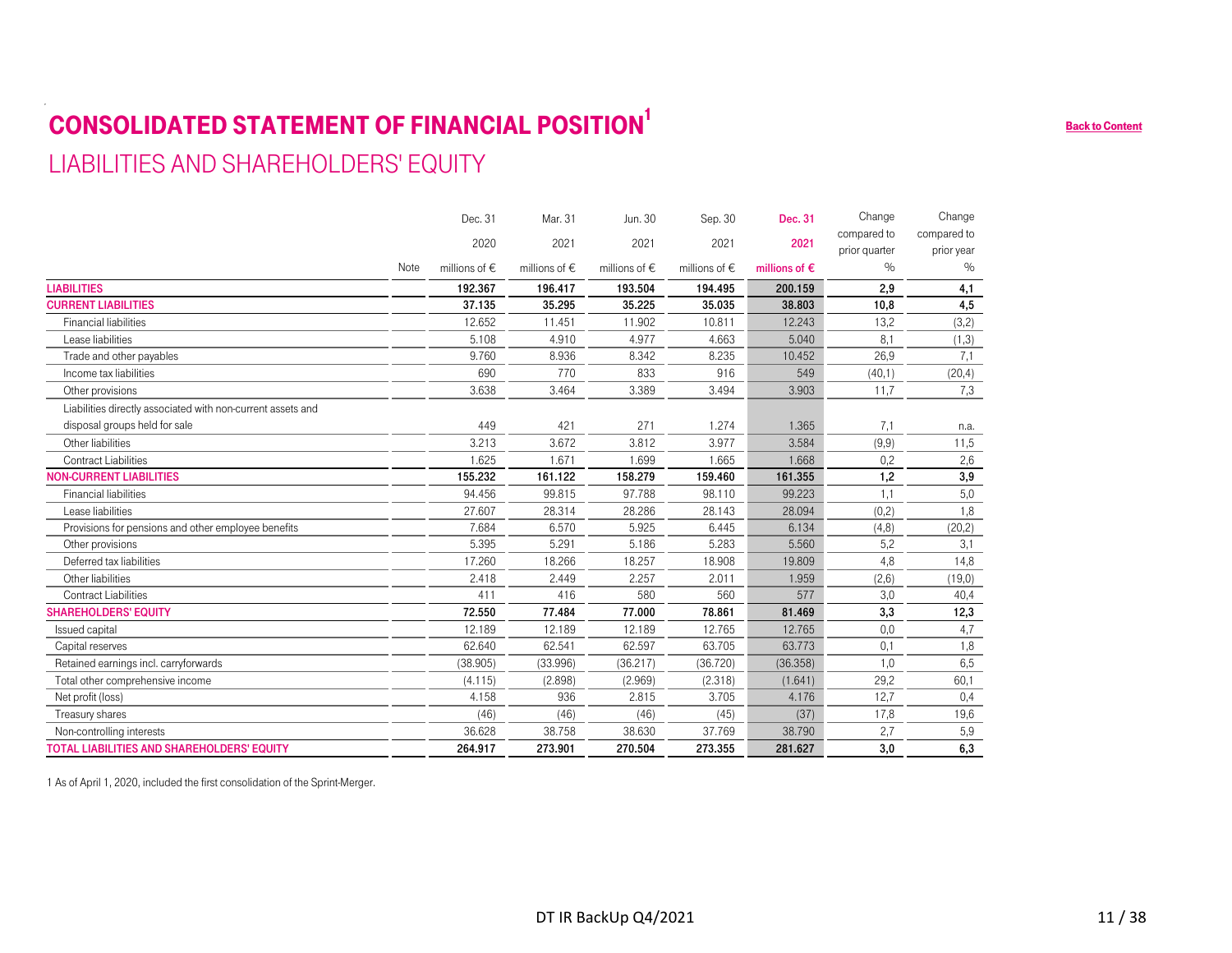# <span id="page-11-0"></span>DT GROUP<sup>1</sup> PROVISIONS FOR PENSIONS

| PROVISIONS FOR PENSIONS                                                                                                          |                |                   |                      |                        |                   |                   |
|----------------------------------------------------------------------------------------------------------------------------------|----------------|-------------------|----------------------|------------------------|-------------------|-------------------|
|                                                                                                                                  |                | 2021              | 2020                 | 2019                   | 2018              | 2017              |
|                                                                                                                                  | Note           | millions of $\in$ | millions of $\in$    | millions of $\epsilon$ | millions of $\in$ | millions of $\in$ |
| FROM DEFINED BENEFIT OBLIGATION TO PROVISION IN BALANCE                                                                          |                |                   |                      |                        |                   |                   |
| <b>SHEET</b><br>Present value of obligation (DBO)                                                                                | $\overline{c}$ | 13.975            | 14.362               | 12.290                 | 11.590            | 11.462            |
| Plan assets                                                                                                                      | 3              | (7.937)           | (6.698)              | (6.489)                | (6.099)           | (3.102)           |
| Others                                                                                                                           |                | 96                | 21                   | 30                     | 11                | 15                |
| Provision in balance sheet                                                                                                       |                | 6.134             | 7.684                | 5.831                  | 5.502             | 8.375             |
|                                                                                                                                  |                |                   |                      |                        |                   |                   |
| PENSION COSTS INCLUDED IN P&L (INCLUDED EXPECTED RETURN ON                                                                       |                |                   |                      |                        |                   |                   |
| <b>PLAN ASSETS)</b>                                                                                                              |                | 237               | 126                  | 332                    | 313               | 402               |
| thereof included in EBITDA                                                                                                       |                | 148               | 41                   | 245                    | 217               | 266               |
| thereof included in financial result                                                                                             |                | 89                | 86                   | 87                     | 96                | 136               |
|                                                                                                                                  |                |                   |                      |                        |                   |                   |
| <b>CASH PAYMENTS FOR PENSIONS</b>                                                                                                |                |                   |                      |                        |                   |                   |
| 1) funding of plan assets by DT                                                                                                  |                | 80                | 61                   | 11                     | (214)             | 10                |
| 2) benefits actually paid from plan assets                                                                                       |                | 105               | 217                  | 241                    | 132               | 31                |
| 3) benefits paid directly by the employer (included in cash flow from                                                            |                | 378               | 287                  | 155                    | 343               | 378               |
| operations)                                                                                                                      |                |                   |                      |                        |                   |                   |
| cash payments included in cash flow statement = $1 + 3$ )<br>cash payments included in free cash flow                            |                | 458<br>458        | 347<br>347           | 166<br>155             | 129<br>343        | 388<br>378        |
|                                                                                                                                  |                |                   |                      |                        |                   |                   |
|                                                                                                                                  |                |                   |                      |                        |                   |                   |
| CHANGE IN THE PRESENT VALUE OF THE OBLIGATION                                                                                    |                |                   |                      |                        |                   |                   |
|                                                                                                                                  |                |                   |                      |                        |                   |                   |
| Defined Benefit Obligation as of January 1                                                                                       |                | 14.362            | 12.290               | 11.590                 | 11.462            |                   |
| pension costs included in P&L                                                                                                    |                | 327               | 224                  | 431                    | 401               |                   |
| benefits paid                                                                                                                    |                | (483)             | (503)                | (397)                  | (343)             |                   |
| actuarial losses (+)/gains (-)                                                                                                   | 4              | (421)             | 663                  | 656                    | 51                |                   |
| F/X                                                                                                                              |                | 176               | (232)                | 18                     | $6\,$             |                   |
| Others                                                                                                                           |                | 14                | 1.919                | (8)                    | 13                |                   |
| Defined Benefit Obligation as of December 31                                                                                     |                | 13.975            | 14.362               | 12.290                 | 11.590            |                   |
|                                                                                                                                  |                |                   |                      |                        |                   |                   |
| 1 As of April 1, 2020, included the first consolidation of the Sprint-Merger.                                                    |                |                   |                      |                        |                   |                   |
| 2 Decrease in obligation mainly due to a change in the discount rates.<br>3 Increase due to higher market values of plan assets. |                |                   |                      |                        |                   |                   |
| 4 Actuarial losses/gains are via other comprehensive income directly booked to equity.                                           |                |                   |                      |                        |                   |                   |
|                                                                                                                                  |                |                   |                      |                        |                   |                   |
|                                                                                                                                  |                |                   |                      |                        |                   |                   |
|                                                                                                                                  |                |                   |                      |                        |                   |                   |
|                                                                                                                                  |                |                   |                      |                        |                   |                   |
|                                                                                                                                  |                |                   |                      |                        |                   |                   |
|                                                                                                                                  |                |                   |                      |                        |                   |                   |
|                                                                                                                                  |                |                   |                      |                        |                   |                   |
|                                                                                                                                  |                |                   | DT IR BackUp Q4/2021 |                        |                   |                   |

| <b>CHANGE IN THE PRESENT VALUE OF THE OBLIGATION</b> |        |        |        |        |
|------------------------------------------------------|--------|--------|--------|--------|
| Defined Benefit Obligation as of January 1           | 14.362 | 12.290 | 11.590 | 11.462 |
| pension costs included in P&L                        | 327    | 224    | 431    | 401    |
| benefits paid                                        | (483)  | (503)  | (397)  | (343)  |
| actuarial losses (+)/gains (-)                       | (421)  | 663    | 656    | 51     |
| F/X                                                  | 176    | (232)  |        |        |
| Others                                               | 14     | 1.919  | 18.    |        |
| Defined Benefit Obligation as of December 31         | 13.975 | 14.362 | 12.290 | 11.590 |
|                                                      |        |        |        |        |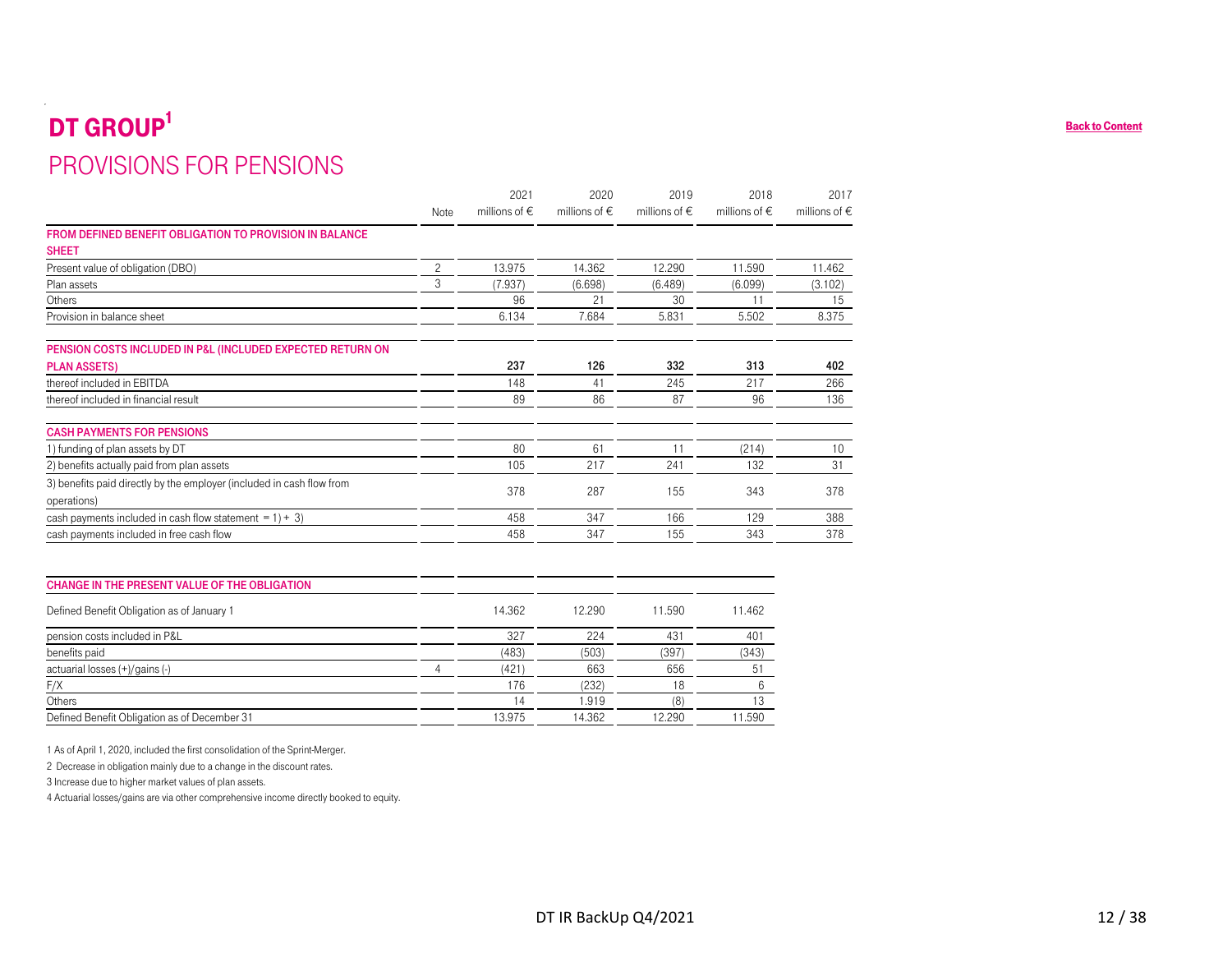# <span id="page-12-0"></span>DT GROUP EXCLUDING TMUS

## WELL-BALANCED MATURITY PROFILE AS OF DECEMBER 31, 2021

EUR bn



Furthermore, DT holds USD 3.75bn TMUS unsecured HY bonds

due to rounding differences: sum of single maturities per year # total maturity per year

[Back to Content](#page-1-0)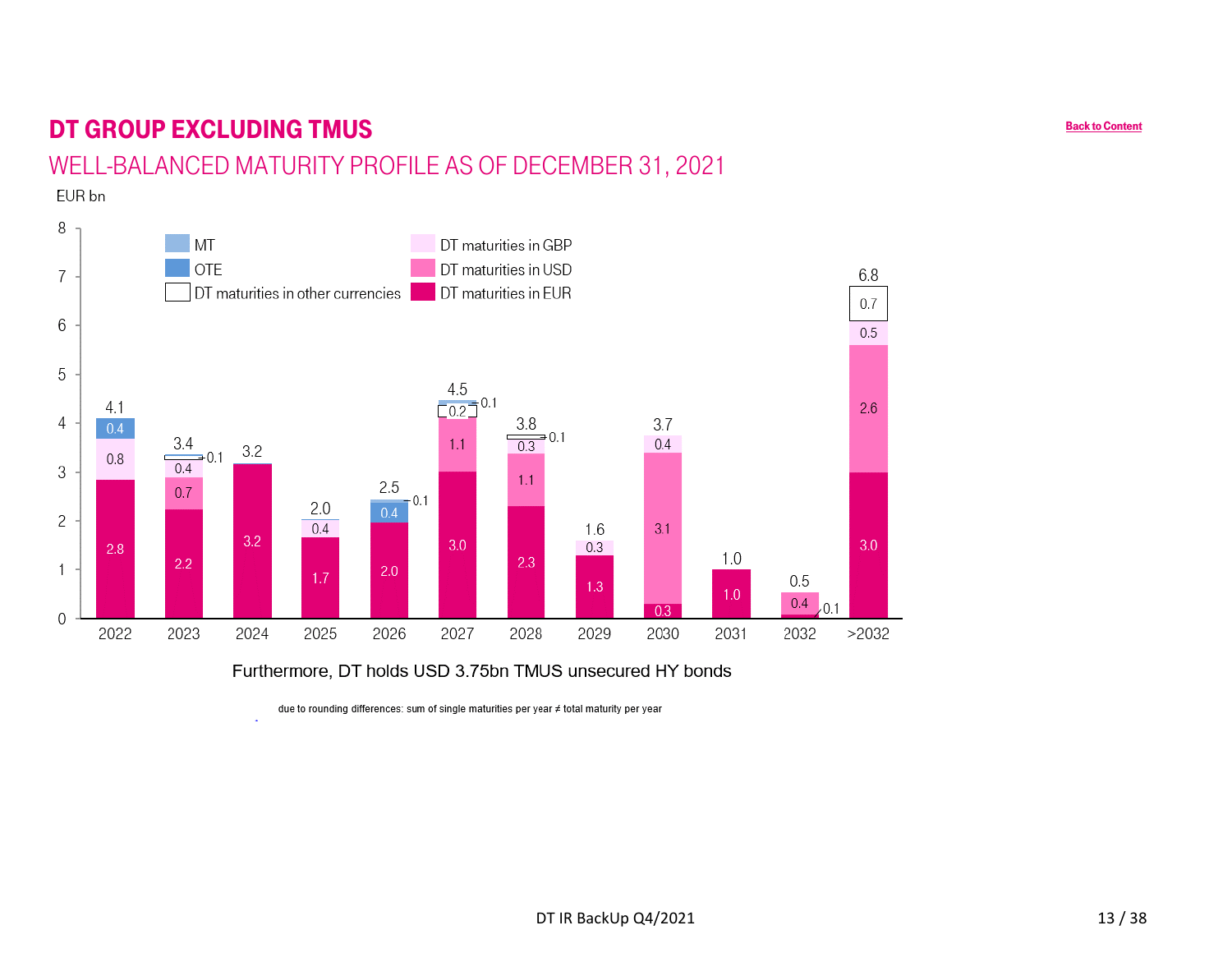# <span id="page-13-0"></span>DT GROUP EXCLUDING TMUS

## Strong liquidity Profile as of December 31, 2021

EUR bn



- EUR 12,8 bn credit facilities available incl. firm bilateral credit lines.
- EUR 0,1 bn bilateral lines drawn.
- No CPs outstanding.
- Residual undrawn amount EUR 12.7 bn.
- Maturities (excluding TMUS) of next 24 months covered.

[Back to Content](#page-1-0)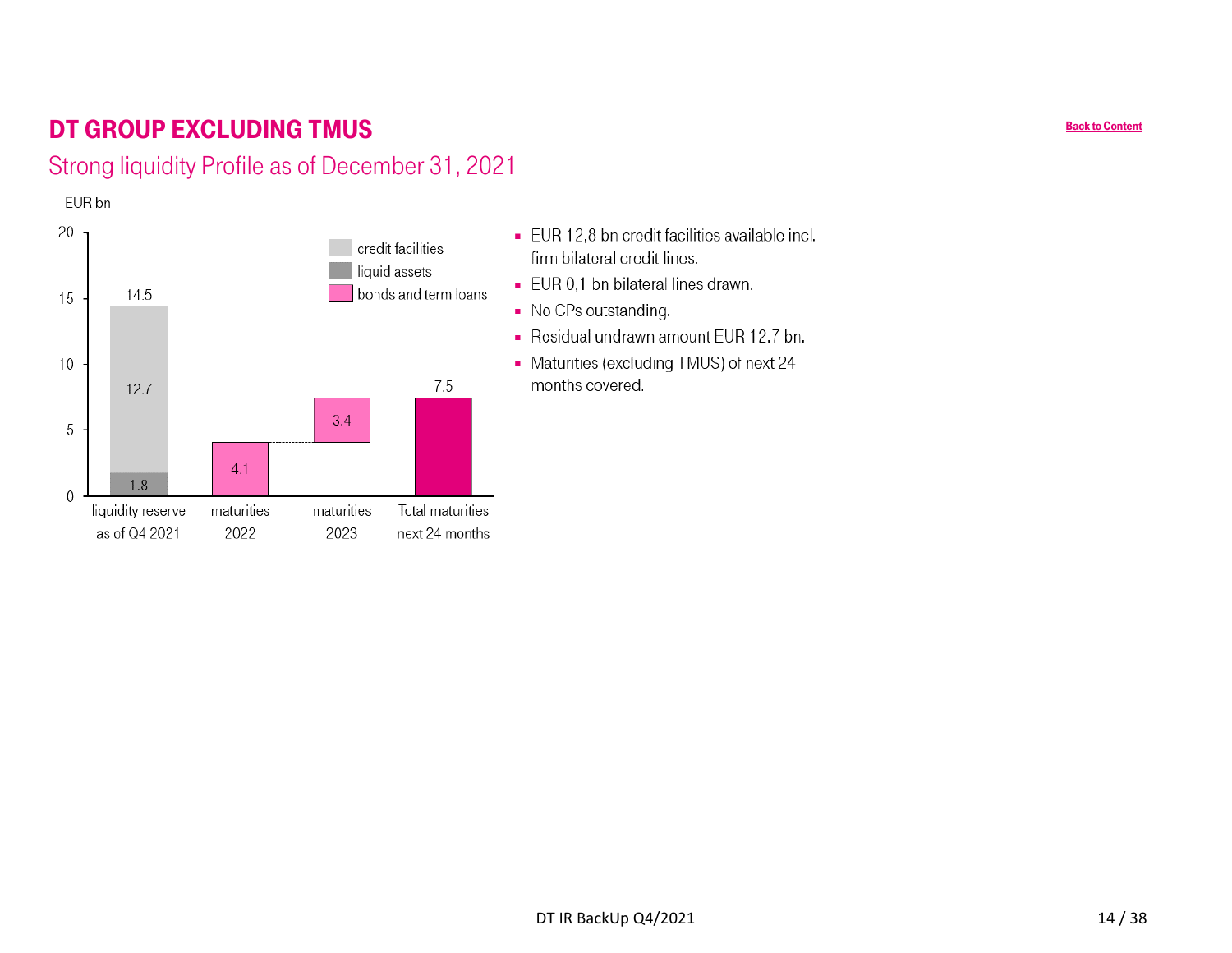# <span id="page-14-0"></span>DT GROUP<sup>1</sup> NET DEBT

| DT GROUP <sup>1</sup>       |      |                   |                   |                      |                   |                        |                              |                           | <b>Back to Content</b> |
|-----------------------------|------|-------------------|-------------------|----------------------|-------------------|------------------------|------------------------------|---------------------------|------------------------|
| <b>NET DEBT</b>             |      |                   |                   |                      |                   |                        |                              |                           |                        |
|                             |      | Dec. 31,          | Mar. 31,          | Jun. 30              | Sep. 30           | Dec. 31                | Change                       | Change                    |                        |
|                             |      | 2020              | 2021              | 2021                 | 2021              | 2021                   | compared to<br>prior quarter | compared to<br>prior year |                        |
|                             | Note | millions of $\in$ | millions of $\in$ | millions of $\in$    | millions of $\in$ | millions of $\epsilon$ | $\%$                         | $\%$                      |                        |
| Bonds                       |      | 87.702            | 92.599            | 91.749               | 91.645            | 93.857                 | 2,4                          | 7,0                       |                        |
| Other financial liabilities |      | 50.383            | 50.119            | 49.253               | 48.777            | 49.633                 | 1,8                          | (1, 5)                    |                        |
| <b>GROSS DEBT</b>           |      | 138.085           | 142.718           | 141.002              | 140.422           | 143.490                | 2,2                          | 3,9                       |                        |
| Cash and cash equivalents   |      | 12.939            | 9.872             | 8.861                | 6.337             | 7.617                  | 20,2                         | (41,1)                    |                        |
| Other financial assets      |      | 4.919             | 3.316             | 4.169                | 3.710             | 3.731                  | 0,6                          | (24,2)                    |                        |
| <b>NET DEBT</b>             |      | 120.227           | 129.530           | 127.972              | 130.375           | 132.142                | 1,4                          | 9,9                       |                        |
| <b>NET DEBT w/o Leases</b>  |      | 89.556            | 98.292            | 96.787               | 99.285            | 100.649                | 1,4                          | 12,4                      |                        |
|                             |      |                   |                   |                      |                   |                        |                              |                           |                        |
|                             |      |                   |                   | DT IR BackUp Q4/2021 |                   |                        |                              |                           | 15/38                  |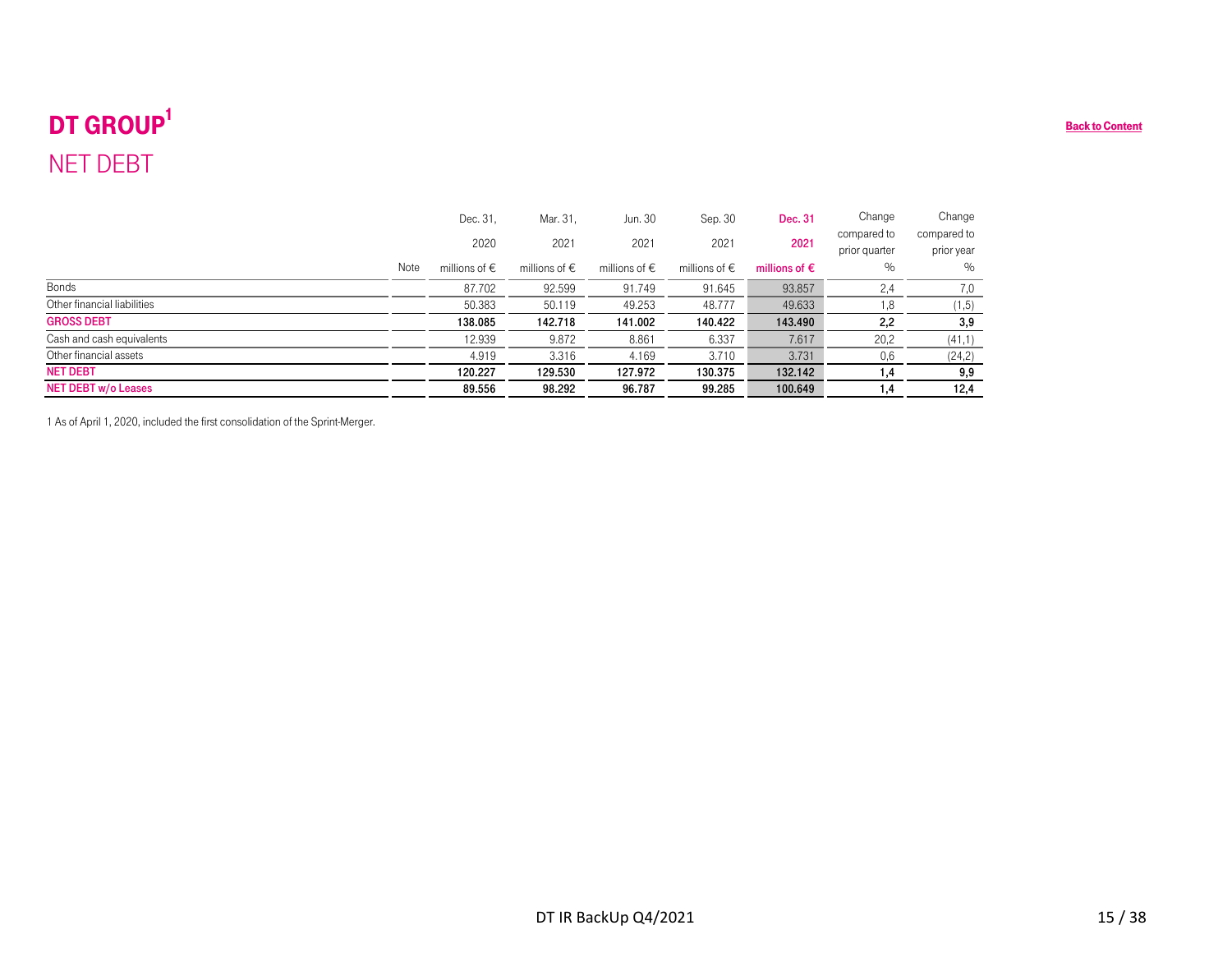# <span id="page-15-0"></span>DT GROUPNET DEBT DEVELOPMENT Q4 2021

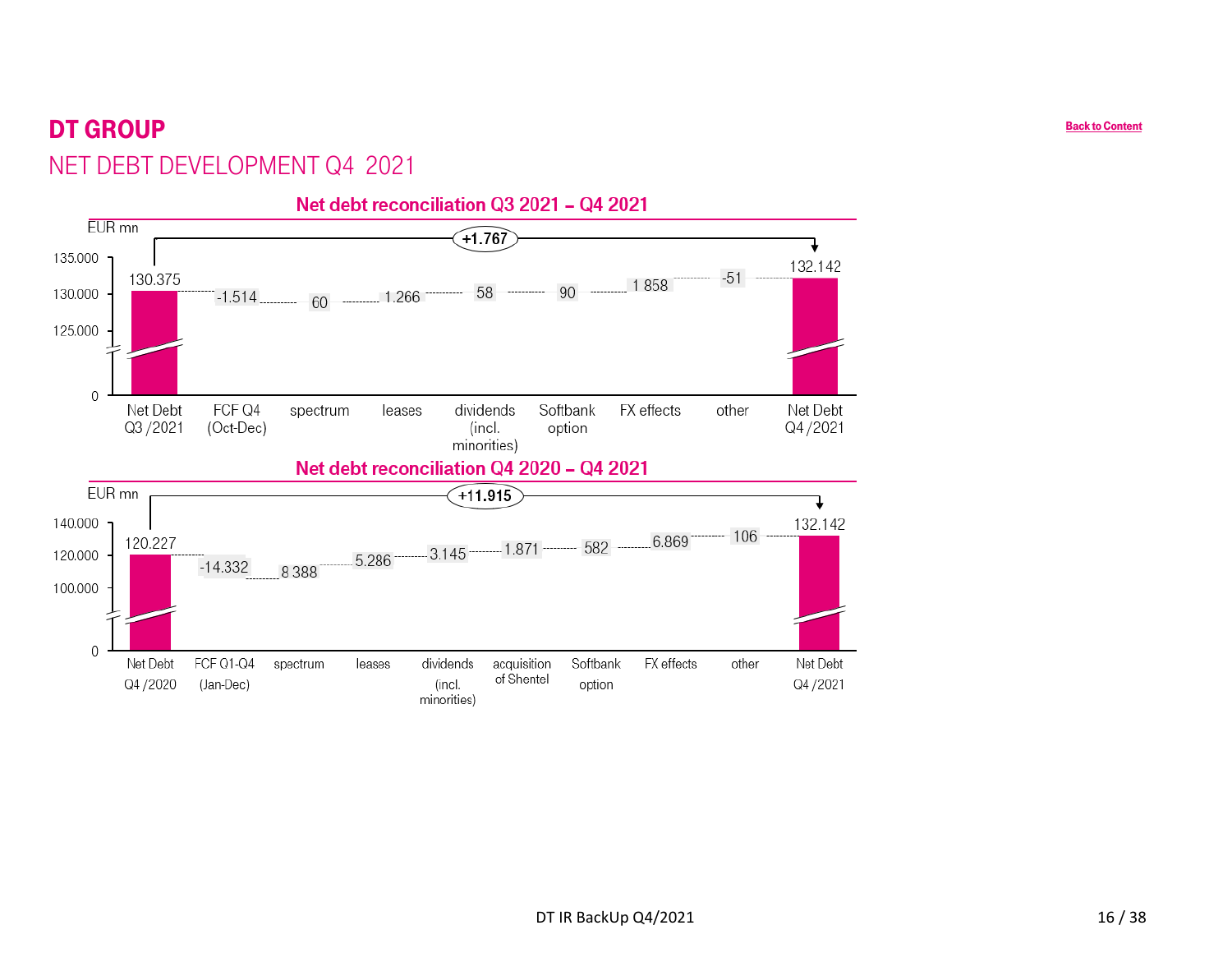# DT GROUPCASH CAPEX

<span id="page-16-0"></span>

| <b>DT GROUP</b>                                                                                  |      |                        |                        |                        |                        |                        |         |                        |                        | <b>Back to Content</b> |
|--------------------------------------------------------------------------------------------------|------|------------------------|------------------------|------------------------|------------------------|------------------------|---------|------------------------|------------------------|------------------------|
| <b>CASH CAPEX</b>                                                                                |      |                        |                        |                        |                        |                        |         |                        |                        |                        |
|                                                                                                  |      |                        |                        |                        |                        |                        |         |                        |                        |                        |
|                                                                                                  |      | Q <sub>4</sub>         | Q <sub>1</sub>         | Q <sub>2</sub>         | Q <sub>3</sub>         | Q <sub>4</sub>         | Change  | <b>FY</b>              | <b>FY</b>              | Change                 |
|                                                                                                  |      | 2020                   | 2021                   | 2021                   | 2021                   | 2021                   |         | 2020                   | 2021                   |                        |
|                                                                                                  | Note | millions of $\epsilon$ | millions of $\epsilon$ | millions of $\epsilon$ | millions of $\epsilon$ | millions of $\epsilon$ | $\%$    | millions of $\epsilon$ | millions of $\epsilon$ | $\%$                   |
| <b>CASH CAPEX</b>                                                                                |      |                        |                        |                        |                        |                        |         |                        |                        |                        |
| Germany                                                                                          |      | 1.263                  | 860                    | 839                    | 993                    | 1.425                  | 12,8    | 4.191                  | 4.116                  | (1,8)                  |
| <b>United States</b>                                                                             |      | 3.263                  | 10.513                 | 2.725                  | 2.804                  | 2.553                  | (21, 8) | 10.394                 | 18.594                 | 78,9                   |
| Europe                                                                                           |      | 785                    | 485                    | 386                    | 453                    | 580                    | (26,1)  | 2.216                  | 1.905                  | (14,0)                 |
| Systems Solutions                                                                                |      | 86                     | 49                     | 50                     | 46                     | 91                     | 5,8     | 235                    | 237                    | 0,9                    |
| Group Development                                                                                |      | 133                    | 115                    | 134                    | 144                    | 179                    | 34,6    | 699                    | 572                    | (18,2)                 |
| Group Headquarters & Group Services                                                              |      | 297                    | 250                    | 222                    | 230                    | 305                    | 2,7     | 990                    | 1.007                  | 1,7                    |
| Reconciliation                                                                                   |      | (13)                   | 0                      | (34)                   | (4)                    | (27)                   | n.a.    | (32)                   | (65)                   | n.a.                   |
| <b>DT GROUP</b>                                                                                  | 1,2  | 5.814                  | 12.272                 | 4.322                  | 4.666                  | 5.106                  | (12,2)  | 18.694                 | 26.366                 | 41,0                   |
| - thereof spectrum investment                                                                    |      | 346                    | 7.989                  | 35                     | 304                    | 60                     | (82,7)  | 1.714                  | 8.388                  | n.a.                   |
| - spectrum investment US                                                                         |      | 110                    | 7.915                  | 35                     | 285                    | 31                     | (71, 8) | 1.109                  | 8.266                  | n.a.                   |
| - spectrum investment excl. US                                                                   |      | 236                    | 74                     | $\mathbf{0}$           | 19                     | 29                     | (87,7)  | 605                    | 122                    | (79, 8)                |
|                                                                                                  |      |                        |                        |                        |                        |                        |         |                        |                        |                        |
| 1 As of April 1, 2020, included the first consolidation of the Sprint-Merger.                    |      |                        |                        |                        |                        |                        |         |                        |                        |                        |
| 2 Amounts of payouts for property, plant and equipment and intangible assets excluding goodwill. |      |                        |                        |                        |                        |                        |         |                        |                        |                        |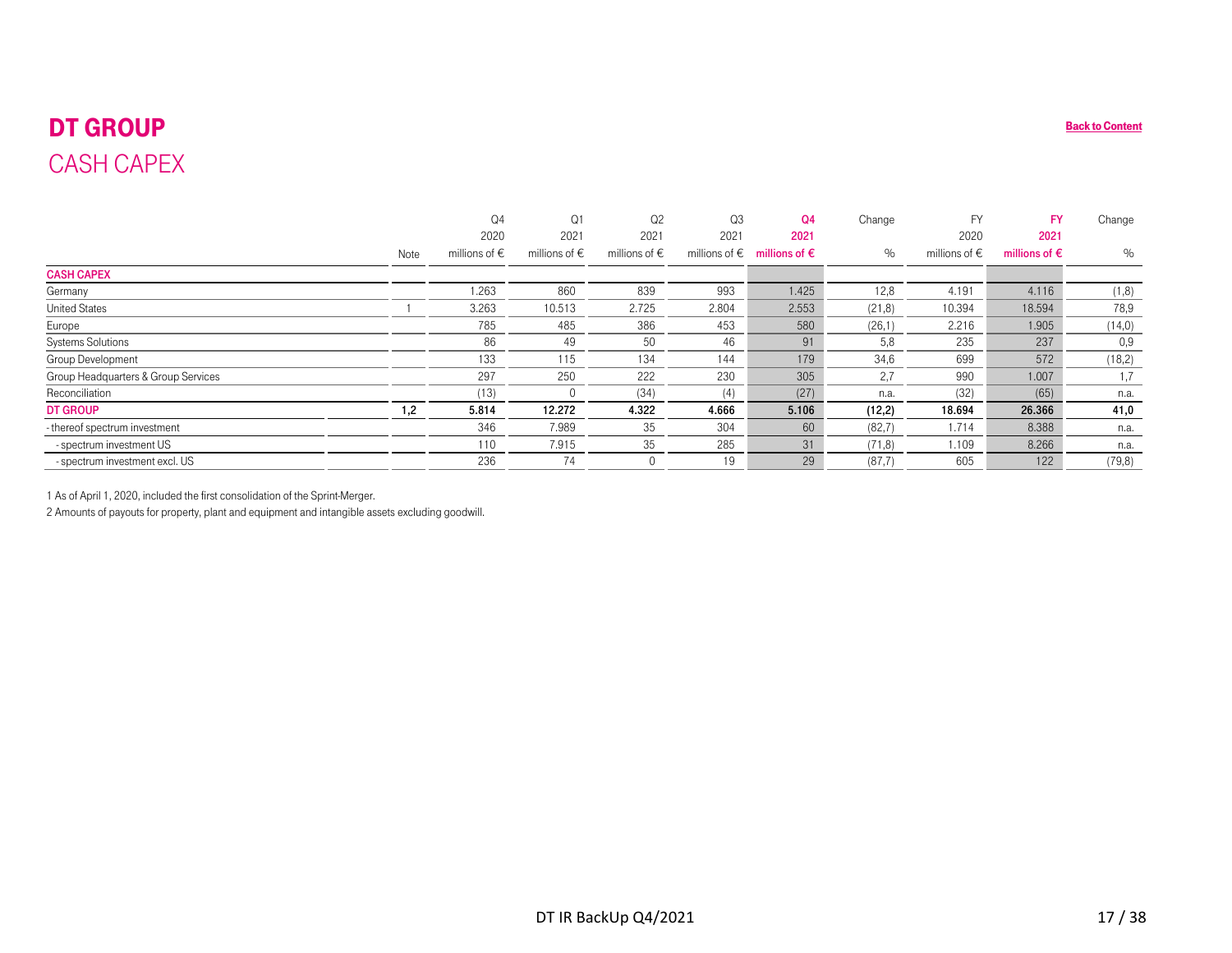# <span id="page-17-0"></span> $\mathbf{DT}$   $\mathbf{GROUP}^1$ FREE CASH FLOW

| <b>DT GROUP</b>                                                               |      |                        |                   |                        |                   |                        |          |                        |                        | <b>Back to Content</b> |
|-------------------------------------------------------------------------------|------|------------------------|-------------------|------------------------|-------------------|------------------------|----------|------------------------|------------------------|------------------------|
| <b>FREE CASH FLOW</b>                                                         |      |                        |                   |                        |                   |                        |          |                        |                        |                        |
|                                                                               |      |                        |                   |                        |                   |                        |          |                        |                        |                        |
|                                                                               |      | Q <sub>4</sub>         | Q1                | Q <sub>2</sub>         | Q3                | Q <sub>4</sub>         | Change   | <b>FY</b>              | <b>FY</b>              | Change                 |
|                                                                               |      | 2020                   | 2021              | 2021                   | 2021              | 2021                   |          | 2020                   | 2021                   |                        |
|                                                                               | Note | millions of $\epsilon$ | millions of $\in$ | millions of $\epsilon$ | millions of $\in$ | millions of $\epsilon$ | $\%$     | millions of $\epsilon$ | millions of $\epsilon$ | $\%$                   |
| Net profit (loss)                                                             |      | 1.671                  | 936               | 1.879                  | 889               | 471                    | (71, 8)  | 4.158                  | 4.176                  | 0,4                    |
| Profit (loss) attributable to non-controlling interests                       |      | 1.039                  | 366               | 594                    | 618               | 349                    | (66, 4)  | 2.589                  | 1.927                  | (25, 6)                |
| <b>PROFIT (LOSS) AFTER INCOME TAXES</b>                                       |      | 2.710                  | 1.302             | 2.473                  | 1.508             | 820                    | (69,7)   | 6.747                  | 6.103                  | (9, 5)                 |
| Depreciation, amortization and impairment losses                              |      | 6.952                  | 6.842             | 6.781                  | 7.002             | 6.856                  | (1,4)    | 25.829                 | 27.482                 | 6,4                    |
| Income tax expense/(benefit)                                                  |      | 466                    | 542               | 719                    | 467               | 87                     | (81, 3)  | 1.929                  | 1.815                  | (5,9)                  |
| Interest (income) and interest expenses                                       |      | 1.124                  | 1.186             | 1.118                  | 1.159             | 1.138                  | 1,2      | 4.224                  | 4.601                  | 8,9                    |
| Other financial (income) expense                                              |      | (205)                  | 478               | (656)                  | 337               | 278                    | n.a.     | (109)                  | 437                    | n.a.                   |
| Share of (profit) loss of associates and joint ventures                       |      |                        |                   |                        |                   |                        |          |                        |                        |                        |
| accounted for using the equity method                                         |      | 5                      | 12                | 33                     | (4)               | 62                     | n.a.     | 12                     | 102                    | n.a.                   |
| (Profit) loss on the disposal of fully consolidated subsidiaries              |      | (1)                    | $\mathbf{0}$      | (163)                  | 19                | $\overline{0}$         | (100, 0) | (10)                   | (143)                  | n.a.                   |
| Other non-cash transactions                                                   |      | (1.502)                | 97                | (92)                   | 85                | 135                    | n.a.     | (857)                  | 226                    | n.a.                   |
| (Gain) loss from the disposal of intangible assets and                        |      |                        |                   |                        |                   |                        |          |                        |                        |                        |
| property, plant and equipment                                                 |      | 120                    | 5                 | (7)                    | 64                | 99                     | (17,5)   | 368                    | 161                    | (56,3)                 |
| Change in assets carried as operating working capital                         |      | (1.482)                | 678               | (242)                  | (187)             | (1.724)                | (16,3)   | (2.702)                | (1.475)                | 45,4                   |
| Change in other operating assets                                              |      | (187)                  | (339)             | (203)                  | 378               | (895)                  | n.a.     | (509)                  | (1.059)                | n.a.                   |
| Change in provisions                                                          |      | 148                    | (420)             | (80)                   | 131               | 215                    | 45,3     | 20                     | (152)                  | n.a.                   |
| Change in liabilities carried as working capital                              |      | 851                    | (800)             | (330)                  | (43)              | 1.414                  | 66,2     | (2.108)                | 241                    | n.a.                   |
| Change in other operating liabilities                                         |      | (276)                  | 251               | 145                    | (250)             | (406)                  | (47,1)   | (239)                  | (260)                  | (8,8)                  |
| Income taxes received (paid)                                                  |      | (284)                  | (255)             | (102)                  | (262)             | (274)                  | 3,5      | (690)                  | (893)                  | (29, 4)                |
| Dividends received                                                            |      | $\Omega$               | $\overline{1}$    | $\overline{1}$         | $\overline{4}$    | $\overline{c}$         | n.a.     | 6                      | 8                      | 33.3                   |
| Net payments from entering into or canceling interest rate                    |      |                        |                   |                        |                   |                        |          |                        |                        |                        |
| swaps                                                                         |      | $\Omega$               | $\Omega$          | $\Omega$               | (1)               | $\mathbf 0$            | n.a.     | (2.207)                | (1)                    | 100,0                  |
| <b>CASH GENERATED FROM OPERATIONS</b>                                         |      | 8.440                  | 9.581             | 9.396                  | 10.406            | 7.807                  | (7, 5)   | 29.706                 | 37.191                 | 25,2                   |
| Interest received (paid)                                                      |      | (1.142)                | (1.275)           | (1.316)                | (1.174)           | (1.256)                | (10, 0)  | (5.963)                | (5.020)                | 15,8                   |
| <b>NET CASH FROM OPERATING ACTIVITIES</b>                                     |      | 7.298                  | 8.307             | 8.080                  | 9.233             | 6.551                  | (10,2)   | 23.743                 | 32.171                 | 35,5                   |
| Cash outflows for investments in                                              |      |                        |                   |                        |                   |                        |          |                        |                        |                        |
| (proceeds from disposal of)                                                   |      | (5.410)                | (4.235)           | (4.230)                | (4.339)           | (5.038)                | 6,9      | (16.747)               | (17.840)               | (6, 5)                 |
| Intangible assets                                                             |      | (1.602)                | (9.073)           | (1.016)                | (1.431)           | (1.230)                | 23,2     | (5.756)                | (12.749)               | n.a.                   |
| Property, plant and equipment                                                 |      | (4.154)                | (3.151)           | (3.249)                | (3.212)           | (3.868)                | 6,9      | (12.705)               | (13.479)               | (6,1)                  |
| Spectrum investment                                                           |      | 346                    | 7.989             | 35                     | 304               | 60                     | (82, 7)  | 1.714                  | 8.388                  | n.a.                   |
| FREE CASH FLOW (BEFORE DIVIDEND PAYMENTS AND                                  |      |                        |                   |                        |                   |                        |          |                        |                        |                        |
| <b>SPECTRUM)</b>                                                              |      | 1.889                  | 4.072             | 3.851                  | 4.895             | 1.514                  | (19, 9)  | 10.756                 | 14.332                 | 33,2                   |
| FREE CASH FLOW AL (BEFORE DIVIDEND PAYMENTS<br><b>AND SPECTRUM)</b>           |      | 942                    | 2.585             | 2.766                  | 2.940             | 520                    | (44, 8)  | 6.288                  | 8.810                  | 40,1                   |
| 1 As of April 1, 2020, included the first consolidation of the Sprint-Merger. |      |                        |                   |                        |                   |                        |          |                        |                        |                        |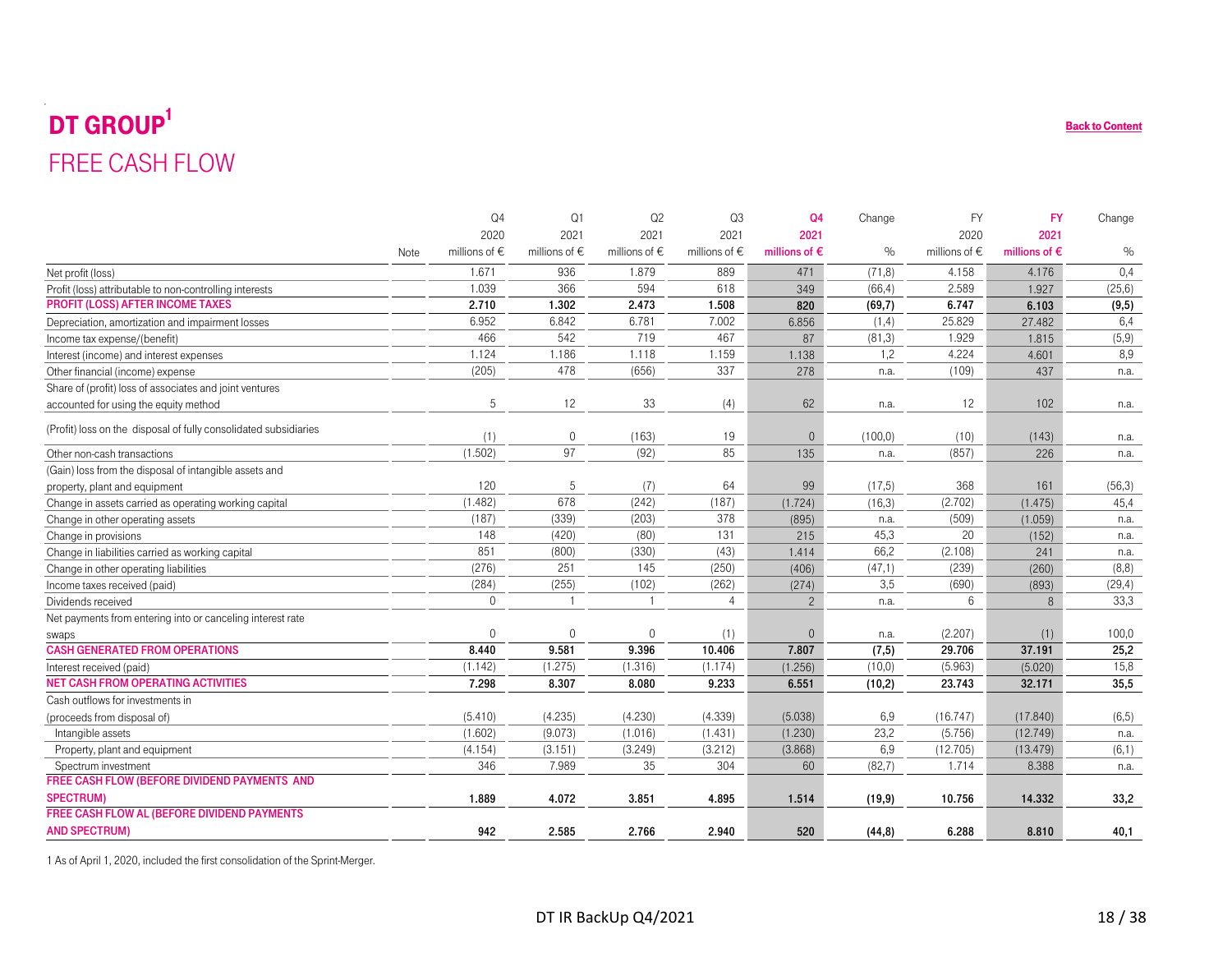# DT GROUP PERSONNEL

<span id="page-18-0"></span>

|                                                                                                                                                                                                                                                                                                                                                                                                |                | Dec. 31 | Mar. 31 | Jun. 30 | Sep. 30 | Dec. 31 | Change compared to |        | Change compared to |         |
|------------------------------------------------------------------------------------------------------------------------------------------------------------------------------------------------------------------------------------------------------------------------------------------------------------------------------------------------------------------------------------------------|----------------|---------|---------|---------|---------|---------|--------------------|--------|--------------------|---------|
| AT REPORTING DATE                                                                                                                                                                                                                                                                                                                                                                              | Note           | 2020    | 2021    | 2021    | 2021    | 2021    | prior quarter      |        | prior year         |         |
|                                                                                                                                                                                                                                                                                                                                                                                                |                |         |         |         |         |         | abs.               | $\%$   | abs.               | $\%$    |
| Germany                                                                                                                                                                                                                                                                                                                                                                                        | $\overline{c}$ | 66.348  | 62.255  | 61.765  | 61.153  | 60.189  | (964)              | (1,6)  | (6.159)            | (9,3)   |
| <b>United States</b>                                                                                                                                                                                                                                                                                                                                                                           | $\mathbf{1}$   | 71.303  | 71.353  | 70.781  | 69.868  | 71.094  | 1.226              | 1,8    | (209)              | (0,3)   |
| Europe                                                                                                                                                                                                                                                                                                                                                                                         |                | 41.272  | 40.133  | 39.683  | 35.563  | 35.319  | (244)              | (0, 7) | (5.953)            | (14, 4) |
| Systems Solutions                                                                                                                                                                                                                                                                                                                                                                              |                | 28.098  | 27.711  | 27.147  | 27.383  | 27.754  | 371                | 1,4    | (344)              | (1,2)   |
| Group Development                                                                                                                                                                                                                                                                                                                                                                              |                | 2.684   | 2.762   | 2.703   | 2.703   | 2.674   | (29)               | (1,1)  | (10)               | (0, 4)  |
| Group Headquarters & Group Services                                                                                                                                                                                                                                                                                                                                                            | $\overline{c}$ | 16.585  | 20.170  | 19.829  | 19.595  | 19.498  | (97)               | (0,5)  | 2.913              | 17,6    |
| <b>DT GROUP</b>                                                                                                                                                                                                                                                                                                                                                                                | $\mathbf{1}$   | 226.291 | 224.385 | 221.909 | 216.265 | 216.528 | 263                | 0,1    | (9.763)            | (4,3)   |
| of which: Domestic                                                                                                                                                                                                                                                                                                                                                                             |                | 89.032  | 88.409  | 87.477  | 86.517  | 85.160  | (1.357)            | (1,6)  | (3.872)            | (4,3)   |
| of which: Civil servants (in Germany, with an active                                                                                                                                                                                                                                                                                                                                           |                |         |         |         |         |         |                    |        |                    |         |
| service relationship)                                                                                                                                                                                                                                                                                                                                                                          |                | 10.583  | 10.388  | 10.067  | 9.766   | 9.653   | (113)              | (1,2)  | (930)              | (8, 8)  |
|                                                                                                                                                                                                                                                                                                                                                                                                | $\overline{1}$ | 137.258 | 135.976 | 134.432 | 129.749 | 131.368 | 1.619              | 1,2    | (5.890)            | (4,3)   |
| of which: International<br>1 As of April 1, 2020, included the first consolidation of the Sprint-Merger.<br>2 As of January 1, 2021, approx. 3.7 thousand employees of Deutsche Telekom IT were transferred from the German operating segment to the "Technology and Innovation" segment of the Group Headquarters & Group Services<br>segment. The previous year's figures were not adjusted. |                |         |         |         |         |         |                    |        |                    |         |
|                                                                                                                                                                                                                                                                                                                                                                                                |                |         |         |         |         |         |                    |        |                    |         |
|                                                                                                                                                                                                                                                                                                                                                                                                |                |         |         |         |         |         |                    |        |                    |         |
|                                                                                                                                                                                                                                                                                                                                                                                                |                |         |         |         |         |         |                    |        |                    |         |
|                                                                                                                                                                                                                                                                                                                                                                                                |                |         |         |         |         |         |                    |        |                    |         |
|                                                                                                                                                                                                                                                                                                                                                                                                |                |         |         |         |         |         |                    |        |                    |         |
|                                                                                                                                                                                                                                                                                                                                                                                                |                |         |         |         |         |         |                    |        |                    |         |
|                                                                                                                                                                                                                                                                                                                                                                                                |                |         |         |         |         |         |                    |        |                    |         |
|                                                                                                                                                                                                                                                                                                                                                                                                |                |         |         |         |         |         |                    |        |                    |         |
|                                                                                                                                                                                                                                                                                                                                                                                                |                |         |         |         |         |         |                    |        |                    |         |
|                                                                                                                                                                                                                                                                                                                                                                                                |                |         |         |         |         |         |                    |        |                    |         |
|                                                                                                                                                                                                                                                                                                                                                                                                |                |         |         |         |         |         |                    |        |                    |         |
|                                                                                                                                                                                                                                                                                                                                                                                                |                |         |         |         |         |         |                    |        |                    |         |
|                                                                                                                                                                                                                                                                                                                                                                                                |                |         |         |         |         |         |                    |        |                    |         |
|                                                                                                                                                                                                                                                                                                                                                                                                |                |         |         |         |         |         |                    |        |                    |         |
|                                                                                                                                                                                                                                                                                                                                                                                                |                |         |         |         |         |         |                    |        |                    |         |
|                                                                                                                                                                                                                                                                                                                                                                                                |                |         |         |         |         |         |                    |        |                    |         |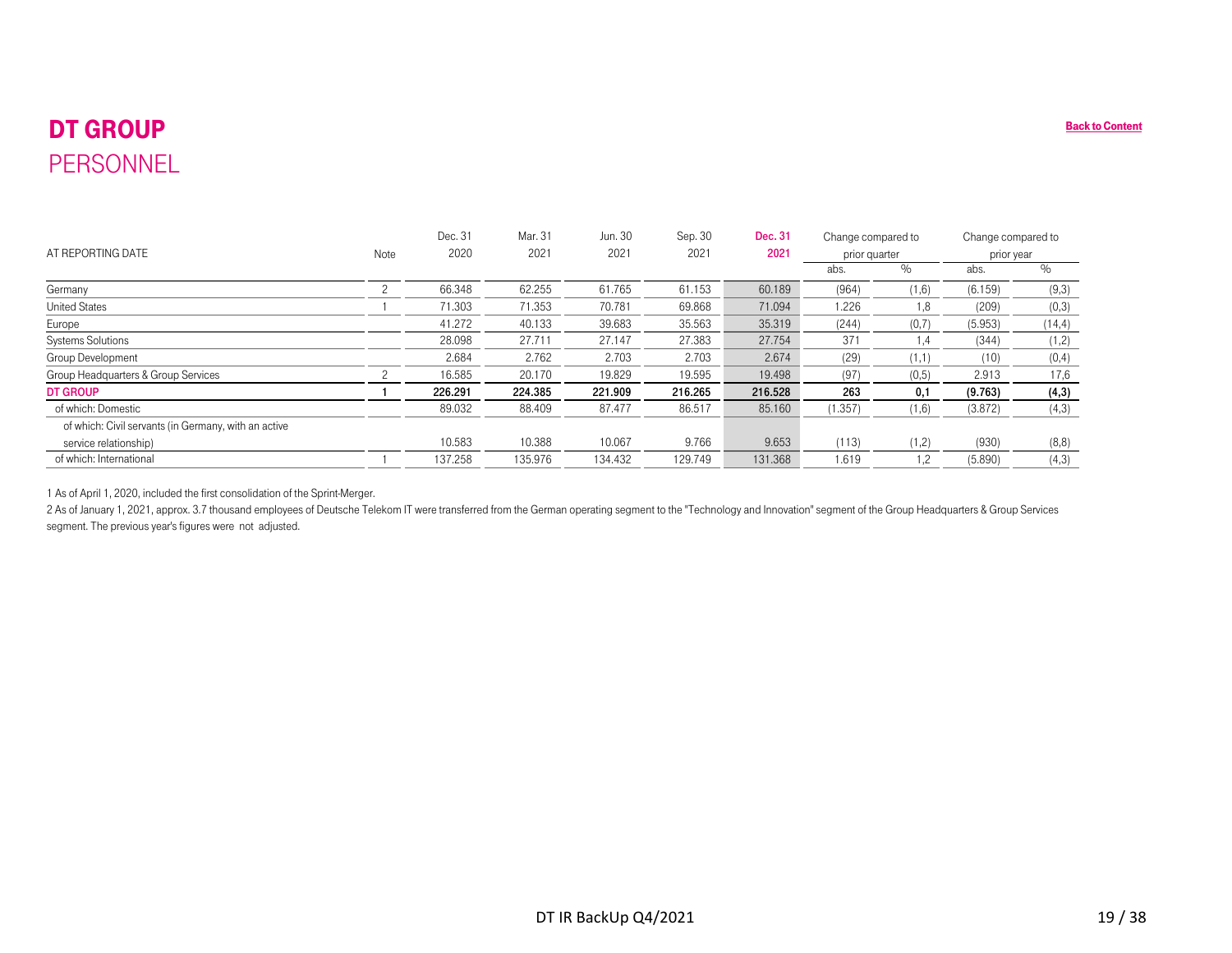## EXCHANGE RATES AVERAGE

<span id="page-19-0"></span>

| <b>EXCHANGE RATES</b>                                                                               |                |                    |                      |                 |                 |                        |                   | <b>Back to Content</b> |
|-----------------------------------------------------------------------------------------------------|----------------|--------------------|----------------------|-----------------|-----------------|------------------------|-------------------|------------------------|
| <b>AVERAGE</b>                                                                                      |                |                    |                      |                 |                 |                        |                   |                        |
|                                                                                                     |                |                    |                      |                 |                 |                        |                   |                        |
|                                                                                                     |                |                    |                      |                 |                 |                        |                   |                        |
|                                                                                                     | Q4<br>2020     | ${\sf FY}$<br>2020 | Q1<br>2021           | Q2<br>2021      | Q3<br>2021      | Q <sub>4</sub><br>2021 | <b>FY</b><br>2021 |                        |
|                                                                                                     | $1 \in$        | $1 \in$            | $1 \in$              | $1\in$          | $1 \in$         | $1 \in$                | $1 \in$           |                        |
| US Dollar (USD)                                                                                     |                |                    |                      |                 |                 |                        |                   |                        |
| British pound (GBP)                                                                                 | 1,192<br>0,903 | 1,142              | 1,205                | 1,205           | 1,179           | 1,143                  | 1,182             |                        |
| Czech korunas (CZK)                                                                                 | 26,677         | 0,890<br>26,451    | 0,874<br>26,076      | 0,862<br>25,652 | 0,855<br>25,504 | 0,848<br>25,379        | 0,860<br>25,648   |                        |
| Croatian kunas (HRK)                                                                                | 7,560          | 7,538              | 7,573                | 7,530           | 7,498           | 7,518                  | 7,529             |                        |
| Hungarian forints (HUF)                                                                             | 360,501        | 351,258            | 361,289              | 354,723         | 353,878         | 364,270                | 358,541           |                        |
| Polish Zloty (PLN)                                                                                  | 4,504          | 4,442              | 4,546                | 4,531           | 4,566           | 4,617                  | 4,566             |                        |
| Romanian leu (RON)                                                                                  | 4,872          | 4,839              | 4,879                | 4,924           | 4,932           | 4,949                  | 4,922             |                        |
|                                                                                                     |                |                    |                      |                 |                 |                        |                   |                        |
| <b>END OF PERIOD</b>                                                                                |                |                    |                      |                 |                 |                        |                   |                        |
|                                                                                                     | Dec. 31        | Mar. 31            | Jun. 30              | Sep. 30         | Dec. 31         |                        |                   |                        |
|                                                                                                     | 2020           | 2021               | 2021                 | 2021            | 2021            |                        |                   |                        |
|                                                                                                     | $1\in$         | $1 \in$            | $1 \in$              | $1\in$          | $1 \in$         |                        |                   |                        |
| US Dollar (USD)                                                                                     | 1,227          | 1,173              | 1,189                | 1,157           | 1,133           |                        |                   |                        |
| British pound (GBP)                                                                                 | 0,898          | 0,852              | 0,858                | 0,861           | 0,840           |                        |                   |                        |
| Czech korunas (CZK)                                                                                 | 26,241         | 26,175             | 25,492               | 25,508          | 24,868          |                        |                   |                        |
| Croatian kunas (HRK)                                                                                | 7,550          | 7,571              | 7,492                | 7,488           | 7,515           |                        |                   |                        |
| Hungarian forints (HUF)                                                                             | 364,360        | 363,565            | 351,564              | 360,550         | 369,215         |                        |                   |                        |
| Polish Zloty (PLN)                                                                                  | 4,559          | 4,656              | 4,519                | 4,632           | 4,596           |                        |                   |                        |
| Romanian leu (RON)                                                                                  | 4,868          | 4,924              | 4,928                | 4,947           | 4,950           |                        |                   |                        |
| Please note: the above quarterly and yearly average exchange rates are given as an indication only. |                |                    |                      |                 |                 |                        |                   |                        |
|                                                                                                     |                |                    | DT IR BackUp Q4/2021 |                 |                 |                        |                   | 20/38                  |

## END OF PERIOD

|                         | Dec. 31<br>2020<br>1€ | Mar. 31<br>2021<br>€ | Jun. 30<br>2021<br>1€ | Sep. 30<br>2021<br>1€ | Dec. 31<br>2021<br>1€ |
|-------------------------|-----------------------|----------------------|-----------------------|-----------------------|-----------------------|
| US Dollar (USD)         | 1,227                 | 1,173                | 1.189                 | 1,157                 | 1,133                 |
| British pound (GBP)     | 0,898                 | 0,852                | 0,858                 | 0,861                 | 0,840                 |
| Czech korunas (CZK)     | 26,241                | 26,175               | 25,492                | 25,508                | 24,868                |
| Croatian kunas (HRK)    | 7,550                 | 7,571                | 7,492                 | 7,488                 | 7,515                 |
| Hungarian forints (HUF) | 364,360               | 363,565              | 351,564               | 360,550               | 369,215               |
| Polish Zloty (PLN)      | 4,559                 | 4,656                | 4,519                 | 4,632                 | 4,596                 |
| Romanian leu (RON)      | 4,868                 | 4,924                | 4,928                 | 4,947                 | 4,950                 |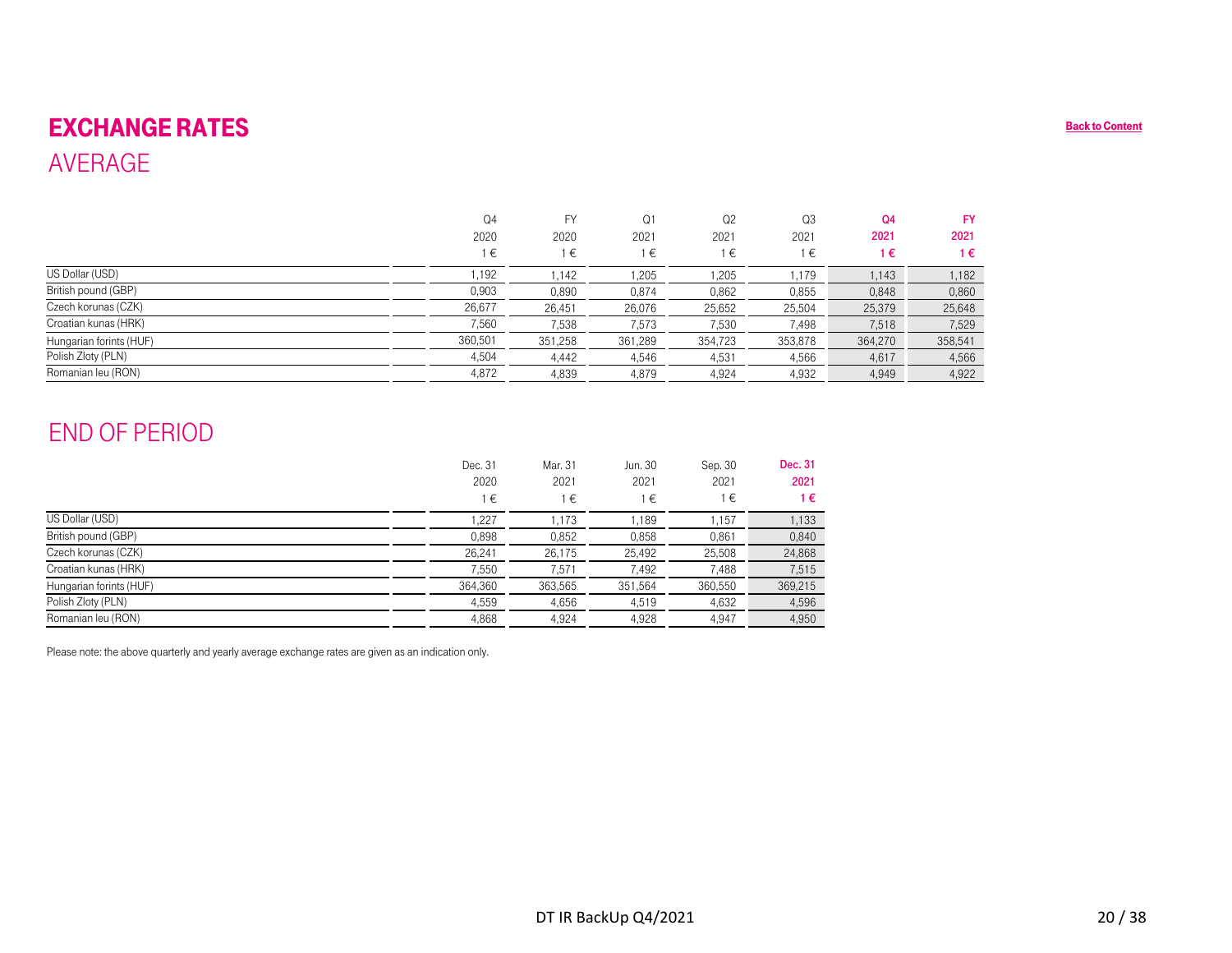# CONTENT

| <b>CONTENT</b>                                       |           |                                                                    |                 |
|------------------------------------------------------|-----------|--------------------------------------------------------------------|-----------------|
| At a Glance                                          | 3         | <b>GERMANY</b><br>Financials                                       | 22              |
| <b>DT GROUP</b>                                      |           | Operationals & Mobile Communication KPIs<br>Additional information | 23<br>$24 - 25$ |
| Adjusted for special factors                         | b         |                                                                    |                 |
| As reported                                          |           | <b>UNITED STATES</b>                                               |                 |
| <b>EBITDA Reconciliation</b>                         | 8         | Financials                                                         | 27              |
| Special Factors in the consolidated income statement | 9         | Operationals                                                       | $28 - 29$       |
| Consolidated statement of financial position         | $10 - 11$ |                                                                    |                 |
| Provisions for pensions                              | 12        | <b>EUROPE</b>                                                      |                 |
| Maturity profile                                     | 13        | Financials                                                         | 31              |
| Liquidity reserves                                   | 14        |                                                                    |                 |
| Net debt                                             | 15        | <b>OTHER SEGMENTS</b>                                              |                 |
| Net debt development                                 | 16        | <b>Group Development Financials</b>                                | $33 - 35$       |
| Cash capex                                           | 17        | <b>System Solutions Financials</b>                                 | 36              |
| Free cash flow                                       | 18        | <b>GHS Financials</b>                                              | 37              |
| Personnel                                            | 19        |                                                                    |                 |
| Exchange rates                                       | 20        | <b>GLOSSARY</b>                                                    | 38              |

#### **GERMANY**

|                                            |           | uliwani                                  |           |
|--------------------------------------------|-----------|------------------------------------------|-----------|
| e                                          | 3         | Financials                               | 22        |
|                                            |           | Operationals & Mobile Communication KPIs | 23        |
| Þ                                          |           | Additional information                   | $24 - 25$ |
| or special factors                         | h         |                                          |           |
| d                                          |           | <b>UNITED STATES</b>                     |           |
| econciliation                              | 8         | Financials                               | 27        |
| ctors in the consolidated income statement | 9         | Operationals                             | $28 - 29$ |
| ted statement of financial position        | $10 - 11$ |                                          |           |
| for pensions                               | 12        | <b>EUROPE</b>                            |           |
| rofile                                     | 13        | Financials                               | 31        |
| eserves                                    | 14        |                                          |           |
|                                            | 15        | <b>OTHER SEGMENTS</b>                    |           |
| levelopment                                | 16        | <b>Group Development Financials</b>      | $33 - 35$ |
| эX                                         | 17        | <b>System Solutions Financials</b>       | 36        |
| flow                                       | 18        | <b>GHS Financials</b>                    | 37        |
|                                            | 19        |                                          |           |
| rates                                      | 20        | <b>GLOSSARY</b>                          | 38        |
|                                            |           |                                          |           |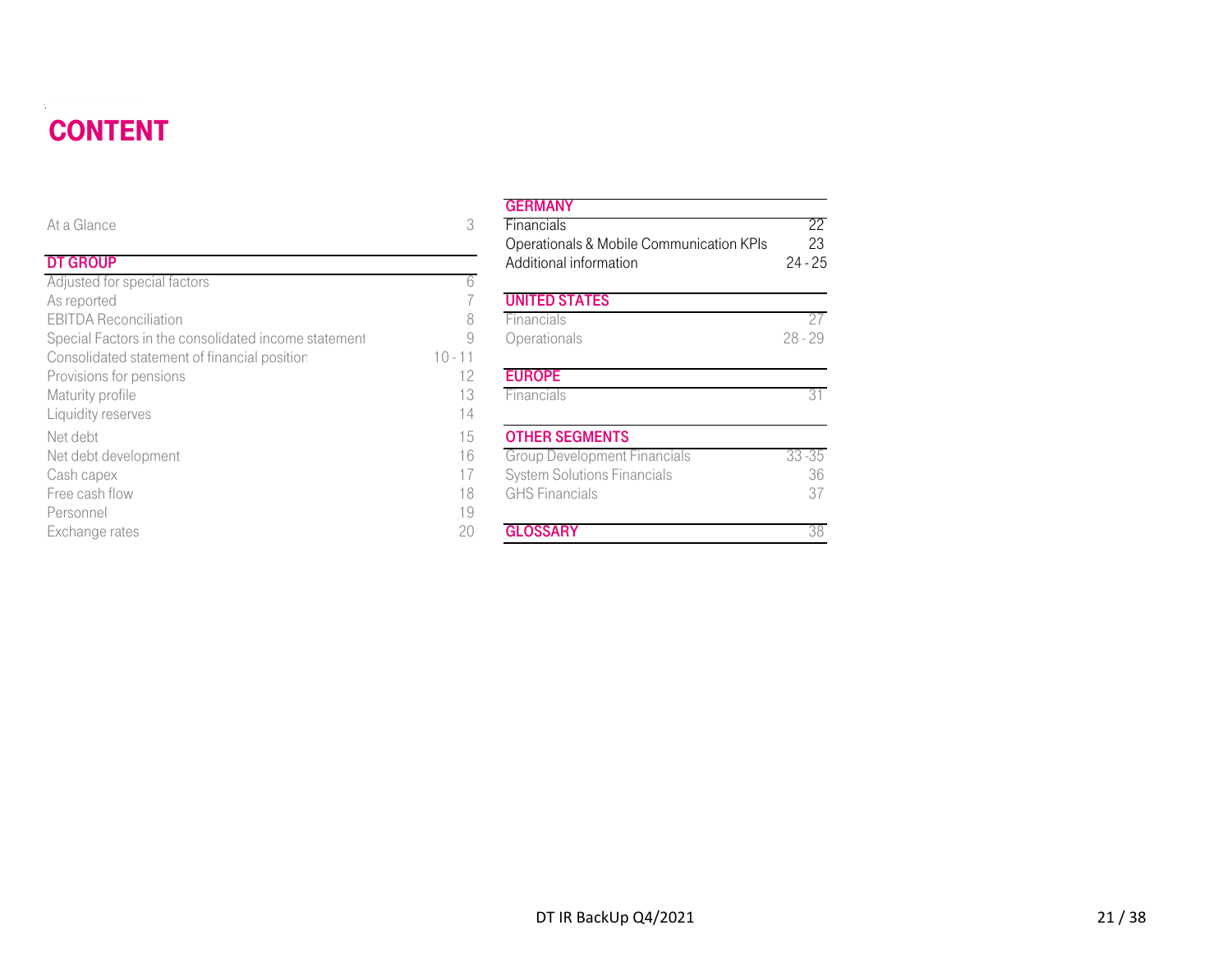#### GERMANY**P** [Back to Content](#page-1-0) FINANCIALS (ADJUSTED FOR SPECIAL FACTORS)

|                                                  |      |      | Q <sub>4</sub><br>2020 | Q1<br>2021             | Q <sub>2</sub><br>2021 | Q3<br>2021             | Q4<br>2021             | Change           | 2020                   | <b>FY</b><br>2021      | Change |
|--------------------------------------------------|------|------|------------------------|------------------------|------------------------|------------------------|------------------------|------------------|------------------------|------------------------|--------|
|                                                  |      | Note | millions of $\epsilon$ | millions of $\epsilon$ | millions of $\epsilon$ | millions of $\epsilon$ | millions of $\epsilon$ | $\%$             | millions of $\epsilon$ | millions of $\epsilon$ | $\%$   |
| <b>TOTAL REVENUE</b>                             |      |      | 6.264                  | 5.942                  | 5.903                  | 5.990                  | 6.329                  | 1,0              | 23.790                 | 24.164                 | 1,6    |
| <b>NET REVENUE</b>                               |      |      | 6.056                  | 5.797                  | 5.755                  | 5.844                  | 6.181                  | 2,1              | 23.019                 | 23.577                 | 2,4    |
| <b>EBITDA</b>                                    |      |      | 2.336                  | 2.314                  | 2.363                  | 2.464                  | 2.414                  | 3,3              | 9.232                  | 9.556                  | 3,5    |
| EBITDA margin (EBITDA / total revenue)           | $\%$ |      | 37,3                   | 38,9                   | 40,0                   | 41,1                   | 38,1                   | 0.8p             | 38,8                   | 39,5                   | 0,7p   |
| <b>EBITDA AL</b>                                 |      |      | 2.324                  | 2.305                  | 2.354                  | 2.456                  | 2.405                  | 3,5              | 9.188                  | 9.520                  | 3,6    |
| EBITDA AL margin (EBITDA AL / total revenues)    | $\%$ |      | 37.1                   | 38,8                   | 39,9                   | 41,0                   | 38,0                   | 0.9 <sub>p</sub> | 38,6                   | 39,4                   | 0,8p   |
| Depreciation, amortization and impairment losses |      |      | (1.138)                | (1.001)                | (1.009)                | (1.000)                | (1.007)                | 11,5             | (4.458)                | (4.016)                | 9,9    |
| Profit (loss) from operations = EBIT             |      |      | 1.198                  | 1.314                  | 1.355                  | 1.464                  | 1.407                  | 17.4             | 4.774                  | 5.539                  | 16,0   |
| <b>CASH CAPEX (before spectrum investment)</b>   |      |      | 1.263                  | 860                    | 839                    | 993                    | 1.425                  | 12,8             | 4.176                  | 4.116                  | (1, 4) |

## FINANCIALS (AS REPORTED)

<span id="page-21-0"></span>

| <b>GERMANY</b>                                                                                                                                                                                                                                                                                            |                |                        |                        |                        |                        |                        |        |                        |                        | <b>Back to Content</b> |
|-----------------------------------------------------------------------------------------------------------------------------------------------------------------------------------------------------------------------------------------------------------------------------------------------------------|----------------|------------------------|------------------------|------------------------|------------------------|------------------------|--------|------------------------|------------------------|------------------------|
| FINANCIALS (ADJUSTED FOR SPECIAL FACTORS)                                                                                                                                                                                                                                                                 |                |                        |                        |                        |                        |                        |        |                        |                        |                        |
|                                                                                                                                                                                                                                                                                                           |                |                        |                        |                        |                        |                        |        |                        |                        |                        |
|                                                                                                                                                                                                                                                                                                           |                | Q <sub>4</sub>         | Q1                     | Q <sub>2</sub>         | Q3                     | Q <sub>4</sub>         | Change | <b>FY</b>              | <b>FY</b>              | Change                 |
|                                                                                                                                                                                                                                                                                                           |                | 2020                   | 2021                   | 2021                   | 2021                   | 2021                   |        | 2020                   | 2021                   |                        |
|                                                                                                                                                                                                                                                                                                           | Note           | millions of $\epsilon$ | millions of $\epsilon$ | millions of $\epsilon$ | millions of $\epsilon$ | millions of $\epsilon$ | $\%$   | millions of $\epsilon$ | millions of $\epsilon$ | $\%$                   |
| <b>TOTAL REVENUE</b>                                                                                                                                                                                                                                                                                      | -1             | 6.264                  | 5.942                  | 5.903                  | 5.990                  | 6.329                  | 1,0    | 23.790                 | 24.164                 | 1,6                    |
| <b>NET REVENUE</b>                                                                                                                                                                                                                                                                                        |                | 6.056                  | 5.797                  | 5.755                  | 5.844                  | 6.181                  | 2,1    | 23.019                 | 23.577                 | 2,4                    |
| <b>EBITDA</b>                                                                                                                                                                                                                                                                                             | -1             | 2.336                  | 2.314                  | 2.363                  | 2.464                  | 2.414                  | 3,3    | 9.232                  | 9.556                  | 3,5                    |
| $\%$<br>EBITDA margin (EBITDA / total revenue)                                                                                                                                                                                                                                                            |                | 37,3                   | 38,9                   | 40.0                   | 41,1                   | 38,1                   | 0,8p   | 38,8                   | 39,5                   | 0,7p                   |
| <b>EBITDA AL</b>                                                                                                                                                                                                                                                                                          | -1             | 2.324                  | 2.305                  | 2.354                  | 2.456                  | 2.405                  | 3,5    | 9.188                  | 9.520                  | 3,6                    |
| $\%$<br>EBITDA AL margin (EBITDA AL / total revenues)                                                                                                                                                                                                                                                     |                | 37,1                   | 38,8                   | 39,9                   | 41,0                   | 38,0                   | 0,9p   | 38,6                   | 39,4                   | 0,8p                   |
| Depreciation, amortization and impairment losses                                                                                                                                                                                                                                                          |                | (1.138)                | (1.001)                | (1.009)                | (1.000)                | (1.007)                | 11,5   | (4.458)                | (4.016)                | 9,9                    |
| Profit (loss) from operations = EBIT                                                                                                                                                                                                                                                                      |                | 1.198                  | 1.314                  | 1.355                  | 1.464                  | 1.407                  | 17,4   | 4.774                  | 5.539                  | 16,0                   |
| <b>CASH CAPEX (before spectrum investment)</b>                                                                                                                                                                                                                                                            |                | 1.263                  | 860                    | 839                    | 993                    | 1.425                  | 12,8   | 4.176                  | 4.116                  | (1, 4)                 |
| <b>FINANCIALS (AS REPORTED)</b>                                                                                                                                                                                                                                                                           |                | Q <sub>4</sub>         | Q1                     | Q2                     | Q3                     | Q <sub>4</sub>         | Change | FY                     | <b>FY</b>              | Change                 |
|                                                                                                                                                                                                                                                                                                           |                | 2020                   | 2021                   | 2021                   | 2021                   | 2021                   |        | 2020                   | 2021                   |                        |
|                                                                                                                                                                                                                                                                                                           | Note           | millions of $\epsilon$ | millions of $\in$      | millions of $\epsilon$ | millions of $\epsilon$ | millions of $\epsilon$ | $\%$   | millions of $\epsilon$ | millions of $\epsilon$ | $\%$                   |
| <b>TOTAL REVENUE</b>                                                                                                                                                                                                                                                                                      | $\mathbf{1}$   | 6.264                  | 5.942                  | 5.903                  | 5.990                  | 6.329                  | 1,0    | 23.790                 | 24.164                 | 1,6                    |
| <b>NET REVENUE</b>                                                                                                                                                                                                                                                                                        |                | 6.056                  | 5.797                  | 5.755                  | 5.844                  | 6.181                  | 2,1    | 23.019                 | 23.577                 | 2,4                    |
| <b>SERVICE REVENUE</b>                                                                                                                                                                                                                                                                                    |                | 5.366                  | 5.262                  | 5.280                  | 5.312                  | 5.443                  | 1,4    | 20.993                 | 21.298                 | 1,5                    |
| of which Fixed Service Revenue                                                                                                                                                                                                                                                                            | 2              | 3.834                  | 3.727                  | 3.718                  | 3.714                  | 3.877                  | 1,1    | 14.816                 | 15.036                 | 1,5                    |
| of which Mobile Service Revenue                                                                                                                                                                                                                                                                           | 3              | 1.532                  | 1.534                  | 1.563                  | 1.598                  | 1.566                  | 2,3    | 6.177                  | 6.262                  | 1,4                    |
| <b>EBITDA</b>                                                                                                                                                                                                                                                                                             | $\overline{1}$ | 2.119                  | 2.215                  | 2.191                  | 2.346                  | 2.215                  | 4,5    | 8.480                  | 8.968                  | 5,8                    |
| $\frac{0}{0}$<br>EBITDA margin (EBITDA / total revenue)                                                                                                                                                                                                                                                   |                | 33,8                   | 37,3                   | 37,1                   | 39,2                   | 35,0                   | 1,2p   | 35,6                   | 37,1                   | 1,5p                   |
| Depreciation, amortization and impairment losses                                                                                                                                                                                                                                                          |                | (1.138)                | (1.001)                | (1.009)                | (1.000)                | (1.007)                | 11,5   | (4.510)                | (4.016)                | 11,0                   |
| Profit (loss) from operations = EBIT                                                                                                                                                                                                                                                                      |                | 981                    | 1.215                  | 1.182                  | 1.346                  | 1.209                  | 23,2   | 3.970                  | 4.951                  | 24,7                   |
| <b>CASH CAPEX</b>                                                                                                                                                                                                                                                                                         |                | 1.263                  | 860                    | 839                    | 993                    | 1.425                  | 12,8   | 4.191                  | 4.116                  | (1,8)                  |
| 1 As of 1 January 2021, revenues and costs of Deutsche Telekom IT (DT IT) Russia, DT IT Slovakia and DT IT Hungary were transferred from the German operating segment to the "Technology and Innovation" segment of the Group<br>& Group Services segment. The previous year's figures were not adjusted. |                |                        |                        |                        |                        |                        |        |                        |                        |                        |

2 Correction of figure in Q3/2020.

3 Change in termination revenues due to B2B integration into the operating segment Germany by the middle of 2020. Shift between fixed core business and mobile service revenues. Previous year's figures were adjusted retroactively.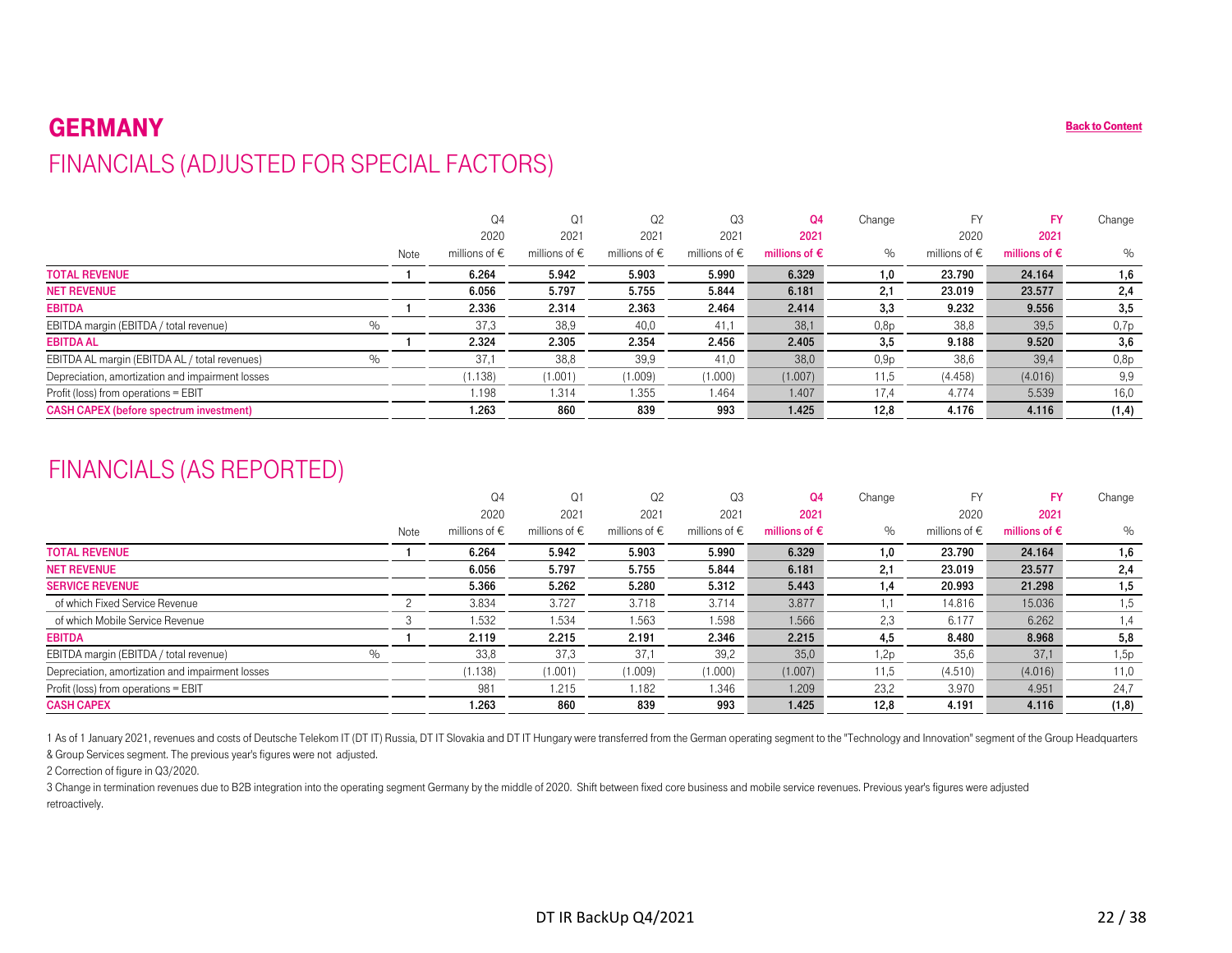#### GERMANY**Sack to Content OPERATIONALS**

<span id="page-22-0"></span>

| <b>GERMANY</b>                                                                                                                                                                                                                                                                                                                                                                 |                |                        |                        |            |                        |                        |             |
|--------------------------------------------------------------------------------------------------------------------------------------------------------------------------------------------------------------------------------------------------------------------------------------------------------------------------------------------------------------------------------|----------------|------------------------|------------------------|------------|------------------------|------------------------|-------------|
| <b>OPERATIONALS</b>                                                                                                                                                                                                                                                                                                                                                            |                |                        |                        |            |                        |                        |             |
|                                                                                                                                                                                                                                                                                                                                                                                |                |                        |                        |            |                        |                        |             |
|                                                                                                                                                                                                                                                                                                                                                                                |                |                        |                        |            |                        |                        |             |
|                                                                                                                                                                                                                                                                                                                                                                                |                | Q <sub>4</sub>         | Q1                     | Q2         | Q <sub>3</sub>         | Q <sub>4</sub>         | Change      |
|                                                                                                                                                                                                                                                                                                                                                                                | Note           | 2020                   | 2021                   | 2021       | 2021                   | 2021                   | $\%$        |
| <b>GERMANY</b>                                                                                                                                                                                                                                                                                                                                                                 |                |                        |                        |            |                        |                        |             |
| <b>ACCESS LINES</b>                                                                                                                                                                                                                                                                                                                                                            |                |                        |                        |            |                        |                        |             |
| (000)<br>Fixed network                                                                                                                                                                                                                                                                                                                                                         | $\mathbf{1}$   | 17.590                 | 17.562                 | 17.555     | 17.543                 | 17.525                 | (0,4)       |
| Broadband<br>(000)                                                                                                                                                                                                                                                                                                                                                             | 1              | 14.118                 | 14.211                 | 14.304     | 14.394                 | 14.478                 | 2,5         |
| Fiber<br>(000)                                                                                                                                                                                                                                                                                                                                                                 | $\overline{c}$ | 9.515                  | 9.758                  | 9.971      | 10.175                 | 10.379                 | 9,1         |
| TV (incl. IPTV, SAT)<br>(000)                                                                                                                                                                                                                                                                                                                                                  | $\mathbf{1}$   | 3.864                  | 3.896                  | 3.933      | 3.966                  | 4.001                  | 3,5         |
| <b>ULLs</b><br>(1000)                                                                                                                                                                                                                                                                                                                                                          | $\mathbf{1}$   | 4.101                  | 3.968                  | 3.853      | 3.744                  | 3.622                  | (11,7)      |
| Wholesale Broadband<br>(1000)                                                                                                                                                                                                                                                                                                                                                  | 1              | 7.733                  | 7.813                  | 7.853      | 7.900                  | 7.948                  | 2,8         |
| (000)<br>Fiber                                                                                                                                                                                                                                                                                                                                                                 | $\overline{c}$ | 6.433                  | 6.558                  | 6.636      | 6.708                  | 6.778                  | 5,4         |
| <b>MOBILE CUSTOMERS</b>                                                                                                                                                                                                                                                                                                                                                        |                |                        |                        |            |                        |                        |             |
| (000)<br>Total                                                                                                                                                                                                                                                                                                                                                                 | 3,4            | 48.213                 | 49.091                 | 50.272     | 52.184                 | 53.211                 | 10,4        |
| (000)<br>- contract                                                                                                                                                                                                                                                                                                                                                            |                | 25.975                 | 22.509                 | 22.682     | 22.914                 | 23.129                 | (11,0)      |
| (000)<br>- prepaid                                                                                                                                                                                                                                                                                                                                                             |                | 22.239                 | 26.582                 | 27.590     | 29.270                 | 30.081                 | 35,3        |
| <b>GERMANY</b><br>MOBILE COMMUNICATIONS                                                                                                                                                                                                                                                                                                                                        |                |                        |                        |            |                        |                        |             |
|                                                                                                                                                                                                                                                                                                                                                                                | Note           | Q <sub>4</sub><br>2020 | Q <sub>1</sub><br>2021 | Q2<br>2021 | Q <sub>3</sub><br>2021 | Q <sub>4</sub><br>2021 | Change<br>% |
| <b>AVERAGE MONTHLY CHURN</b><br>(%)                                                                                                                                                                                                                                                                                                                                            |                | 1,1                    | 0,8                    | 0,9        | 0,9                    | 1,0                    | (0,1p)      |
| (9/6)<br>- contract                                                                                                                                                                                                                                                                                                                                                            |                | 1,0                    | 0,8                    | 0,7        | 0,8                    | 0,9                    | (0,1p)      |
| <b>ARPU</b><br>(€)                                                                                                                                                                                                                                                                                                                                                             | 5              | 11                     | 11                     | 10         | 10                     | 10                     | (9,1)       |
| $(\in)$<br>- contract                                                                                                                                                                                                                                                                                                                                                          |                | $20\,$                 | 20                     | 21         | 21                     | $20\,$                 | 0,0         |
| $(\in)$<br>- prepaid                                                                                                                                                                                                                                                                                                                                                           |                | $\overline{c}$         | $\overline{c}$         | $\sqrt{2}$ | $\sqrt{2}$             | $\overline{2}$         | 0.0         |
| 1 Figures do not add up.<br>2 Sum of all FTTx accesses (e.g. FTTC/VDSL, Vectoring and FTTH/B).<br>3 As of January 1, 2021, change of SIM cards in the business customer area of approx. 310 thousand external SIM cards, which are now shown as internal cards due to the reorganisation of the<br>customers in 2020. The previous year's figures were adjusted retroactively. |                |                        |                        |            |                        |                        |             |

## GERMANYMOBILE COMMUNICATIONS

|                                     |      | Q4     | Q1   |      | Q <sub>3</sub> | Q4       | Change |      | <b>FY</b> | Change |
|-------------------------------------|------|--------|------|------|----------------|----------|--------|------|-----------|--------|
|                                     | Note | 2020   | 2021 | 2021 | 2021           | 2021     |        | 2020 | 2021      | %      |
| <b>AVERAGE MONTHLY CHURN</b><br>(%) |      |        | 0,8  | 0,9  | 0,9            | ,0       | (0,1p) | 1,0  | 0,9       | (0,1p) |
| - contract<br>$\sqrt{O}$            |      |        |      |      | 0,8            | $_{0,9}$ | (0,1p  |      | 0,8       | (0,3p) |
| <b>ARPU</b><br>(€)                  |      |        |      | 10   | 10             | 10       | (9,1)  |      | 10        | (9,1)  |
| - contract                          |      | $\cap$ |      |      |                |          |        |      | $\bigcap$ | 0,0    |
| - prepaid                           |      |        |      |      |                |          |        |      |           | 0,0    |

3 As of January 1, 2021, change of SIM cards in the business customer area of approx. 310 thousand external SIM cards, which are now shown as internal cards due to the reorganisation of the telecommunications business for

4 As of January 1, 2021, approximately 3.6 million contract customers by our service provider business will be reported among the prepaid customers. The previous year's figures were not adjusted.

5 ARPU 2020 retrospectively adjusted due to change in definition as of April 1, 2021.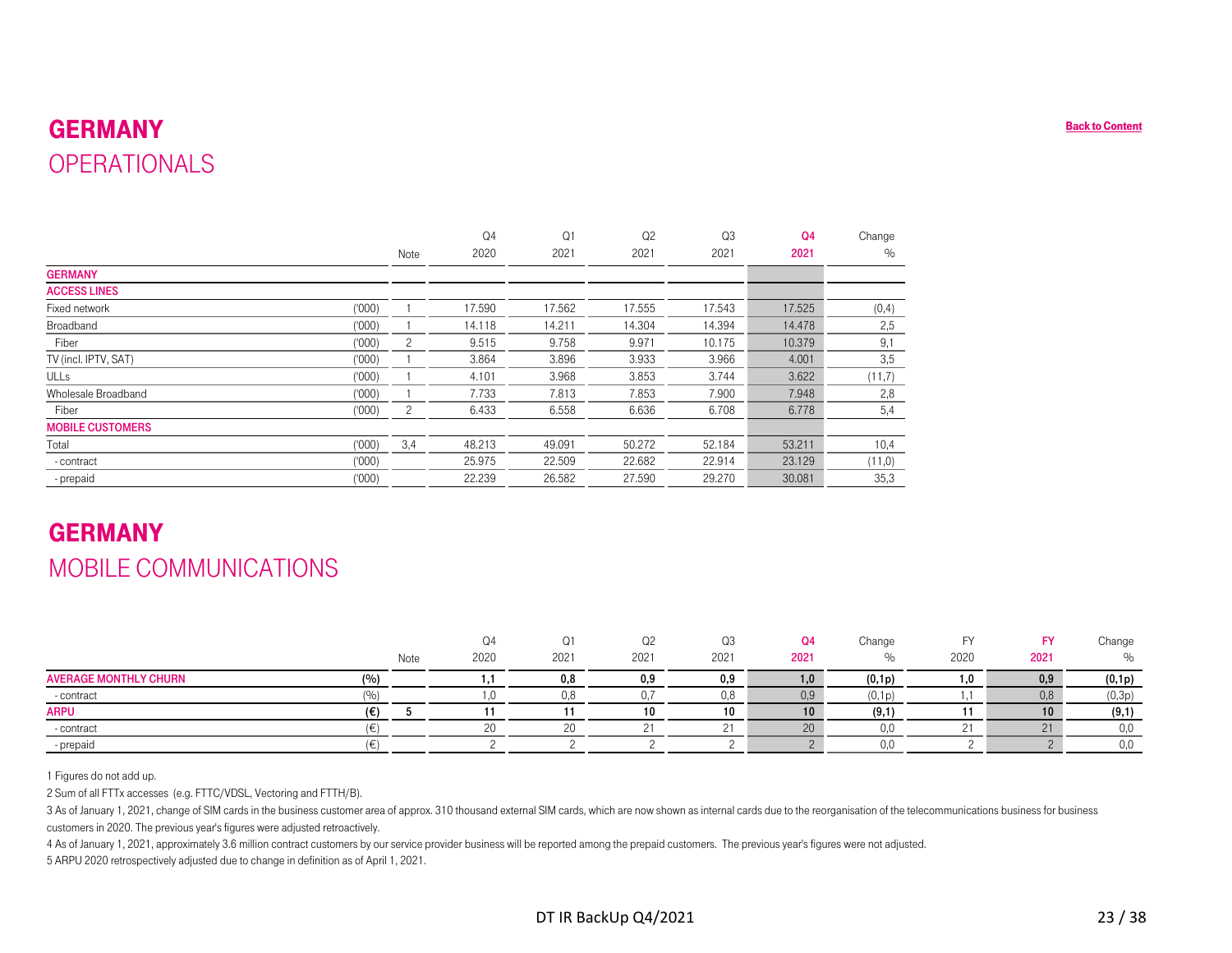#### GERMANY**P** [Back to Content](#page-1-0) REVENUE SPLIT - PRODUCTS

<span id="page-23-0"></span>

| <b>GERMANY</b>                                                                                                                                                                                                                                                                 |                |                        |                        |                        |                        |                        |        |                        |                        | <b>Back to Content</b> |
|--------------------------------------------------------------------------------------------------------------------------------------------------------------------------------------------------------------------------------------------------------------------------------|----------------|------------------------|------------------------|------------------------|------------------------|------------------------|--------|------------------------|------------------------|------------------------|
| <b>REVENUE SPLIT - PRODUCTS</b>                                                                                                                                                                                                                                                |                |                        |                        |                        |                        |                        |        |                        |                        |                        |
|                                                                                                                                                                                                                                                                                |                |                        |                        |                        |                        |                        |        |                        |                        |                        |
|                                                                                                                                                                                                                                                                                |                | Q <sub>4</sub>         | Q1                     | Q <sub>2</sub>         | Q3                     | Q <sub>4</sub>         | Change | <b>FY</b>              | <b>FY</b>              | Change                 |
|                                                                                                                                                                                                                                                                                |                | 2020                   | 2021                   | 2021                   | 2021                   | 2021                   |        | 2020                   | 2021                   |                        |
|                                                                                                                                                                                                                                                                                | Note           | millions of $\epsilon$ | millions of $\epsilon$ | millions of $\epsilon$ | millions of $\epsilon$ | millions of $\epsilon$ | $\%$   | millions of $\epsilon$ | millions of $\epsilon$ | $\%$                   |
| <b>GERMANY</b>                                                                                                                                                                                                                                                                 |                | 6.264                  | 5.942                  | 5.903                  | 5.990                  | 6.329                  | 1,0    | 23.790                 | 24.164                 | 1,6                    |
| <b>SERVICE REVENUE</b>                                                                                                                                                                                                                                                         |                | 5.366                  | 5.262                  | 5.280                  | 5.312                  | 5.443                  | 1,4    | 20.993                 | 21.298                 | 1,5                    |
| of which Fixed Service Revenue                                                                                                                                                                                                                                                 | $\overline{1}$ | 3.834                  | 3.727                  | 3.718                  | 3.714                  | 3.877                  | 1,1    | 14.816                 | 15.036                 | 1,5                    |
| of which Mobile Service Revenue                                                                                                                                                                                                                                                | 2              | 1.532                  | 1.534                  | 1.563                  | 1.598                  | 1.566                  | 2,3    | 6.177                  | 6.262                  | 1,4                    |
| <b>FIXED NETWORK CORE BUSINESS</b>                                                                                                                                                                                                                                             |                | 3.111                  | 3.027                  | 3.035                  | 3.030                  | 3.184                  | 2,3    | 11.919                 | 12.275                 | 3,0                    |
| of which Fixed Revenues                                                                                                                                                                                                                                                        |                | 1.837                  | 1.873                  | 1.887                  | 1.894                  | 1.902                  | 3,5    | 7.118                  | 7.556                  | 6,2                    |
| Voice only revenues                                                                                                                                                                                                                                                            |                | 274                    | 284                    | 273                    | 268                    | 245                    | (10,6) | 1.006                  | 1.070                  | 6,4                    |
| Broadband revenues                                                                                                                                                                                                                                                             |                | 1.102                  | 1.113                  | 1.128                  | 1.133                  | 1.150                  | 4,4    | 4.336                  | 4.524                  | 4,3                    |
| TV revenues                                                                                                                                                                                                                                                                    |                | 461                    | 476                    | 486                    | 492                    | 507                    | 10.0   | 1.777                  | 1.961                  | 10,4                   |
| of which Variable Revenues                                                                                                                                                                                                                                                     |                | 133                    | 130                    | 120                    | 106                    | 111                    | (16,5) | 530                    | 467                    | (11,9)                 |
| of which Revenues from devices (fixed line)                                                                                                                                                                                                                                    |                | 153                    | 153                    | 152                    | 153                    | 166                    | 8,5    | 582                    | 623                    | 7,0                    |
| thereof revenues from sale of devices and accessories (Fixed line)                                                                                                                                                                                                             |                | 23                     | 21                     | 21                     | 25                     | 28                     | 21,7   | 77                     | 95                     | 23,4                   |
| <b>MOBILE COMMUNICATIONS</b>                                                                                                                                                                                                                                                   |                | 2.194                  | 2.033                  | 2.010                  | 2.101                  | 2.258                  | 2,9    | 8.098                  | 8.402                  | 3,8                    |
| <b>WHOLESALE SERVICES FIXED NETWORK</b>                                                                                                                                                                                                                                        |                | 746                    | 722                    | 704                    | 709                    | 722                    | (3,2)  | 2.974                  | 2.856                  | (4, 0)                 |
| of which access full ULL                                                                                                                                                                                                                                                       |                | 147                    | 127                    | 122                    | 117                    | 113                    | (23,1) | 610                    | 479                    | (21,5)                 |
| of which wholesale broadband access lines                                                                                                                                                                                                                                      |                | 383                    | 392                    | 370                    | 374                    | 379                    | (1,0)  | 1.532                  | 1.515                  | (1,1)                  |
| <b>VALUE-ADDED SERVICES</b>                                                                                                                                                                                                                                                    |                | 71                     | 65                     | 56                     | 51                     | 64                     | (9, 9) | 191                    | 236                    | 23,6                   |
| <b>OTHERS</b>                                                                                                                                                                                                                                                                  |                | 143                    | 96                     | 98                     | 100                    | 102                    | (28,7) | 608                    | 395                    | (35,0)                 |
| <b>REVENUE SPLIT - SEGMENTS</b>                                                                                                                                                                                                                                                |                |                        |                        |                        |                        |                        |        |                        |                        |                        |
|                                                                                                                                                                                                                                                                                |                | Q <sub>4</sub>         | Q1                     | Q <sub>2</sub>         | Q3                     | Q <sub>4</sub>         | Change | <b>FY</b>              | <b>FY</b>              | Change                 |
|                                                                                                                                                                                                                                                                                |                | 2020                   | 2021                   | 2021                   | 2021                   | 2021                   |        | 2020                   | 2021                   |                        |
|                                                                                                                                                                                                                                                                                | Note           | millions of $\epsilon$ | millions of $\epsilon$ | millions of $\epsilon$ | millions of $\in$      | millions of $\epsilon$ | $\%$   | millions of $\epsilon$ | millions of $\epsilon$ | $\%$                   |
| <b>GERMANY</b>                                                                                                                                                                                                                                                                 |                | 6.264                  | 5.942                  | 5.903                  | 5.990                  | 6.329                  | 1,0    | 23.790                 | 24.164                 | 1,6                    |
| Consumer                                                                                                                                                                                                                                                                       |                | 3.085                  | 2.984                  | 2.979                  | 3.076                  | 3.182                  | 3,1    | 11.740                 | 12.221                 | 4,1                    |
| <b>Business</b>                                                                                                                                                                                                                                                                |                | 2.370                  | 2.188                  | 2.166                  | 2.158                  | 2.366                  | (0,2)  | 8.857                  | 8.878                  | 0,2                    |
| Wholesale                                                                                                                                                                                                                                                                      |                | 748                    | 709                    | 679                    | 687                    | 692                    | (7, 5) | 2.983                  | 2.767                  | (7,2)                  |
| Others                                                                                                                                                                                                                                                                         |                | 60                     | 61                     | 78                     | 70                     | 89                     | 48,3   | 210                    | 298                    | 41,9                   |
| 1 Correction of figure in Q3/2020.<br>2 Change in termination revenues due to B2B integration into the operating segment Germany by the middle of 2020. Shift between fixed core business and mobile service revenues. Previous year's figures were adjusted<br>retroactively. |                |                        |                        |                        |                        |                        |        |                        |                        |                        |

## REVENUE SPLIT - SEGMENTS

|                 |      | Q4                     | Q1                     | Q2                     | Q3                     | Q4                     | Change |                        |                        | Change |
|-----------------|------|------------------------|------------------------|------------------------|------------------------|------------------------|--------|------------------------|------------------------|--------|
|                 |      | 2020                   | 2021                   | 2021                   | 2021                   | 2021                   |        | 2020                   | 2021                   |        |
|                 | Note | millions of $\epsilon$ | millions of $\epsilon$ | millions of $\epsilon$ | millions of $\epsilon$ | millions of $\epsilon$ | $\%$   | millions of $\epsilon$ | millions of $\epsilon$ | $\%$   |
| <b>GERMANY</b>  |      | 6.264                  | 5.942                  | 5.903                  | 5.990                  | 6.329                  |        | 23.790                 | 24.164                 | 1,6    |
| Consumer        |      | 3.085                  | 2.984                  | 2.979                  | 3.076                  | 3.182                  |        | 11.740                 | 12.221                 |        |
| <b>Business</b> |      | 2.370                  | 2.188                  | 2.166                  | 2.158                  | 2.366                  | (0,2)  | 8.857                  | 8.878                  | 0,2    |
| Wholesale       |      | 748                    | 709                    | 679                    | 687                    | 692                    | (7, 5) | 2.983                  | 2.767                  | (7,2)  |
| Others          |      | 60                     |                        |                        | 70                     | 89                     | 48,3   | 210                    | 298                    | 41,9   |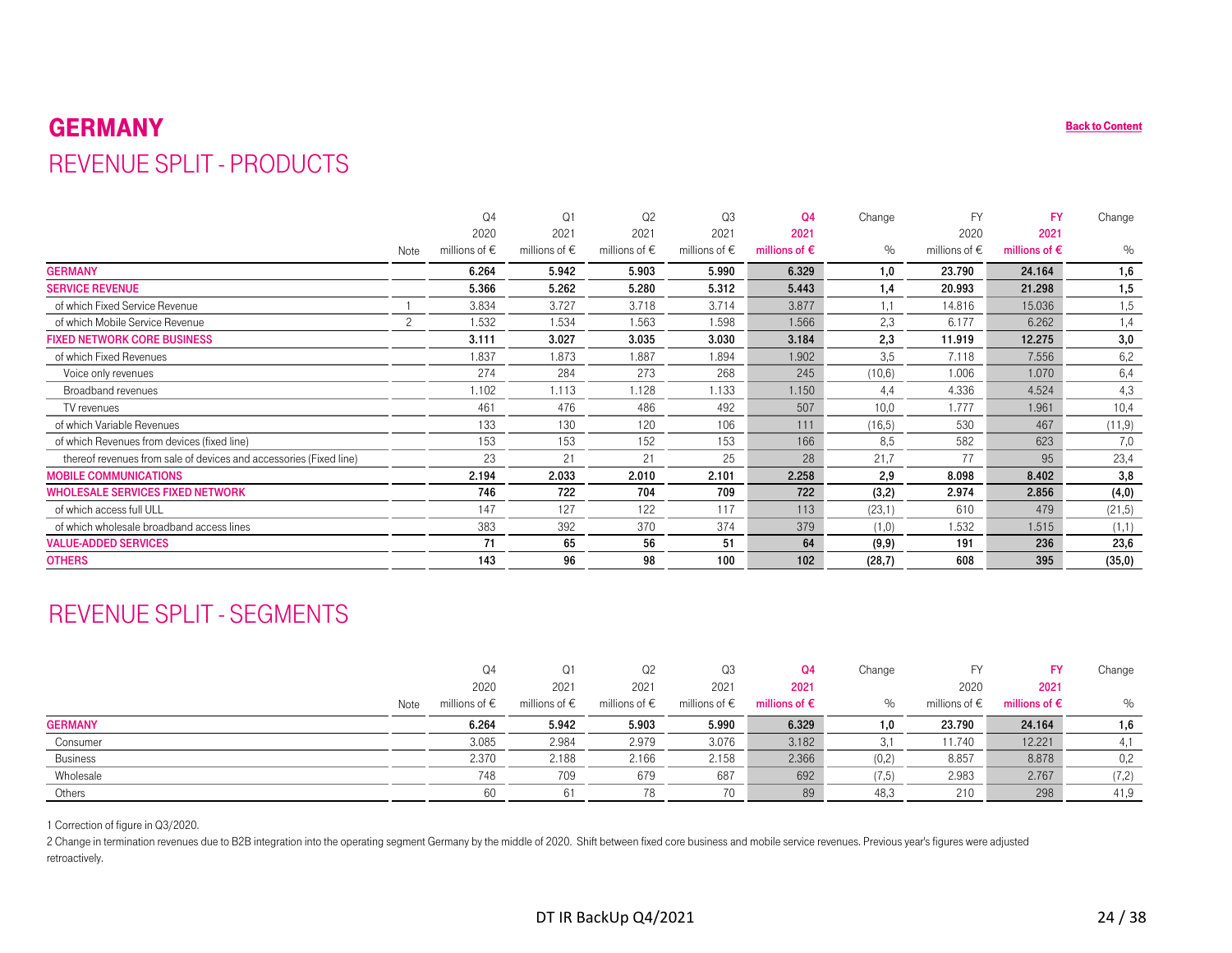# FIXED NETWORK OVERVIEW DOM. TERMINATION & WHOLESALE FEES (EXCL. VAT)

| <b>TERMINATION FEES IN CENT/MIN.<sup>1, 2, 3</sup></b> | <b>OLD</b>                  | <b>NEW</b>                  |                                                                                                                                     |
|--------------------------------------------------------|-----------------------------|-----------------------------|-------------------------------------------------------------------------------------------------------------------------------------|
| 2020                                                   | 0.06                        |                             |                                                                                                                                     |
| 2021                                                   | 0.05                        | 0.07                        |                                                                                                                                     |
| 2022                                                   | 0.03                        | 0.07                        |                                                                                                                                     |
| <b>FULLY UNBUNDLED ("ULL")</b>                         | <b>OLD</b>                  | <b>NEW</b>                  | BNetzA approved the final glidepath for FTRs from 2019 until 2022.<br>2 The European Commission published new maximum price limits  |
| Monthly fee                                            | 10,02                       | 11,19                       | ("Eurorates") for mobile communications (MTR) and fixed line<br>termination (FTR) of voice connections for all member states of the |
| SUB-LOOP UNBUNDLED ("SLU")                             | <b>OLD</b>                  | <b>NEW</b>                  | European Union.<br>3 FTR will increase to 0.07 cents/min on July 1st, 2021. A uniform FTR                                           |
| Monthly fee                                            | 6,77                        | 7,05                        | of 0.07 cents/min applies across Europe from 01.01.2022.                                                                            |
| LAYER 2 BSA <sup>4, 5, 6, 7</sup>                      | <b>Old Kontingent Model</b> | <b>New Commitment Model</b> | 4 Layer 2 fees were granted for 4 years until end of 31.03.2021.                                                                    |
| VDSL 50                                                | 16,55                       | 15,72                       | 5 New Commitment model came into effect as of 1.04.2021                                                                             |
| <b>VDSL 100</b>                                        | 18.05                       | 17,72                       | 6 New Layer 2 and Layer 3 fees include €3,69 upfront equivalent to<br>-former €4,80 upfront.                                        |
| <b>VDSL 250</b>                                        | 23,37                       | 19,72                       | -7 New Commitment model has a term of 10 years with follow-up                                                                       |
| LAYER 3 BSA 5, 6, 7                                    | <b>Old Kontingent Model</b> | <b>New Commitment Model</b> | period of 3 years.                                                                                                                  |
| VDSL 50                                                | 18,18                       | 18,07                       |                                                                                                                                     |
| <b>VDSL 100</b>                                        | 19,68                       | 20,07                       |                                                                                                                                     |
| <b>VDSL 250</b>                                        | 27,55                       | 24,73                       |                                                                                                                                     |

[Back to Content](#page-1-0)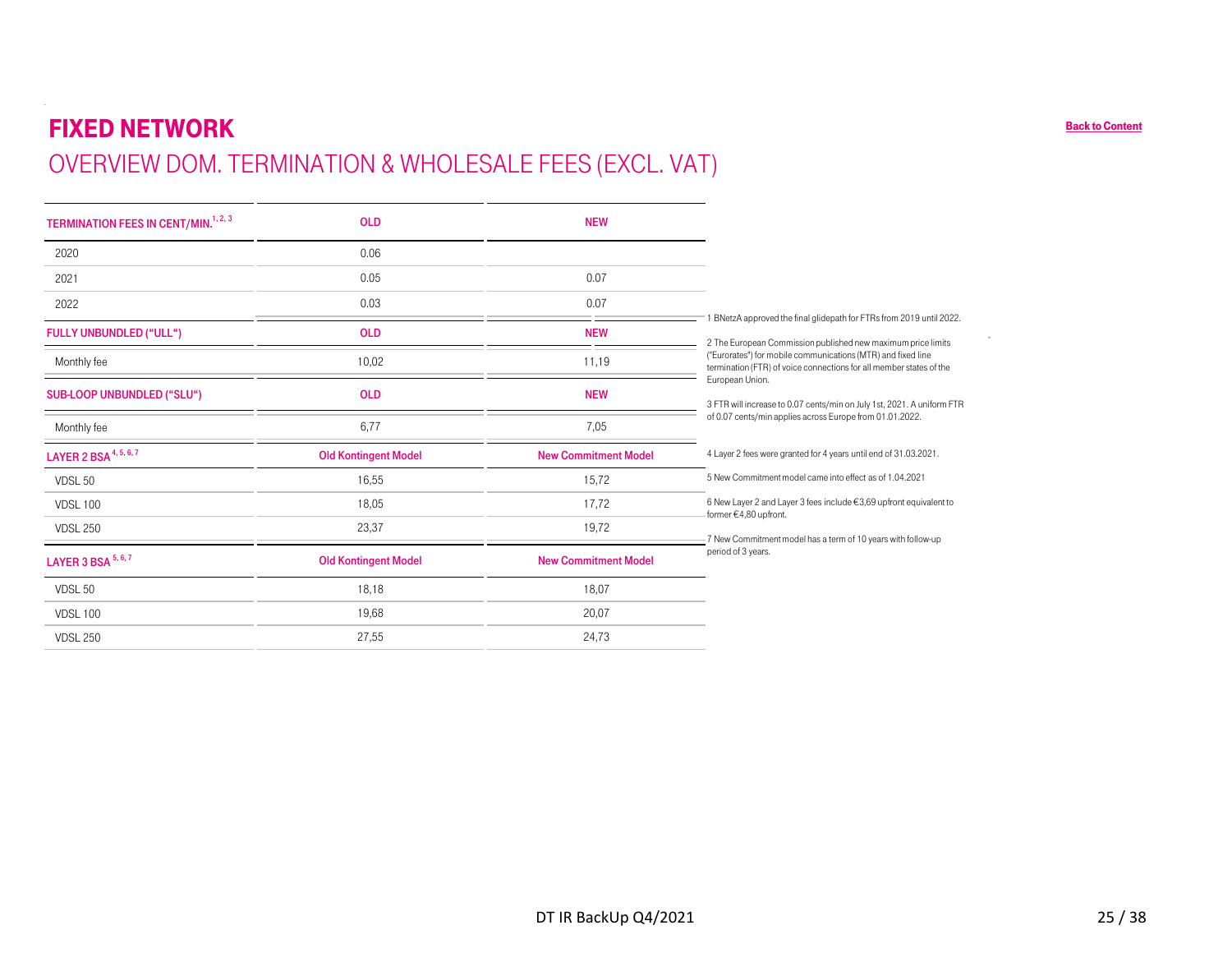#### **CONTENT** DT DE STATISTISKE REGENERALIGE EN DE STATISTISKE REGENERALIGE EN DE STATISTISKE REGENERALIGE EN DE STATISTISKE

| <b>CONTENT</b>                                       |           |                                                                    |                 |
|------------------------------------------------------|-----------|--------------------------------------------------------------------|-----------------|
|                                                      |           | <b>GERMANY</b>                                                     |                 |
| At a Glance                                          | 3         | Financials                                                         | 22              |
| <b>DT GROUP</b>                                      |           | Operationals & Mobile Communication KPIs<br>Additional information | 23<br>$24 - 25$ |
| Adjusted for special factors                         | 6         |                                                                    |                 |
| As reported                                          |           | <b>UNITED STATES</b>                                               |                 |
| <b>EBITDA Reconciliation</b>                         | 8         | Financials                                                         | 27              |
| Special Factors in the consolidated income statement | 9         | Operationals                                                       | $28 - 29$       |
| Consolidated statement of financial position         | $10 - 11$ |                                                                    |                 |
| Provisions for pensions                              | 12        | <b>EUROPE</b>                                                      |                 |
| Maturity profile                                     | 13        | Financials                                                         | 31              |
| Liquidity reserves                                   | 14        |                                                                    |                 |
| Net debt                                             | 15        | <b>OTHER SEGMENTS</b>                                              |                 |
| Net debt development                                 | 16        | <b>Group Development Financials</b>                                | $33 - 35$       |
| Cash capex                                           | 17        | <b>System Solutions Financials</b>                                 | 36              |
| Free cash flow                                       | 18        | <b>GHS</b> Financials                                              | 37              |
| Personnel                                            | 19        |                                                                    |                 |
| Exchange rates                                       | 20        | <b>GLOSSARY</b>                                                    | 38              |

#### **GERMANY**

| е                                          | 3         | Financials                               | 22        |
|--------------------------------------------|-----------|------------------------------------------|-----------|
|                                            |           | Operationals & Mobile Communication KPIs | 23        |
| Þ                                          |           | Additional information                   | $24 - 25$ |
| or special factors                         | 6         |                                          |           |
| d                                          |           | <b>UNITED STATES</b>                     |           |
| econciliation                              | 8         | Financials                               | 27        |
| ctors in the consolidated income statement | 9         | Operationals                             | $28 - 29$ |
| ted statement of financial position        | $10 - 11$ |                                          |           |
| for pensions                               | 12        | <b>EUROPE</b>                            |           |
| rofile                                     | 13        | Financials                               | 31        |
| eserves                                    | 14        |                                          |           |
|                                            | 15        | <b>OTHER SEGMENTS</b>                    |           |
| levelopment                                | 16        | <b>Group Development Financials</b>      | $33 - 35$ |
| эX                                         |           | <b>System Solutions Financials</b>       | 36        |
| flow                                       | 18        | <b>GHS</b> Financials                    | 37        |
|                                            | 19        |                                          |           |
| rates                                      | 20        | <b>GLOSSARY</b>                          | 38        |
|                                            |           |                                          |           |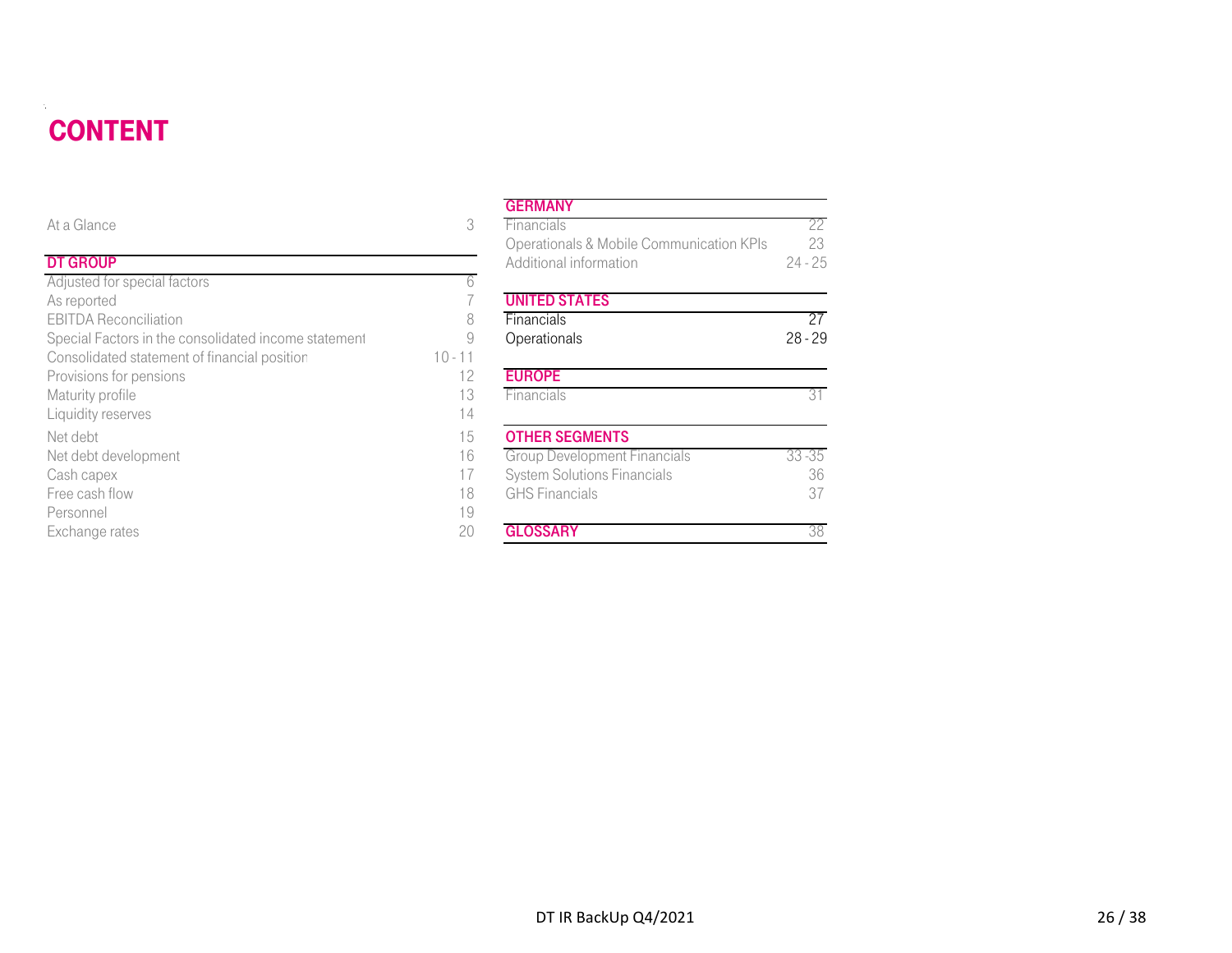#### UNITED STATES $\mathbf S$  back to Content of the content of the content of the content of the content of the content of the content of the content of the content of the content of the content of the content of the content of the content of FINANCIALS (ADJUSTED FOR SPECIAL FACTORS)

<span id="page-26-0"></span>

|                                                                                                                                         |                | Q4                     | Q1                | Q <sub>2</sub>         | Q3                | Q <sub>4</sub>                                | Change  | FY                     | <b>FY</b>              | Change        |
|-----------------------------------------------------------------------------------------------------------------------------------------|----------------|------------------------|-------------------|------------------------|-------------------|-----------------------------------------------|---------|------------------------|------------------------|---------------|
|                                                                                                                                         |                | 2020                   | 2021              | 2021                   | 2021              | 2021                                          |         | 2020                   | 2021                   |               |
|                                                                                                                                         | Note           | millions of $\epsilon$ | millions of $\in$ | millions of $\in$      | millions of $\in$ | millions of $\epsilon$                        | %       | millions of $\epsilon$ | millions of $\epsilon$ | $\%$          |
| <b>TOTAL REVENUE</b>                                                                                                                    |                | 17.184                 | 16.483            | 16.643                 | 16.807            | 18.427                                        | 7,2     | 61.208                 | 68.359                 | 11,7          |
| <b>NET REVENUE</b>                                                                                                                      |                | 17.184                 | 16.483            | 16.642                 | 16.806            | 18.426                                        | 7,2     | 61.206                 | 68.357                 | 11,7          |
| <b>EBITDA</b>                                                                                                                           |                | 6.724                  | 6.873             | 6.904                  | 6.958             | 6.657                                         | (1,0)   | 25.122                 | 27.392                 | 9,0           |
| $\%$<br>EBITDA margin (EBITDA / total revenues)                                                                                         |                | 39,1                   | 41,7              | 41,5                   | 41,4              | 36,1                                          | (3,0p)  | 41,0                   | 40.1                   | (0,9p)        |
| <b>EBITDA AL</b>                                                                                                                        |                | 5.539                  | 5.706             | 5.737                  | 5.771             | 5.483                                         | (1,0)   | 20.997                 | 22.697                 | 8,1           |
| $\%$<br>EBITDA AL margin (EBITDA AL / total revenues)                                                                                   |                | 32,2                   | 34,6              | 34,5                   | 34,3              | 29,8                                          | (2,4p)  | 34,3                   | 33,2                   | (1,1p)        |
| Depreciation, amortization and impairment losses                                                                                        | 3              | (4.437)                | (4.432)           | (4.246)                | (4.473)           | (4.332)                                       | 2,4     | (15.566)               | (17.483)               | (12,3)        |
|                                                                                                                                         |                |                        | 2.441             | 2.658                  | 2.485             | 2.325                                         | 1.7     | 9.556                  | 9.909                  | 3,7           |
|                                                                                                                                         |                | 2.287                  |                   |                        |                   |                                               |         |                        |                        |               |
| Profit (loss) from operations = EBIT<br><b>CASH CAPEX (before spectrum investment)</b><br><b>FINANCIALS (AS REPORTED)</b>               | $\overline{2}$ | 3.154                  | 2.598             | 2.690                  | 2.519             | 2.521                                         | (20,1)  | 9.286                  | 10.328                 |               |
|                                                                                                                                         |                | Q4                     | Q1                | Q <sub>2</sub>         | Q3                | Q <sub>4</sub>                                | Change  | FY                     | <b>FY</b>              | Change        |
|                                                                                                                                         |                | 2020                   | 2021              | 2021                   | 2021              | 2021                                          |         | 2020                   | 2021                   | 11,2          |
|                                                                                                                                         | Note           | millions of $\epsilon$ | millions of $\in$ | millions of $\epsilon$ |                   | millions of $\epsilon$ millions of $\epsilon$ | $\%$    | millions of $\epsilon$ | millions of $\epsilon$ | $\frac{0}{0}$ |
|                                                                                                                                         |                | 17.184                 | 16.483            | 16.643                 | 16.807            | 18.427                                        | 7,2     | 61.208                 | 68.359                 | 11,7          |
|                                                                                                                                         |                | 17.184                 | 16.483            | 16.642                 | 16.806            | 18.426                                        | 7,2     | 61.206                 | 68.357                 | 11,7          |
|                                                                                                                                         | 4, 5           | 11.732                 | 11.674            | 11.929                 | 12.366            | 12.959                                        | 10,5    | 44.271                 | 48.929                 | 10,5          |
|                                                                                                                                         |                | 7.787                  | 6.722             | 6.632                  | 6.419             | 5.783                                         | (25,7)  | 24.852                 | 25.555                 | 2,8           |
| <b>TOTAL REVENUE</b><br><b>NET REVENUE</b><br><b>SERVICE REVENUE</b><br><b>EBITDA</b><br>$\%$<br>EBITDA margin (EBITDA / total revenue) |                | 45,3                   | 40,8              | 39,8                   | 38,2              | 31,4                                          | (13,9p) | 40,6                   | 37,4                   | (3,2p)        |
| Depreciation, amortization and impairment losses                                                                                        |                | (4.464)                | (4.577)           | (4.484)                | (4.740)           | (4.537)                                       | (1,6)   | (15.665)               | (18.338)               | (17,1)        |
| Profit (loss) from operations = EBIT                                                                                                    |                | 3.324                  | 2.144             | 2.147                  | 1.680             | 1.246                                         | (62, 5) | 9.187                  | 7.217                  | (21, 4)       |

## FINANCIALS (AS REPORTED)

|                                                  |      | Q4                     | Q1                     | Q2                     | Q3                | Q4                     | Change  |                   |                        | Change  |
|--------------------------------------------------|------|------------------------|------------------------|------------------------|-------------------|------------------------|---------|-------------------|------------------------|---------|
|                                                  |      | 2020                   | 2021                   | 2021                   | 2021              | 2021                   |         | 2020              | 2021                   |         |
|                                                  | Note | millions of $\epsilon$ | millions of $\epsilon$ | millions of $\epsilon$ | millions of $\in$ | millions of $\epsilon$ | $\%$    | millions of $\in$ | millions of $\epsilon$ | $\%$    |
| <b>TOTAL REVENUE</b>                             |      | 17.184                 | 16.483                 | 16.643                 | 16.807            | 18.427                 | 7.2     | 61.208            | 68.359                 | 11,7    |
| <b>NET REVENUE</b>                               |      | 17.184                 | 16.483                 | 16.642                 | 16.806            | 18.426                 | 7,2     | 61.206            | 68.357                 | 11,7    |
| <b>SERVICE REVENUE</b>                           |      | 11.732                 | 11.674                 | 11.929                 | 12.366            | 12.959                 | 10,5    | 44.271            | 48.929                 | 10,5    |
| <b>EBITDA</b>                                    |      | 7.787                  | 6.722                  | 6.632                  | 6.419             | 5.783                  | (25,7)  | 24.852            | 25.555                 | 2,8     |
| EBITDA margin (EBITDA / total revenue)           |      | 45,3                   | 40.8                   | 39,8                   | 38.2              | 31,4                   | (13,9p) | 40.6              | 37,4                   | (3,2p)  |
| Depreciation, amortization and impairment losses |      | (4.464)                | (4.577)                | (4.484)                | (4.740)           | (4.537)                | (1,6)   | (15.665)          | (18.338)               | (17,1)  |
| Profit (loss) from operations = EBIT             |      | 3.324                  | 2.144                  | 2.147                  | 1.680             | 1.246                  | (62.5)  | 9.187             | 7.217                  | (21, 4) |
| <b>CASH CAPEX</b>                                |      | 3.263                  | 10.513                 | 2.725                  | 2.804             | 2.553                  | (21, 8) | 10.394            | 18.594                 | 78,9    |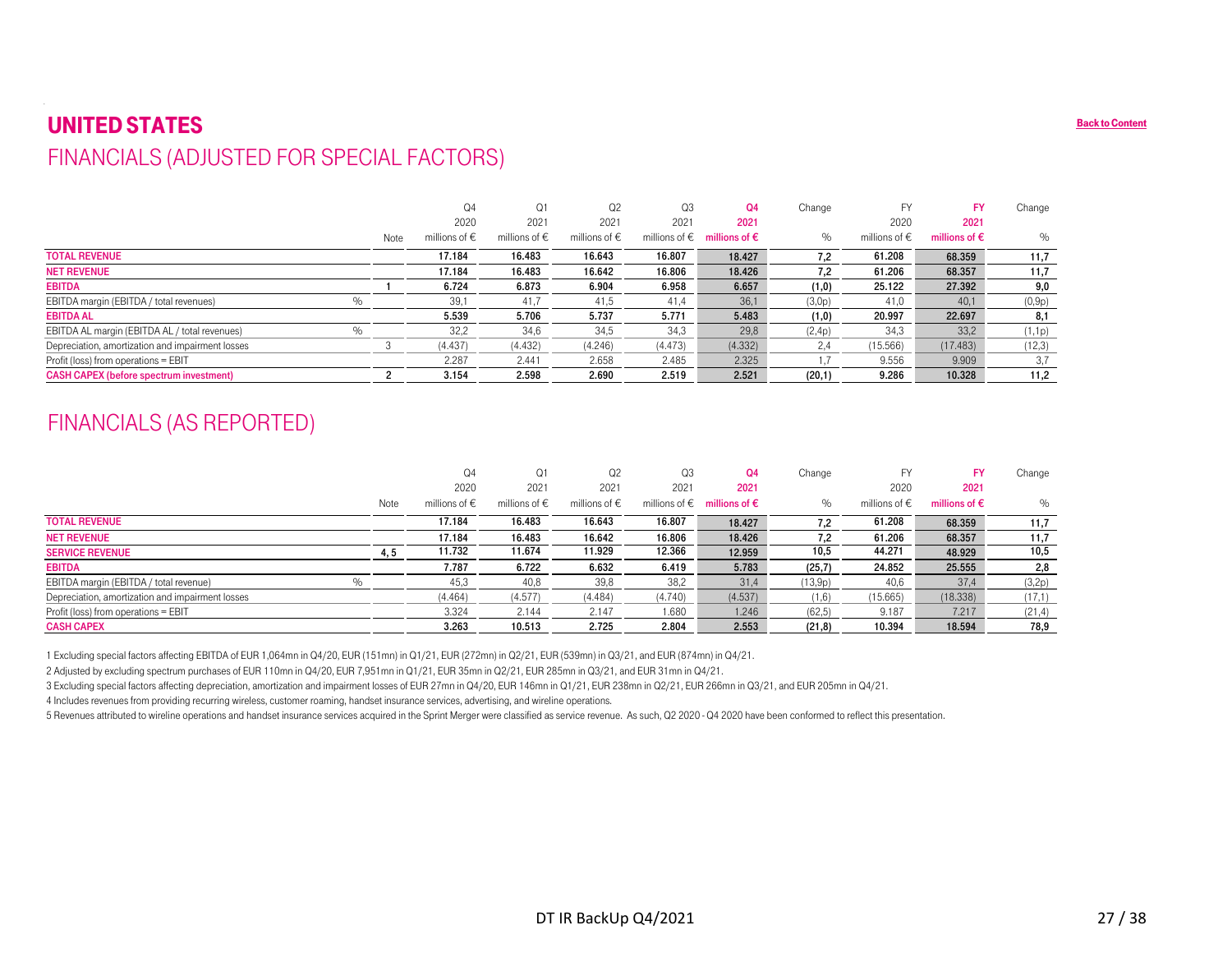### UNITED STATES**OPERATIONAL**

<span id="page-27-0"></span>

| <b>UNITED STATES</b>                                                                                                                                                                                                           |                 |                |         |         |         |         |         |                  |           |           | <b>Back to</b>  |
|--------------------------------------------------------------------------------------------------------------------------------------------------------------------------------------------------------------------------------|-----------------|----------------|---------|---------|---------|---------|---------|------------------|-----------|-----------|-----------------|
| OPERATIONAL                                                                                                                                                                                                                    |                 |                |         |         |         |         |         |                  |           |           |                 |
|                                                                                                                                                                                                                                |                 |                |         |         |         |         |         |                  |           |           |                 |
|                                                                                                                                                                                                                                |                 |                | Q4      | Q1      | Q2      | Q3      | Q4      | Change           | <b>FY</b> | <b>FY</b> | Change          |
|                                                                                                                                                                                                                                |                 | Note           | 2020    | 2021    | 2021    | 2021    | 2021    | $\%$             | 2020      | 2021      | $\%$            |
| <b>CUSTOMERS</b>                                                                                                                                                                                                               | (000)           |                | 102.064 | 103.437 | 104.789 | 106.920 | 108.719 | 6,5              | 102.064   | 108.719   | 6,5             |
| - Postpaid                                                                                                                                                                                                                     | (000)           | 5, 8           | 81.350  | 82.572  | 83.848  | 85.913  | 87.663  | 7,8              | 81.350    | 87.663    | 7,8             |
| - Prepay                                                                                                                                                                                                                       | (000)           | 4,5            | 20.714  | 20.865  | 20.941  | 21.007  | 21.056  | 1.7              | 20.714    | 21.056    | 1,7             |
| <b>NET ADDS</b>                                                                                                                                                                                                                | (000)           |                | 1.702   | 1.361   | 1.352   | 1.325   | 1.799   | 5,7              | 5.817     | 5.837     | 0,3             |
| - Postpaid                                                                                                                                                                                                                     | (000)           |                | 1.618   | 1.210   | 1.276   | 1.259   | 1.750   | 8.2              | 5.486     | 5.495     | 0,2             |
| - Prepay                                                                                                                                                                                                                       | (000)           |                | 84      | 151     | 76      | 66      | 49      | (41,7)           | 331       | 342       | 3,3             |
| <b>AVERAGE MONTHLY CHURN</b>                                                                                                                                                                                                   |                 |                |         |         |         |         |         |                  |           |           |                 |
| - Postpaid                                                                                                                                                                                                                     | (9/0)           |                | 1,1     | 1,1     | 1,0     | 1,2     | 1,3     | 0.2 <sub>p</sub> | 1,1       | 1,2       | 0,1p            |
| - Prepay                                                                                                                                                                                                                       | (9/0)           | 6              | 2,9     | 2,8     | 2,6     | 2,9     | 3,0     | 0.1 <sub>p</sub> | 3,0       | 2,8       | (0,2p)          |
| <b>TOTAL REVENUES</b>                                                                                                                                                                                                          | (€ million)     |                | 17.184  | 16.483  | 16.643  | 16.807  | 18.427  | 7,2              | 61.208    | 68.359    | 11,7            |
| <b>SERVICE REVENUE</b>                                                                                                                                                                                                         | $(\in$ million) | 1, 7           | 11.732  | 11.674  | 11.929  | 12.366  | 12.959  | 10,5             | 44.271    | 48.929    | 10,5            |
| <b>EBITDA (ADJUSTED FOR SPECIAL FACTORS)</b>                                                                                                                                                                                   | $(\in$ million) | $\overline{2}$ | 6.724   | 6.873   | 6.904   | 6.958   | 6.657   | (1,0)            | 25.122    | 27.392    | 9,0             |
| EBITDA margin (adjusted for special factors)                                                                                                                                                                                   |                 |                |         |         |         |         |         |                  |           |           |                 |
| (EBITDA / total revenue)                                                                                                                                                                                                       | (9/6)           |                | 39,1    | 41,7    | 41,5    | 41,4    | 36,1    | (3,0p)           | 41,0      | 40,1      | (0,9p)          |
| EBITDA margin (adjusted for special factors)                                                                                                                                                                                   |                 |                |         |         |         |         |         |                  |           |           |                 |
| (EBITDA / service revenue)                                                                                                                                                                                                     | (9/0)           |                | 57,3    | 58,9    | 57,9    | 56,3    | 51,4    | (5,9p)           | 56,7      | 56,0      | (0,7p)          |
| <b>EBITDA AL (ADJUSTED FOR SPECIAL FACTORS)</b>                                                                                                                                                                                | $(\in$ million) |                | 5.539   | 5.706   | 5.737   | 5.771   | 5.483   | (1,0)            | 20.997    | 22.697    | 8,1             |
| EBITDA AL margin (adjusted for special factors)                                                                                                                                                                                |                 |                | 32,2    |         |         |         |         |                  |           |           |                 |
| (EBITDA AL / total revenue)                                                                                                                                                                                                    | (9/0)           |                |         | 34,6    | 34,5    | 34,3    | 29,8    | (2,4p)           | 34,3      | 33,2      | (1,1p)          |
| <b>BLENDED ARPU</b>                                                                                                                                                                                                            | $(\in)$         |                | 35      | 35      | 35      | 35      | 36      | 2,9              | 37        | 35        |                 |
| - Postpaid                                                                                                                                                                                                                     | $(\in)$         |                | 32      | 31      | 32      | 32      | 33      | 3,1              | 33        | 32        | (5,4)           |
| - Prepay<br><b>ARPA</b> postpaid                                                                                                                                                                                               |                 |                | 110     | 109     | 110     | 113     | 114     | 3,6              | 114       | 112       | (3,0)<br>(1, 8) |
| <b>CASH CAPEX</b>                                                                                                                                                                                                              | $(\in$ million) |                | 3.263   | 10.513  | 2.725   | 2.804   | 2.553   | (21, 8)          | 10.394    | 18.594    | 78,9            |
| <b>CASH CAPEX (ADJUSTED FOR SPECIAL FACTORS)</b>                                                                                                                                                                               | $(\in$ million) | $\mathbf{3}$   | 3.154   | 2.598   | 2.690   | 2.519   | 2.521   | (20,1)           | 9.286     | 10.328    | 11,2            |
| 1 Includes revenues from providing recurring wireless, customer roaming, handset insurance services, advertising, and wireline operations.                                                                                     |                 |                |         |         |         |         |         |                  |           |           |                 |
| 2 Excluding special factors affecting EBITDA of EUR 1,064mn in Q4/20, EUR (151mn) in Q1/21, EUR (272mn) in Q2/21, EUR (539mn) in Q3/21, and EUR (874mn) in Q4/21.                                                              |                 |                |         |         |         |         |         |                  |           |           |                 |
| 3 Adjusted by excluding spectrum purchases of EUR 110mn in Q4/20, EUR 7,915mn in Q1/21, EUR 35mn in Q2/21, EUR 285mn in Q3/21, and EUR 31mn in Q4/21.                                                                          |                 |                |         |         |         |         |         |                  |           |           |                 |
| 4 In connection with obtaining regulatory approval for the Sprint-Merger, on July 1, 2020, Boost customers were acquired by DISH. Upon closing of the transaction with DISH, we entered into an MVNO agreement to provide netw |                 |                |         |         |         |         |         |                  |           |           |                 |
| their prepaid business for a period of up to seven years. The Prepaid customers included in our total customers as of June 30, 2020 are expected to be different than the customers included under the MVNO agreement, and cla |                 |                |         |         |         |         |         |                  |           |           |                 |
| due to differences in customer reporting policies.                                                                                                                                                                             |                 |                |         |         |         |         |         |                  |           |           |                 |
| 5 Includes customers acquired in connection with the Sprint-Merger and certain customer base adjustments. See Interim Group Report - USA Development of business in the operating segments for Customer Base Adjustments and N |                 |                |         |         |         |         |         |                  |           |           |                 |
| 6 Prepaid Churn is calculated based off retained prepaid customers.                                                                                                                                                            |                 |                |         |         |         |         |         |                  |           |           |                 |
| 7 Revenues attributed to wireline operations and handset insurance services acquired in the Sprint Merger were classified as service revenue. As such, Q2 2020 - Q4 2020 have been conformed to reflect this presentation.     |                 |                |         |         |         |         |         |                  |           |           |                 |
| 8 In the first quarter of 2021, we acquired 11,000 postpaid phone customers and 1,000 postpaid other customers through our acquisition of an affiliate. In the third quarter of 2021, we acquired 716,000 postpaid phone custo |                 |                |         |         |         |         |         |                  |           |           |                 |
| customers through the acquisition of Shentel's Wireless Assets.                                                                                                                                                                |                 |                |         |         |         |         |         |                  |           |           |                 |
| For plan details see: https://www.t-mobile.com/cell-phone-plans                                                                                                                                                                |                 |                |         |         |         |         |         |                  |           |           |                 |

https://prepaid-phones.t-mobile.com/prepaid-plans https://business.t-mobile.com/t-mobile-one-busines https://www.metrobyt-mobile.com/shop/plans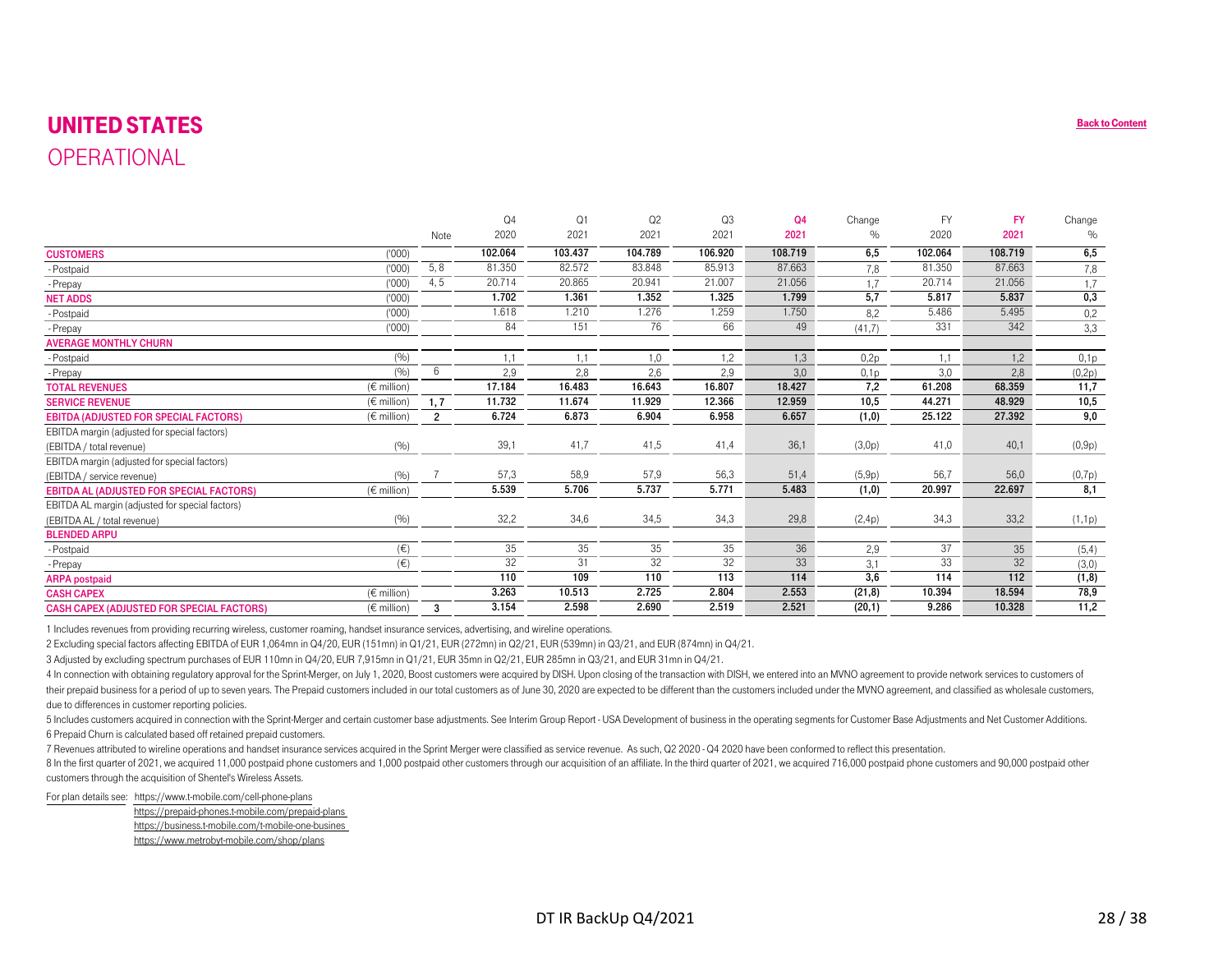#### UNITED STATES $\mathbf S$  back to Content of the content of the content of the content of the content of the content of the content of the content of the content of the content of the content of the content of the content of the content of OPERATIONAL IN US-\$

| <b>UNITED STATES</b>                                                                                                                                                                                                                                                                                                                                                                                                                                                                                                                                                                                                                                                                                                                                                                                                                                                                                                                                                                                                                                                                                                                                                                                                                                                                                                                                                                                                                                                                                                                                                                                                                                                                                                                                                                                                                           |                        |                |         |         |         |         |               |                  |           |           | <b>Back to</b> |
|------------------------------------------------------------------------------------------------------------------------------------------------------------------------------------------------------------------------------------------------------------------------------------------------------------------------------------------------------------------------------------------------------------------------------------------------------------------------------------------------------------------------------------------------------------------------------------------------------------------------------------------------------------------------------------------------------------------------------------------------------------------------------------------------------------------------------------------------------------------------------------------------------------------------------------------------------------------------------------------------------------------------------------------------------------------------------------------------------------------------------------------------------------------------------------------------------------------------------------------------------------------------------------------------------------------------------------------------------------------------------------------------------------------------------------------------------------------------------------------------------------------------------------------------------------------------------------------------------------------------------------------------------------------------------------------------------------------------------------------------------------------------------------------------------------------------------------------------|------------------------|----------------|---------|---------|---------|---------|---------------|------------------|-----------|-----------|----------------|
| <b>OPERATIONAL IN US-\$</b>                                                                                                                                                                                                                                                                                                                                                                                                                                                                                                                                                                                                                                                                                                                                                                                                                                                                                                                                                                                                                                                                                                                                                                                                                                                                                                                                                                                                                                                                                                                                                                                                                                                                                                                                                                                                                    |                        |                |         |         |         |         |               |                  |           |           |                |
|                                                                                                                                                                                                                                                                                                                                                                                                                                                                                                                                                                                                                                                                                                                                                                                                                                                                                                                                                                                                                                                                                                                                                                                                                                                                                                                                                                                                                                                                                                                                                                                                                                                                                                                                                                                                                                                |                        |                |         |         |         |         |               |                  |           |           |                |
|                                                                                                                                                                                                                                                                                                                                                                                                                                                                                                                                                                                                                                                                                                                                                                                                                                                                                                                                                                                                                                                                                                                                                                                                                                                                                                                                                                                                                                                                                                                                                                                                                                                                                                                                                                                                                                                |                        |                | Q4      | Q1      | Q2      | Q3      | Q4            | Change           | <b>FY</b> | <b>FY</b> | Change         |
|                                                                                                                                                                                                                                                                                                                                                                                                                                                                                                                                                                                                                                                                                                                                                                                                                                                                                                                                                                                                                                                                                                                                                                                                                                                                                                                                                                                                                                                                                                                                                                                                                                                                                                                                                                                                                                                |                        | Note           | 2020    | 2021    | 2021    | 2021    | 2021          | $\%$             | 2020      | 2021      | $\%$           |
| <b>CUSTOMERS</b>                                                                                                                                                                                                                                                                                                                                                                                                                                                                                                                                                                                                                                                                                                                                                                                                                                                                                                                                                                                                                                                                                                                                                                                                                                                                                                                                                                                                                                                                                                                                                                                                                                                                                                                                                                                                                               | (000)                  |                | 102.064 | 103.437 | 104.789 | 106.920 | 108.719       | 6,5              | 102.064   | 108.719   | 6,5            |
| - Postpaid                                                                                                                                                                                                                                                                                                                                                                                                                                                                                                                                                                                                                                                                                                                                                                                                                                                                                                                                                                                                                                                                                                                                                                                                                                                                                                                                                                                                                                                                                                                                                                                                                                                                                                                                                                                                                                     | (000)                  | 5, 8           | 81.350  | 82.572  | 83.848  | 85.913  | 87.663        | 7,8              | 81.350    | 87.663    | 7,8            |
| - Prepay                                                                                                                                                                                                                                                                                                                                                                                                                                                                                                                                                                                                                                                                                                                                                                                                                                                                                                                                                                                                                                                                                                                                                                                                                                                                                                                                                                                                                                                                                                                                                                                                                                                                                                                                                                                                                                       | (000)                  | 4,5            | 20.714  | 20.865  | 20.941  | 21.007  | 21.056        | 1.7              | 20.714    | 21.056    | 1,7            |
| <b>NET ADDS</b>                                                                                                                                                                                                                                                                                                                                                                                                                                                                                                                                                                                                                                                                                                                                                                                                                                                                                                                                                                                                                                                                                                                                                                                                                                                                                                                                                                                                                                                                                                                                                                                                                                                                                                                                                                                                                                | (000)                  |                | 1.702   | 1.361   | 1.352   | 1.325   | 1.799         | 5,7              | 5.817     | 5.837     | 0,3            |
| - Postpaid                                                                                                                                                                                                                                                                                                                                                                                                                                                                                                                                                                                                                                                                                                                                                                                                                                                                                                                                                                                                                                                                                                                                                                                                                                                                                                                                                                                                                                                                                                                                                                                                                                                                                                                                                                                                                                     | (000)                  |                | 1.618   | 1.210   | 1.276   | 1.259   | 1.750         | 8.2              | 5.486     | 5.495     | 0,2            |
| - Prepay                                                                                                                                                                                                                                                                                                                                                                                                                                                                                                                                                                                                                                                                                                                                                                                                                                                                                                                                                                                                                                                                                                                                                                                                                                                                                                                                                                                                                                                                                                                                                                                                                                                                                                                                                                                                                                       | (1000)                 |                | 84      | 151     | 76      | 66      | 49            | (41,7)           | 331       | 342       | 3,3            |
| <b>AVERAGE MONTHLY CHURN</b>                                                                                                                                                                                                                                                                                                                                                                                                                                                                                                                                                                                                                                                                                                                                                                                                                                                                                                                                                                                                                                                                                                                                                                                                                                                                                                                                                                                                                                                                                                                                                                                                                                                                                                                                                                                                                   |                        |                |         |         |         |         |               |                  |           |           |                |
| - Postpaid                                                                                                                                                                                                                                                                                                                                                                                                                                                                                                                                                                                                                                                                                                                                                                                                                                                                                                                                                                                                                                                                                                                                                                                                                                                                                                                                                                                                                                                                                                                                                                                                                                                                                                                                                                                                                                     | (9/0)                  |                | 1,1     | 1,1     | 1,0     | 1,2     | 1,3           | 0.2p             | 1,1       | 1,2       | 0,1p           |
| - Prepay                                                                                                                                                                                                                                                                                                                                                                                                                                                                                                                                                                                                                                                                                                                                                                                                                                                                                                                                                                                                                                                                                                                                                                                                                                                                                                                                                                                                                                                                                                                                                                                                                                                                                                                                                                                                                                       | (9/0)                  | 6              | 2,9     | 2,8     | 2,6     | 2,9     | 3,0           | 0.1 <sub>p</sub> | 3,0       | 2,8       | (0,2p)         |
| <b>TOTAL REVENUES</b>                                                                                                                                                                                                                                                                                                                                                                                                                                                                                                                                                                                                                                                                                                                                                                                                                                                                                                                                                                                                                                                                                                                                                                                                                                                                                                                                                                                                                                                                                                                                                                                                                                                                                                                                                                                                                          | (USD million)          |                | 20.505  | 19.866  | 20.063  | 19.811  | 21.066        | 2,7              | 70.117    | 80.806    | 15,2           |
| <b>SERVICE REVENUE</b>                                                                                                                                                                                                                                                                                                                                                                                                                                                                                                                                                                                                                                                                                                                                                                                                                                                                                                                                                                                                                                                                                                                                                                                                                                                                                                                                                                                                                                                                                                                                                                                                                                                                                                                                                                                                                         | (USD million)          | 1, 7           | 13.990  | 14.072  | 14.381  | 14.576  | 14.818        | 5,9              | 50.634    | 57.847    | 14,2           |
| <b>EBITDA (ADJUSTED FOR SPECIAL FACTORS)</b>                                                                                                                                                                                                                                                                                                                                                                                                                                                                                                                                                                                                                                                                                                                                                                                                                                                                                                                                                                                                                                                                                                                                                                                                                                                                                                                                                                                                                                                                                                                                                                                                                                                                                                                                                                                                   | (USD million)          | $\overline{2}$ | 8.016   | 8.283   | 8.323   | 8.202   | 7.618         | (5,0)            | 28.754    | 32.425    | 12,8           |
| EBITDA margin (adjusted for special factors)                                                                                                                                                                                                                                                                                                                                                                                                                                                                                                                                                                                                                                                                                                                                                                                                                                                                                                                                                                                                                                                                                                                                                                                                                                                                                                                                                                                                                                                                                                                                                                                                                                                                                                                                                                                                   |                        |                |         |         |         |         |               |                  |           |           |                |
| (EBITDA / total revenue)                                                                                                                                                                                                                                                                                                                                                                                                                                                                                                                                                                                                                                                                                                                                                                                                                                                                                                                                                                                                                                                                                                                                                                                                                                                                                                                                                                                                                                                                                                                                                                                                                                                                                                                                                                                                                       | (9/6)                  |                | 39,1    | 41,7    | 41,5    | 41,4    | 36,2          | (2,9p)           | 41,0      | 40,1      | (0,9p)         |
| EBITDA margin (adjusted for special factors)                                                                                                                                                                                                                                                                                                                                                                                                                                                                                                                                                                                                                                                                                                                                                                                                                                                                                                                                                                                                                                                                                                                                                                                                                                                                                                                                                                                                                                                                                                                                                                                                                                                                                                                                                                                                   |                        |                | 57,3    | 58,9    | 57,9    | 56,3    |               | (5,9p)           | 56,8      | 56,1      |                |
| (EBITDA / service revenue)<br><b>EBITDA AL (ADJUSTED FOR SPECIAL FACTORS)</b>                                                                                                                                                                                                                                                                                                                                                                                                                                                                                                                                                                                                                                                                                                                                                                                                                                                                                                                                                                                                                                                                                                                                                                                                                                                                                                                                                                                                                                                                                                                                                                                                                                                                                                                                                                  | (9/0)<br>(USD million) |                | 6.604   | 6.876   | 6.917   | 6.803   | 51,4<br>6.275 | (5,0)            | 24.033    | 26.871    | (0,7p)<br>11,8 |
| EBITDA AL margin (adjusted for special factors)                                                                                                                                                                                                                                                                                                                                                                                                                                                                                                                                                                                                                                                                                                                                                                                                                                                                                                                                                                                                                                                                                                                                                                                                                                                                                                                                                                                                                                                                                                                                                                                                                                                                                                                                                                                                |                        |                |         |         |         |         |               |                  |           |           |                |
| (EBITDA AL/ total revenue)                                                                                                                                                                                                                                                                                                                                                                                                                                                                                                                                                                                                                                                                                                                                                                                                                                                                                                                                                                                                                                                                                                                                                                                                                                                                                                                                                                                                                                                                                                                                                                                                                                                                                                                                                                                                                     | (9/0)                  |                | 32,2    | 34,6    | 34,5    | 34,3    | 29,8          | (2,4p)           | 34,3      | 33,3      | (1,0p)         |
| <b>BLENDED ARPU</b>                                                                                                                                                                                                                                                                                                                                                                                                                                                                                                                                                                                                                                                                                                                                                                                                                                                                                                                                                                                                                                                                                                                                                                                                                                                                                                                                                                                                                                                                                                                                                                                                                                                                                                                                                                                                                            |                        |                |         |         |         |         |               |                  |           |           |                |
| - Postpaid                                                                                                                                                                                                                                                                                                                                                                                                                                                                                                                                                                                                                                                                                                                                                                                                                                                                                                                                                                                                                                                                                                                                                                                                                                                                                                                                                                                                                                                                                                                                                                                                                                                                                                                                                                                                                                     | (USD)                  |                | 42      | 42      | 42      | 42      | 41            | (2, 4)           | 42        | 41        | (2,4)          |
| - Prepay                                                                                                                                                                                                                                                                                                                                                                                                                                                                                                                                                                                                                                                                                                                                                                                                                                                                                                                                                                                                                                                                                                                                                                                                                                                                                                                                                                                                                                                                                                                                                                                                                                                                                                                                                                                                                                       | (USD)                  |                | 38      | 38      | 38      | 38      | 38            | 0,0              | 37        | 38        | 2,7            |
| <b>ARPA</b> postpaid                                                                                                                                                                                                                                                                                                                                                                                                                                                                                                                                                                                                                                                                                                                                                                                                                                                                                                                                                                                                                                                                                                                                                                                                                                                                                                                                                                                                                                                                                                                                                                                                                                                                                                                                                                                                                           |                        |                | 131     | 132     | 132     | 133     | 130           | (0, 8)           | 130       | 132       | 1,5            |
| <b>CASH CAPEX</b>                                                                                                                                                                                                                                                                                                                                                                                                                                                                                                                                                                                                                                                                                                                                                                                                                                                                                                                                                                                                                                                                                                                                                                                                                                                                                                                                                                                                                                                                                                                                                                                                                                                                                                                                                                                                                              | (USD million)          |                | 3.918   | 12.538  | 3.283   | 3.304   | 2.908         | (25, 8)          | 11.964    | 22.033    | 84,2           |
| <b>CASH CAPEX (ADJUSTED FOR SPECIAL FACTORS)</b>                                                                                                                                                                                                                                                                                                                                                                                                                                                                                                                                                                                                                                                                                                                                                                                                                                                                                                                                                                                                                                                                                                                                                                                                                                                                                                                                                                                                                                                                                                                                                                                                                                                                                                                                                                                               | (USD million)          | $\mathbf{3}$   | 3.787   | 3.119   | 3.241   | 2.968   | 2.872         | (24,2)           | 10.736    | 12.200    | 13,6           |
| 1 Includes revenues from providing recurring wireless, customer roaming, handset insurance services, advertising, and wireline operations.<br>2 Excluding special factors affecting EBITDA of USD 1,298mn in Q4/20, USD (182mn) in Q1/21, USD (328mn) in Q2/21, USD (634mn) in Q3/21, and USD (997mn) in Q4/21.<br>3 Adjusted by excluding spectrum purchases of USD 131mn in Q4/20, USD 9,419mn in Q1/21, USD 42mn in Q2/21, USD 336mn in Q3/21, and USD 36mn in Q4/21.<br>4 In connection with obtaining regulatory approval for the Sprint-Merger, on July 1, 2020, Boost customers were acquired by DISH. Upon closing of the transaction with DISH, we entered into an MVNO agreement to provide netw<br>their prepaid business for a period of up to seven years. The Prepaid customers included in our total customers as of June 30, 2020 are expected to be different than the customers included under the MVNO agreement, and cla<br>due to differences in customer reporting policies.<br>5 Includes customers acquired in connection with the Sprint-Merger and certain customer base adjustments. See Interim Group Report - USA Development of business in the operating segments for Customer Base Adjustments and N<br>6 Prepaid Churn is calculated based off retained prepaid customers.<br>7 Revenues attributed to wireline operations and handset insurance services acquired in the Sprint Merger were classified as service revenue. As such, Q2 2020 - Q4 2020 have been conformed to reflect this presentation.<br>8 In the first quarter of 2021, we acquired 11,000 postpaid phone customers and 1,000 postpaid other customers through our acquisition of an affiliate. In the third quarter of 2021, we acquired 716,000 postpaid phone custo<br>customers through the acquisition of Shentel's Wireless Assets. |                        |                |         |         |         |         |               |                  |           |           |                |
| For plan details see: https://www.t-mobile.com/cell-phone-plans                                                                                                                                                                                                                                                                                                                                                                                                                                                                                                                                                                                                                                                                                                                                                                                                                                                                                                                                                                                                                                                                                                                                                                                                                                                                                                                                                                                                                                                                                                                                                                                                                                                                                                                                                                                |                        |                |         |         |         |         |               |                  |           |           |                |

https://prepaid-phones.t-mobile.com/prepaid-plans https://business.t-mobile.com/t-mobile-one-busines https://www.metrobyt-mobile.com/shop/plans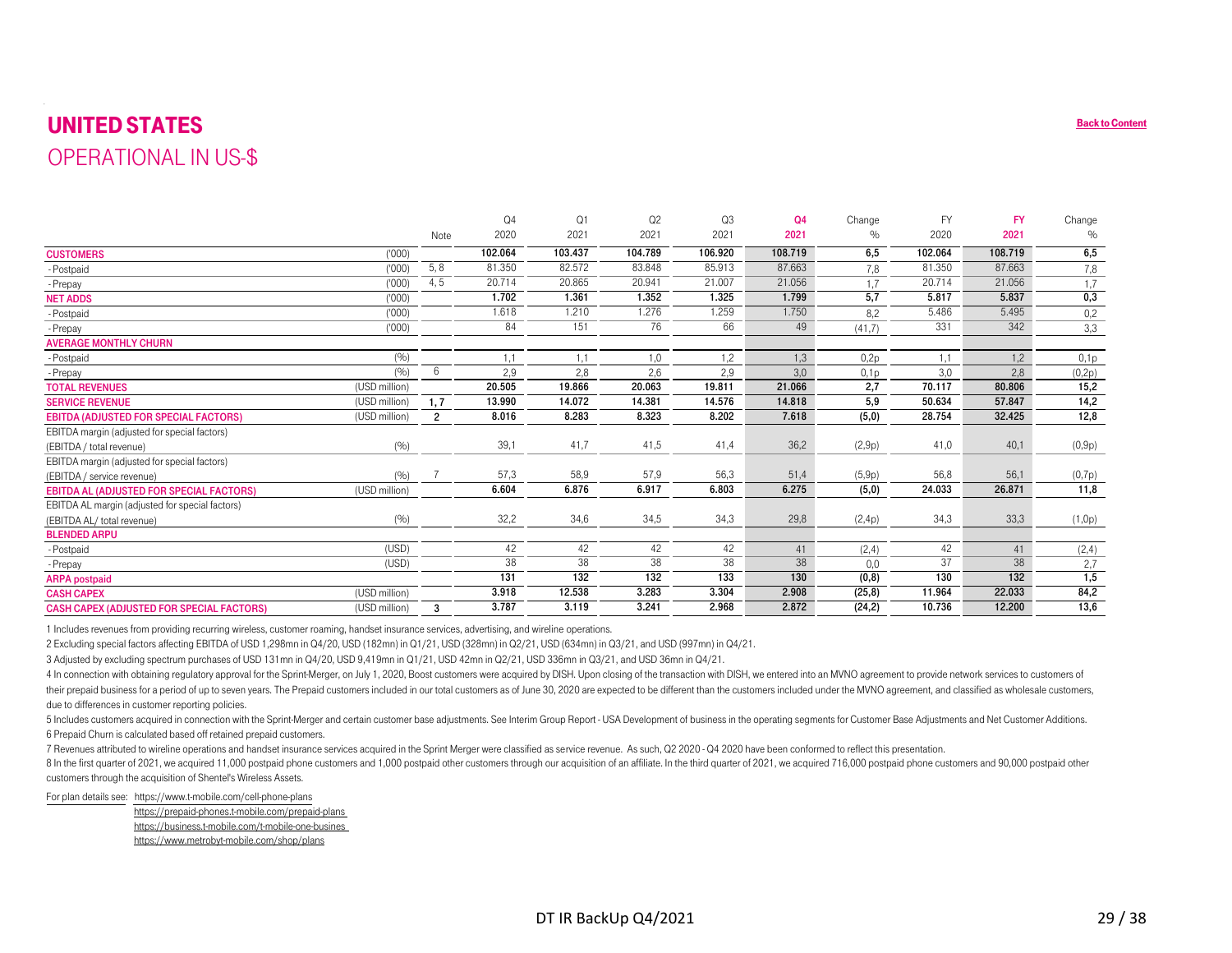#### **CONTENT** DT DE STATISTISKE REGENERALIGE EN DE STATISTISKE REGENERALIGE EN DE STATISTISKE REGENERALIGE EN DE STATISTISKE

| <b>CONTENT</b>                                       |           |                                          |           |
|------------------------------------------------------|-----------|------------------------------------------|-----------|
|                                                      |           | <b>GERMANY</b>                           |           |
| At a Glance                                          | 3         | Financials                               | 22        |
|                                                      |           | Operationals & Mobile Communication KPIs | 23        |
| <b>DT GROUP</b>                                      |           | Additional information                   | $24 - 25$ |
| Adjusted for special factors                         | 6         |                                          |           |
| As reported                                          |           | <b>UNITED STATES</b>                     |           |
| <b>EBITDA Reconciliation</b>                         | 8         | Financials                               | 27        |
| Special Factors in the consolidated income statement | 9         | Operationals                             | $28 - 29$ |
| Consolidated statement of financial position         | $10 - 11$ |                                          |           |
| Provisions for pensions                              | 12        | <b>EUROPE</b>                            |           |
| Maturity profile                                     | 13        | Financials                               | 31        |
| Liquidity reserves                                   | 14        |                                          |           |
| Net debt                                             | 15        | <b>OTHER SEGMENTS</b>                    |           |
| Net debt development                                 | 16        | <b>Group Development Financials</b>      | $33 - 35$ |
| Cash capex                                           | 17        | <b>System Solutions Financials</b>       | 36        |
| Free cash flow                                       | 18        | <b>GHS Financials</b>                    | 37        |
| Personnel                                            | 19        |                                          |           |
| Exchange rates                                       | 20        | <b>GLOSSARY</b>                          | 38        |

#### **GERMANY**

| е                                          | 3         | Financials                               | 22        |
|--------------------------------------------|-----------|------------------------------------------|-----------|
|                                            |           | Operationals & Mobile Communication KPIs | 23        |
| Þ                                          |           | Additional information                   | $24 - 25$ |
| or special factors                         | 6         |                                          |           |
| d                                          |           | <b>UNITED STATES</b>                     |           |
| econciliation                              | 8         | Financials                               | 27        |
| ctors in the consolidated income statement | 9         | Operationals                             | $28 - 29$ |
| ted statement of financial position        | $10 - 11$ |                                          |           |
| for pensions                               | 12        | <b>EUROPE</b>                            |           |
| rofile                                     | 13        | Financials                               | 31        |
| eserves                                    | 14        |                                          |           |
|                                            | 15        | <b>OTHER SEGMENTS</b>                    |           |
| levelopment                                | 16        | <b>Group Development Financials</b>      | $33 - 35$ |
| эX                                         | 17        | <b>System Solutions Financials</b>       | 36        |
| flow                                       | 18        | <b>GHS</b> Financials                    | 37        |
|                                            | 19        |                                          |           |
| rates                                      | 20        | <b>GLOSSARY</b>                          | 38        |
|                                            |           |                                          |           |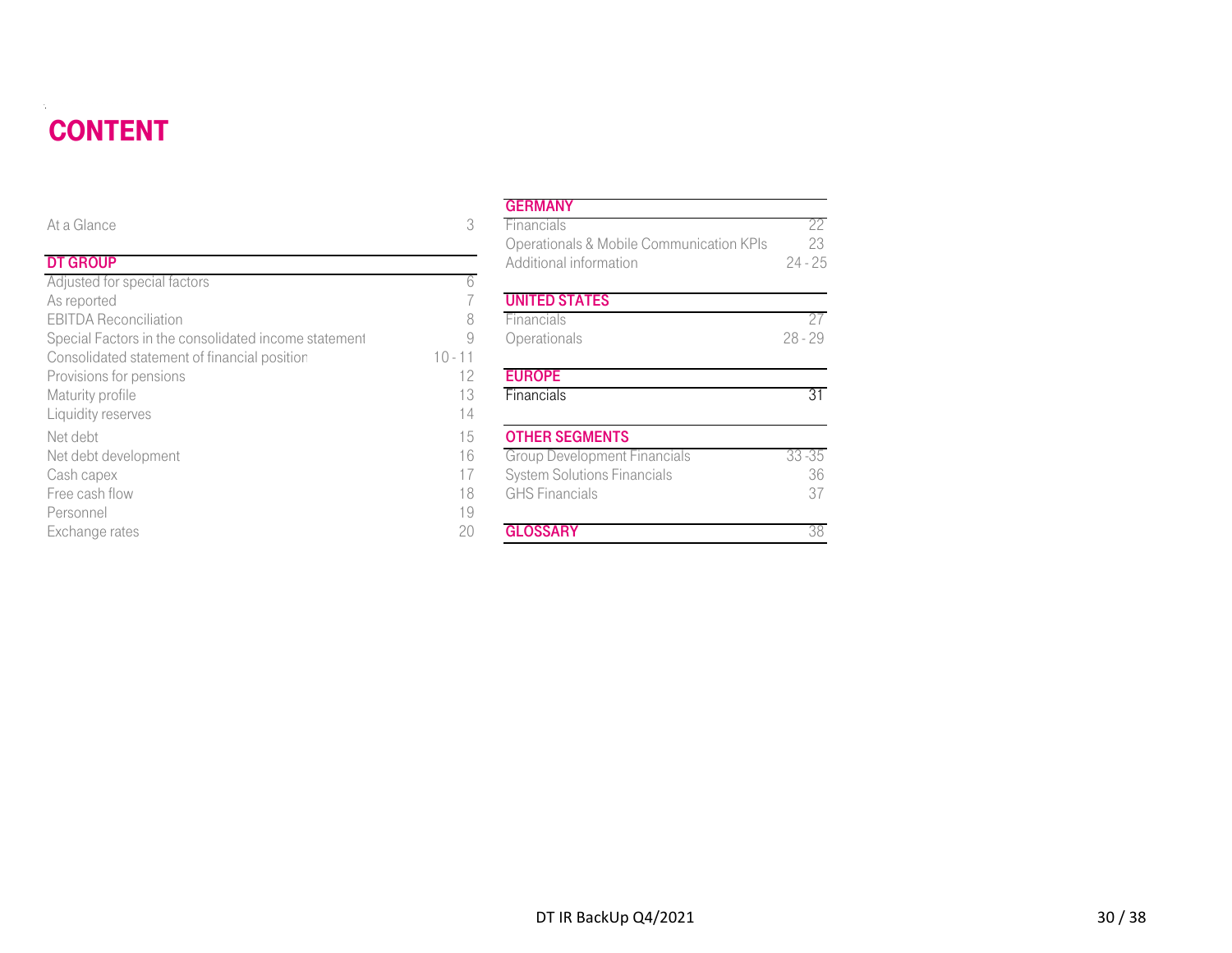#### EUROPE**[Back to Content](#page-1-0)** FINANCIALS (ADJUSTED FOR SPECIAL FACTORS)

|                                                  |      | Q4                     | Q1                     | Q <sub>2</sub>         | Q3                | Q4                     | Change | <b>FY</b>              | <b>FY</b>              | Change |
|--------------------------------------------------|------|------------------------|------------------------|------------------------|-------------------|------------------------|--------|------------------------|------------------------|--------|
|                                                  |      | 2020                   | 2021                   | 2021                   | 2021              | 2021                   |        | 2020                   | 2021                   |        |
|                                                  | Note | millions of $\epsilon$ | millions of $\epsilon$ | millions of $\epsilon$ | millions of $\in$ | millions of $\epsilon$ | $\%$   | millions of $\epsilon$ | millions of $\epsilon$ | $\%$   |
| <b>TOTAL REVENUE</b>                             |      | 2.992                  | 2.729                  | 2.823                  | 2.905             | 2.928                  | (2,1)  | 11.335                 | 11.384                 | 0,4    |
| <b>NET REVENUE</b>                               |      | 2.937                  | 2.681                  | 2.771                  | 2.839             | 2.873                  | (2, 2) | 11.139                 | 11.163                 | 0,2    |
| <b>EBITDA</b>                                    | 1,5  | 1.062                  | 1.039                  | 1.088                  | 1.198             | 1.055                  | (0,7)  | 4.341                  | 4.380                  | 0,9    |
| EBITDA margin (EBITDA / total revenue)           | %    | 35,5                   | 38,1                   | 38,5                   | 41,2              | 36,0                   | 0,5p   | 38,3                   | 38,5                   | 0,2p   |
| <b>EBITDA AL</b>                                 |      | 958                    | 946                    | 994                    | 1.105             | 962                    | 0,4    | 3.910                  | 4.007                  | 2,5    |
| EBITDA AL margin (EBITDA AL / total revenue)     | %    | 32,0                   | 34,7                   | 35,2                   | 38,0              | 32,9                   | 0,9p   | 34,5                   | 35,2                   | 0,7p   |
| Depreciation, amortization and impairment losses |      | (726)                  | (645)                  | (648)                  | (624)             | (659)                  | 9,2    | (2.689)                | (2.576)                | 4,2    |
| Profit (loss) from operations = EBIT             |      | 337                    | 394                    | 440                    | 574               | 396                    | 17.5   | 1.652                  | 1.804                  | 9,2    |
| <b>CASH CAPEX (before spectrum investment)</b>   |      | 549                    | 411                    | 386                    | 434               | 551                    | 0,4    | 1.826                  | 1.783                  | (2, 4) |

## FINANCIALS (AS REPORTED)

<span id="page-30-0"></span>

|                                                                                          |                | Q <sub>4</sub>                 | Q1                             | Q <sub>2</sub>                 | Q3                             | Q <sub>4</sub>                 | Change           | <b>FY</b>                      | <b>FY</b>                      | Change |
|------------------------------------------------------------------------------------------|----------------|--------------------------------|--------------------------------|--------------------------------|--------------------------------|--------------------------------|------------------|--------------------------------|--------------------------------|--------|
|                                                                                          |                | 2020                           | 2021                           | 2021                           | 2021                           | 2021                           |                  | 2020                           | 2021                           |        |
|                                                                                          | Note           | millions of $\epsilon$         | millions of $\epsilon$         | millions of $\epsilon$         | millions of $\epsilon$         | millions of $\epsilon$         | $\%$             | millions of $\epsilon$         | millions of $\epsilon$         | $\%$   |
| <b>TOTAL REVENUE</b>                                                                     |                | 2.992                          | 2.729                          | 2.823                          | 2.905                          | 2.928                          | (2,1)            | 11.335                         | 11.384                         | 0,4    |
| <b>NET REVENUE</b>                                                                       |                | 2.937                          | 2.681                          | 2.771                          | 2.839                          | 2.873                          | (2,2)            | 11.139                         | 11.163                         | 0,2    |
| <b>EBITDA</b>                                                                            | 1,5            | 1.062                          | 1.039                          | 1.088                          | 1.198                          | 1.055                          | (0,7)            | 4.341                          | 4.380                          | 0,9    |
| EBITDA margin (EBITDA / total revenue)                                                   | $\%$           | 35,5                           | 38,1                           | 38,5                           | 41,2                           | 36,0                           | 0,5p             | 38,3                           | 38,5                           | 0,2p   |
| <b>EBITDA AL</b>                                                                         | 5              | 958                            | 946                            | 994                            | 1.105                          | 962                            | 0,4              | 3.910                          | 4.007                          | 2,5    |
| EBITDA AL margin (EBITDA AL / total revenue)                                             | $\%$           | 32,0                           | 34,7                           | 35,2                           | 38,0                           | 32,9                           | 0.9 <sub>p</sub> | 34,5                           | 35,2                           | 0,7p   |
| Depreciation, amortization and impairment losses                                         | $\overline{4}$ | (726)                          | (645)                          | (648)                          | (624)                          | (659)                          | 9,2              | (2.689)                        | (2.576)                        | 4,2    |
| Profit (loss) from operations = EBIT                                                     | $\overline{c}$ | 337                            | 394                            | 440                            | 574                            | 396                            | 17,5             | 1.652                          | 1.804                          | 9,2    |
| <b>CASH CAPEX (before spectrum investment)</b>                                           | 3              | 549                            | 411                            | 386                            | 434                            | 551                            | 0,4              | 1.826                          | 1.783                          | (2, 4) |
|                                                                                          | Note           | 2020<br>millions of $\epsilon$ | 2021<br>millions of $\epsilon$ | 2021<br>millions of $\epsilon$ | 2021<br>millions of $\epsilon$ | 2021<br>millions of $\epsilon$ | $\%$             | 2020<br>millions of $\epsilon$ | 2021<br>millions of $\epsilon$ | $\%$   |
| <b>TOTAL REVENUE</b>                                                                     |                | 2.992                          | 2.729                          | 2.823                          | 2.905                          | 2.928                          | (2,1)            | 11.335                         | 11.384                         | 0,4    |
| <b>NET REVENUE</b>                                                                       |                | 2.937                          | 2.681                          | 2.771                          | 2.839                          | 2.873                          | (2,2)            | 11.139                         | 11.163                         | 0,2    |
| <b>SERVICE REVENUE</b>                                                                   |                | 2.480                          | 2.325                          | 2.407                          | 2.503                          | 2.402                          | (3, 1)           | 9.630                          | 9.638                          | 0,1    |
| of which Fixed Service Revenue                                                           |                | 1.252                          | 1.116                          | 1.152                          | 1.183                          | 1.157                          | (7, 6)           | 4.722                          | 4.608                          | (2, 4) |
| of which Mobile Service Revenue                                                          |                | 1.228                          | 1.209                          | 1.255                          | 1.320                          | 1.246                          | 1,5              | 4.908                          | 5.030                          | 2,5    |
|                                                                                          | 5,6            | 934                            | 1.029                          | 1.073                          | 1.278                          | 1.011                          | 8,2              | 4.153                          | 4.390                          | 5,7    |
| <b>EBITDA</b>                                                                            |                | 31,2                           | 37,7                           | 38,0                           | 44,0                           | 34,5                           | 3,3p             | 36,6                           | 38,6                           | 2,0p   |
|                                                                                          | $\%$           |                                |                                | (648)                          | (624)                          | (659)                          | 12,4             | (2.875)                        | (2.576)                        |        |
| EBITDA margin (EBITDA / total revenue)                                                   |                | (752)                          | (645)                          |                                |                                |                                |                  |                                |                                | 10,4   |
| Depreciation, amortization and impairment losses<br>Profit (loss) from operations = EBIT |                | 182                            | 385                            | 425                            | 654                            | 351                            | 92,9             | 1.278                          | 1.814                          | 41,9   |
|                                                                                          |                |                                |                                |                                |                                |                                |                  |                                |                                |        |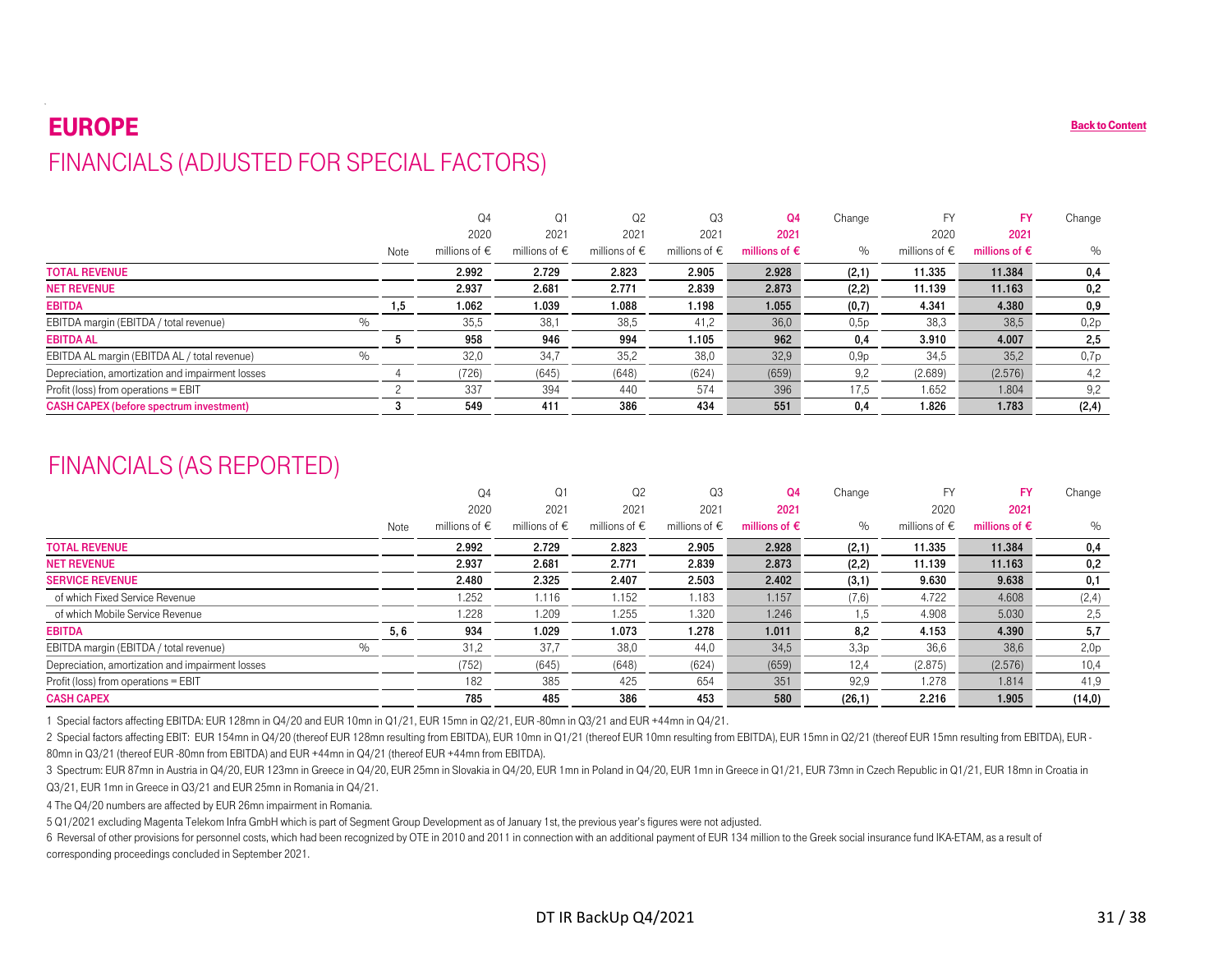#### **CONTENT** DT DE STATISTISKE REGENERALIGE EN DE STATISTISKE REGENERALIGE EN DE STATISTISKE REGENERALIGE EN DE STATISTISKE

| <b>CONTENT</b>                                       |           |                                          |           |
|------------------------------------------------------|-----------|------------------------------------------|-----------|
|                                                      |           | <b>GERMANY</b>                           |           |
| At a Glance                                          | 3         | Financials                               | 22        |
|                                                      |           | Operationals & Mobile Communication KPIs | 23        |
| <b>DT GROUP</b>                                      |           | Additional information                   | $24 - 25$ |
| Adjusted for special factors                         | 6         |                                          |           |
| As reported                                          |           | <b>UNITED STATES</b>                     |           |
| <b>EBITDA Reconciliation</b>                         | 8         | Financials                               | 27        |
| Special Factors in the consolidated income statement | 9         | Operationals                             | $28 - 29$ |
| Consolidated statement of financial position         | $10 - 11$ |                                          |           |
| Provisions for pensions                              | 12        | <b>EUROPE</b>                            |           |
| Maturity profile                                     | 13        | Financials                               | 31        |
| Liquidity reserves                                   | 14        |                                          |           |
| Net debt                                             | 15        | <b>OTHER SEGMENTS</b>                    |           |
| Net debt development                                 | 16        | <b>Group Development Financials</b>      | $33 - 35$ |
| Cash capex                                           | 17        | <b>System Solutions Financials</b>       | 36        |
| Free cash flow                                       | 18        | <b>GHS Financials</b>                    | 37        |
| Personnel                                            | 19        |                                          |           |
| Exchange rates                                       | 20        | <b>GLOSSARY</b>                          | 38        |

#### **GERMANY**

| е                                          | 3         | Financials                               | 22        |
|--------------------------------------------|-----------|------------------------------------------|-----------|
|                                            |           | Operationals & Mobile Communication KPIs | 23        |
| Þ                                          |           | Additional information                   | $24 - 25$ |
| or special factors                         | 6         |                                          |           |
| d                                          |           | <b>UNITED STATES</b>                     |           |
| econciliation                              | 8         | Financials                               | 27        |
| ctors in the consolidated income statement | 9         | Operationals                             | $28 - 29$ |
| ted statement of financial position        | $10 - 11$ |                                          |           |
| for pensions                               | 12        | <b>EUROPE</b>                            |           |
| rofile                                     | 13        | Financials                               | 31        |
| eserves                                    | 14        |                                          |           |
|                                            | 15        | <b>OTHER SEGMENTS</b>                    |           |
| levelopment                                | 16        | <b>Group Development Financials</b>      | $33 - 35$ |
| эX                                         | 17        | <b>System Solutions Financials</b>       | 36        |
| flow                                       | 18        | <b>GHS Financials</b>                    | 37        |
|                                            | 19        |                                          |           |
| rates                                      | 20        | <b>GLOSSARY</b>                          | 38        |
|                                            |           |                                          |           |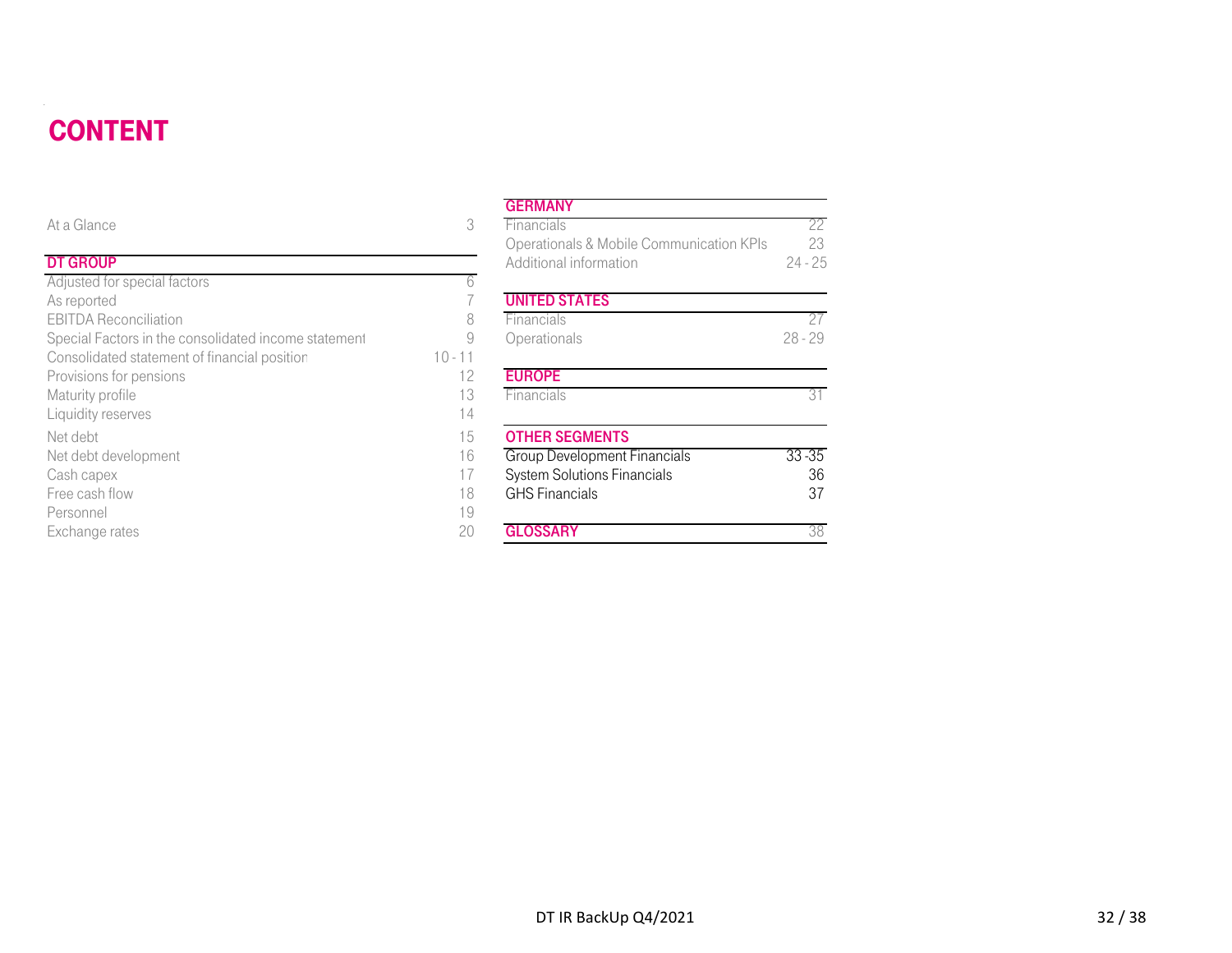# <span id="page-32-0"></span> $\pmb{GROUP} \textbf{DEVELOPMENT}^\text{1} \tag{Back to Content}$  $\pmb{GROUP} \textbf{DEVELOPMENT}^\text{1} \tag{Back to Content}$  $\pmb{GROUP} \textbf{DEVELOPMENT}^\text{1} \tag{Back to Content}$ FINANCIALS (ADJUSTED FOR SPECIAL FACTORS)

|                                                  |      |                | Q4                                   | Q <sub>1</sub>                       | Q <sub>2</sub>                       | Q3                                   | Q <sub>4</sub>                       | Change         | <b>FY</b>                                   | <b>FY</b>                                   | Change         |
|--------------------------------------------------|------|----------------|--------------------------------------|--------------------------------------|--------------------------------------|--------------------------------------|--------------------------------------|----------------|---------------------------------------------|---------------------------------------------|----------------|
|                                                  |      |                | 2020                                 | 2021                                 | 2021                                 | 2021                                 | 2021                                 |                | 2020                                        | 2021                                        |                |
|                                                  |      | Note           | millions of $\in$                    | millions of $\epsilon$               | millions of $\epsilon$               | millions of $\epsilon$               | millions of $\epsilon$               | $\%$           | millions of $\epsilon$                      | millions of $\epsilon$                      | $\%$           |
| <b>TOTAL REVENUE</b>                             |      |                | 740                                  | 782                                  | 780                                  | 787                                  | 816                                  | 10,3           | 2.883                                       | 3.165                                       | 9,8            |
| Netherlands                                      |      |                | 505                                  | 513                                  | 506                                  | 515                                  | 537                                  | 6,3            | 1.946                                       | 2.071                                       | 6,4            |
| <b>GD</b> Towers                                 |      | $\overline{4}$ | 246                                  | 282                                  | 283                                  | 270                                  | 277                                  | 12,6           | 989                                         | 1.112                                       | 12,4           |
| Other                                            |      |                | (11)                                 | (13)                                 | (9)                                  | $\overline{c}$                       | $\overline{c}$                       | n.a.           | (52)                                        | (18)                                        | 65,4           |
| EBITDA                                           |      |                | 337                                  | 392                                  | 403                                  | 423                                  | 400                                  | 18,7           | 1.386                                       | 1.618                                       | 16,7           |
| Netherlands                                      |      |                | 157                                  | 171                                  | 184                                  | 208                                  | 194                                  | 23,6           | 639                                         | 757                                         | 18,5           |
| <b>GD</b> Towers                                 |      | $\overline{4}$ | 198                                  | 224                                  | 226                                  | 220                                  | 223                                  | 12,6           | 786                                         | 894                                         | 13,7           |
| Other                                            |      |                | (18)                                 | (3)                                  | (7)                                  | (5)                                  | (17)                                 | 5,6            | (39)                                        | (33)                                        | 15,4           |
| EBITDA AL                                        |      |                | 266                                  | 316                                  | 318                                  | 340                                  | 332                                  | 24,8           | 1.101                                       | 1.307                                       | 18,7           |
| Netherlands                                      |      | 3              | 135                                  | 151                                  | 155                                  | 179                                  | 183                                  | 35,6           | 554                                         | 668                                         | 20,6           |
| <b>GD</b> Towers                                 |      | 2,4            | 148                                  | 169                                  | 170                                  | 164                                  | 166                                  | 12,2           | 587                                         | 669                                         | 14,0           |
| Other                                            |      |                | (17)                                 | (4)                                  | (7)                                  | (3)                                  | (17)                                 | 0,0            | (40)                                        | (30)                                        | 25,0           |
| EBITDA margin (EBITDA / total revenue)           | $\%$ |                | 45,5                                 | 50,1                                 | 51,7                                 | 53,7                                 | 49,0                                 | 3,5p           | 48,1                                        | 51,1                                        | 3,0p           |
| EBITDA AL margin (EBITDA AL / total revenues)    | $\%$ | 2,3            | 35,9                                 | 40.4                                 | 40,8                                 | 43.2                                 | 40,7                                 | 4,8p           | 38,2                                        | 41.3                                        | 3,1p           |
| Depreciation, amortization and impairment losses |      | 2,3            | (204)                                | (210)                                | (219)                                | (183)                                | (94)                                 | 53,9           | (780)                                       | (706)                                       | 9,5            |
| Profit (loss) from operations = EBIT             |      |                | 133                                  | 182                                  | 183                                  | 240                                  | 306                                  | n.a.           | 606                                         | 911                                         | 50,3           |
| <b>CASH CAPEX (before spectrum investment)</b>   |      |                | 133                                  | 115                                  | 134                                  | 144                                  | 179                                  | 34,6           | 499                                         | 572                                         | 14,6           |
|                                                  |      |                |                                      |                                      |                                      |                                      |                                      |                |                                             |                                             |                |
| <b>FINANCIALS (AS REPORTED)</b>                  |      | Note           | Q4<br>2020<br>millions of $\epsilon$ | Q1<br>2021<br>millions of $\epsilon$ | Q2<br>2021<br>millions of $\epsilon$ | Q3<br>2021<br>millions of $\epsilon$ | Q4<br>2021<br>millions of $\epsilon$ | Change<br>$\%$ | <b>FY</b><br>2020<br>millions of $\epsilon$ | <b>FY</b><br>2021<br>millions of $\epsilon$ | Change<br>$\%$ |
| <b>TOTAL REVENUE</b>                             |      |                | 740                                  | 782                                  | 780                                  | 787                                  | 816                                  | 10,3           | 2.883                                       | 3.165                                       | 9,8            |
| <b>NET REVENUE</b>                               |      |                | 569                                  | 580                                  | 574                                  | 576                                  | 602                                  | 5,8            | 2.202                                       | 2.333                                       | 5,9            |
| <b>SERVICE REVENUE</b>                           |      |                | 373                                  | 390                                  | 399                                  | 419                                  | 413                                  | 10,7           | 1.468                                       | 1.621                                       | 10,4           |
| <b>EBITDA</b>                                    |      |                | 349                                  | 376                                  | 600                                  | 402                                  | 412                                  | 18,1           | 1.343                                       | 1.790                                       | 33,3           |
| EBITDA margin (EBITDA / total revenue)           | $\%$ |                | 47,2                                 | 48,1                                 | 76,9                                 | 51,1                                 | 50,5                                 | 3,3p           | 46,6                                        | 56,6                                        | 10,0p          |
| Depreciation, amortization and impairment losses |      | 2,3            | (204)                                | (210)                                | (219)                                | (183)                                | (94)                                 | 53,9           | (780)                                       | (706)                                       | 9,5            |
| Profit (loss) from operations = EBIT             |      |                | 145                                  | 166                                  | 381                                  | 219                                  | 318                                  | n.a.           | 562                                         | 1.084                                       | 92,9           |

## FINANCIALS (AS REPORTED)

|      | Q <sub>4</sub>         | Q1                     | Q <sub>2</sub>         | Q3                     | Q <sub>4</sub>         | Change | <b>FY</b>              | <b>FY</b>              | Change |
|------|------------------------|------------------------|------------------------|------------------------|------------------------|--------|------------------------|------------------------|--------|
|      | 2020                   | 2021                   | 2021                   | 2021                   | 2021                   |        | 2020                   | 2021                   |        |
| Note | millions of $\epsilon$ | millions of $\epsilon$ | millions of $\epsilon$ | millions of $\epsilon$ | millions of $\epsilon$ | $\%$   | millions of $\epsilon$ | millions of $\epsilon$ | $\%$   |
|      | 740                    | 782                    | 780                    | 787                    | 816                    | 10,3   | 2.883                  | 3.165                  | 9,8    |
|      | 569                    | 580                    | 574                    | 576                    | 602                    | 5,8    | 2.202                  | 2.333                  | 5,9    |
|      | 373                    | 390                    | 399                    | 419                    | 413                    | 10,7   | 1.468                  | 1.621                  | 10,4   |
|      | 349                    | 376                    | 600                    | 402                    | 412                    | 18,1   | 1.343                  | 1.790                  | 33,3   |
|      | 47,2                   | 48,1                   | 76,9                   | 51,1                   | 50,5                   | 3,3p   | 46,6                   | 56,6                   | 10,0p  |
| 2,3  | (204)                  | (210)                  | (219)                  | (183)                  | (94)                   | 53,9   | (780)                  | (706)                  | 9,5    |
|      | 145                    | 166                    | 381                    | 219                    | 318                    | n.a.   | 562                    | 1.084                  | 92,9   |
|      | 133                    | 115                    | 134                    | 144                    | 179                    | 34,6   | 699                    | 572                    | (18,2) |
|      |                        |                        |                        |                        |                        |        |                        |                        |        |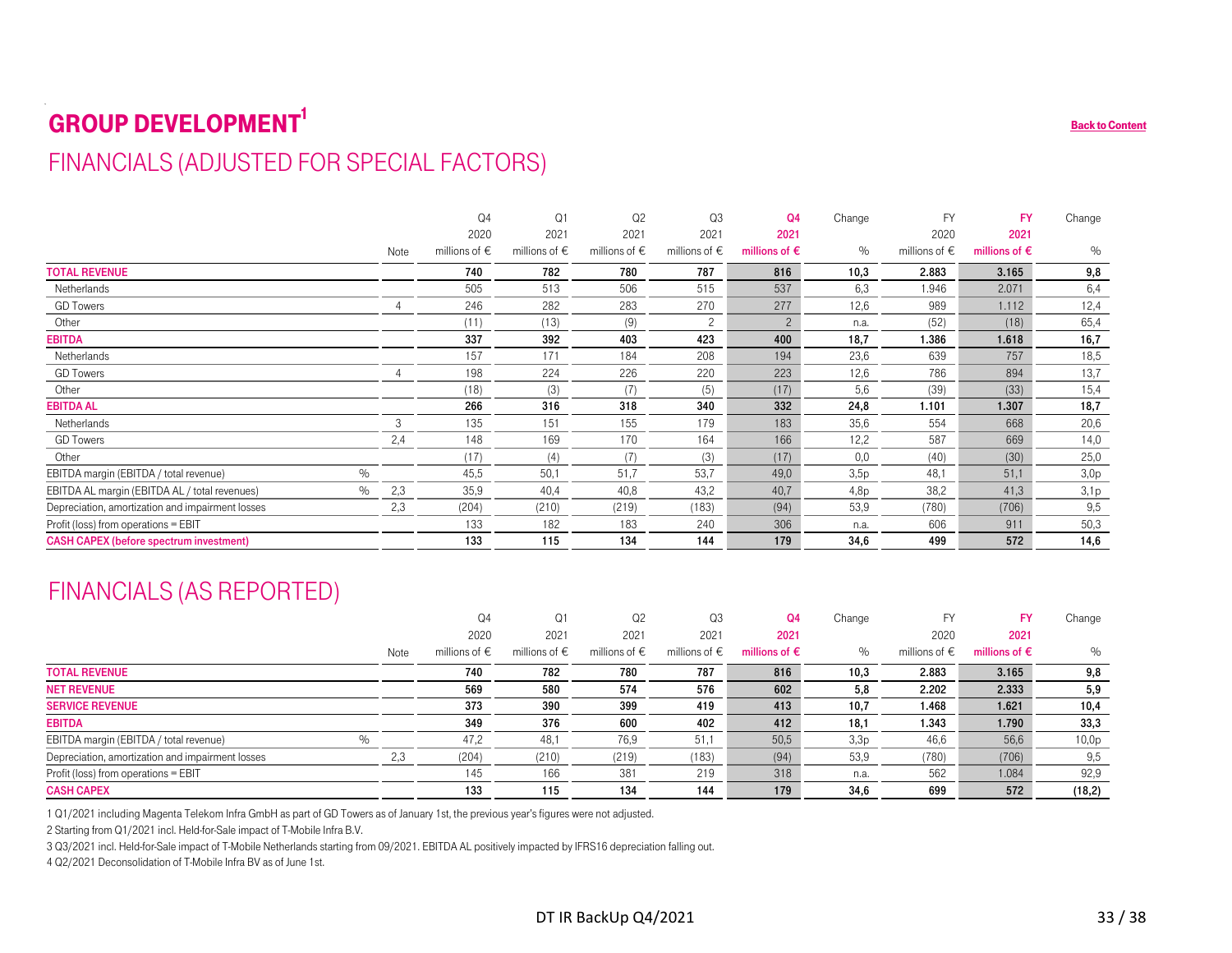# $\mathbf{NETHERLANDS}^1$ FINANCIALS (ADJUSTED FOR SPECIAL FACTORS)

| FINANCIALS (ADJUSTED FOR SPECIAL FACTORS)           |      |                        |                        |                        |                        |                        |        |                        |                        |        |
|-----------------------------------------------------|------|------------------------|------------------------|------------------------|------------------------|------------------------|--------|------------------------|------------------------|--------|
|                                                     |      | Q <sub>4</sub>         | Q1                     | Q <sub>2</sub>         | Q <sub>3</sub>         | Q <sub>4</sub>         | Change | <b>FY</b>              | <b>FY</b>              | Change |
|                                                     |      | 2020                   | 2021                   | 2021                   | 2021                   | 2021                   |        | 2020                   | 2021                   |        |
|                                                     | Note | millions of $\epsilon$ | millions of $\epsilon$ | millions of $\epsilon$ | millions of $\epsilon$ | millions of $\epsilon$ | $\%$   | millions of $\epsilon$ | millions of $\epsilon$ | $\%$   |
| <b>TOTAL REVENUE</b>                                |      | 505                    | 513                    | 506                    | 515                    | 537                    | 6,3    | 1.946                  | 2.071                  | 6,4    |
| <b>PRODUCT VIEW</b>                                 |      | 505                    | 513                    | 506                    | 515                    | 537                    | 6,3    | 1.946                  | 2.071                  | 6,4    |
| - Fixed network                                     |      | 97                     | 98                     | 97                     | 99                     | 99                     | 2,1    | 383                    | 393                    | 2,6    |
| - Mobile communications                             |      | 408                    | 415                    | 409                    | 417                    | 438                    | 7,4    | 1.563                  | 1.678                  | 7,4    |
| <b>SEGMENT VIEW</b>                                 |      | 505                    | 513                    | 506                    | 515                    | 537                    | 6,3    | 1.946                  | 2.071                  | 6,4    |
| - of which Consumer                                 |      | 386                    | 408                    | 401                    | 402                    | 424                    | 9,8    | 1.457                  | 1.635                  | 12,2   |
| - of which Business                                 |      | 99                     | 99                     | 96                     | 99                     | 103                    | 4,0    | 391                    | 397                    | 1,5    |
| <b>EBITDA</b>                                       |      | 157                    | 171                    | 184                    | 208                    | 194                    | 23,6   | 639                    | 757                    | 18,5   |
| $\%$<br>EBITDA MARGIN (EBITDA / TOTAL REVENUE)      |      | 31,1                   | 33,3                   | 36,4                   | 40,4                   | 36,1                   | 5,0p   | 32,8                   | 36,6                   | 3,8p   |
| <b>EBITDA AL</b>                                    | 2, 3 | 135                    | 151                    | 155                    | 179                    | 183                    | 35,6   | 554                    | 668                    | 20,6   |
| EBITDA AL MARGIN (EBITDA AL/ TOTAL REVENUE)<br>$\%$ | 2,3  | 26,7                   | 29,4                   | 30,6                   | 34,8                   | 34,1                   | 7,4p   | 28,5                   | 32,3                   | 3,8p   |
| <b>CASH CAPEX (before spectrum investment)</b>      |      | 66                     | 64                     | 68                     | 66                     | 76                     | 15,2   | 283                    | 274                    | (3,2)  |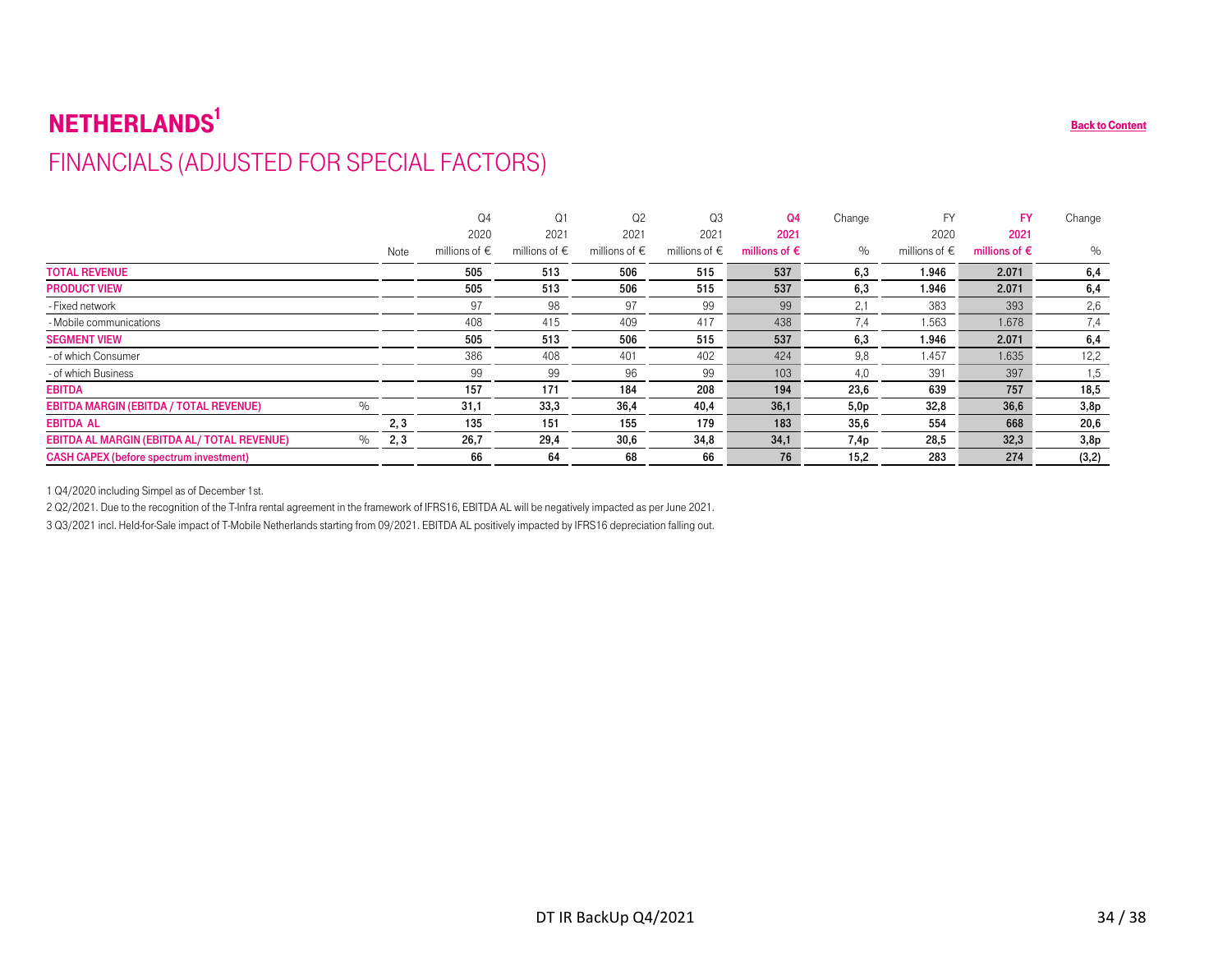# $\mathbf{NETHERLANDS}^1$ OPERATIONALS

| <b>OPERATIONALS</b>                          |                 |                |                |                |       |       |                |         |           |           |         |
|----------------------------------------------|-----------------|----------------|----------------|----------------|-------|-------|----------------|---------|-----------|-----------|---------|
|                                              |                 |                |                |                |       |       |                |         |           |           |         |
|                                              |                 |                |                |                |       |       |                |         |           |           |         |
|                                              |                 |                | Q <sub>4</sub> | Q <sub>1</sub> | Q2    | Q3    | Q <sub>4</sub> | Change  | <b>FY</b> | <b>FY</b> | Change  |
|                                              |                 | Note           | 2020           | 2021           | 2021  | 2021  | 2021           | $\%$    | 2020      | 2021      | $\%$    |
| <b>FIXED NETWORK (END OF PERIOD)</b>         |                 |                |                |                |       |       |                |         |           |           |         |
| Fixed network Access Lines                   | (1000)          |                | 682            | 693            | 707   | 721   | 739            | 8,4     | 682       | 739       | 8,4     |
| <b>Broadband Customers</b>                   | (000)           |                | 668            | 680            | 695   | 709   | 728            | 9,0     | 668       | 728       | 9,0     |
| <b>MOBILE COMMUNICATIONS (END OF PERIOD)</b> |                 |                |                |                |       |       |                |         |           |           |         |
| Service Revenue                              | $(\in$ million) | 3              | 279            | 295            | 304   | 321   | 315            | 12,9    | 1.092     | 1.234     | 13,0    |
| <b>CUSTOMERS</b>                             | (000)           |                | 6.803          | 6.798          | 6.853 | 6.894 | 6.939          | 2,0     | 6.803     | 6.939     | 2,0     |
| - contract                                   | (1000)          |                | 6.427          | 6.439          | 6.509 | 6.561 | 6.619          | 3,0     | 6.427     | 6.619     | 3,0     |
| - prepaid                                    | (000)           |                | 376            | 359            | 344   | 333   | 320            | (14, 9) | 376       | 320       | (14, 9) |
| <b>NET ADDS</b>                              | (1000)          | $\overline{2}$ | 4              | (5)            | 55    | 41    | 45             | n.a.    | 155       | 136       | (12, 3) |
| - contract                                   | (000)           | $\overline{c}$ | 22             | 12             | 70    | 52    | 58             | n.a.    | 200       | 192       | (4,0)   |
| - prepaid                                    | (000)           |                | (17)           | (16)           | (15)  | (11)  | (13)           | 23,5    | (45)      | (56)      | (24, 4) |
| <b>AVERAGE MONTHLY CHURN</b>                 | (%)             |                | 1,0            | 1,1            | 1,0   | 1,0   | 0,9            | (0,1p)  | 1,0       | 1,0       | 0,0p    |
| - contract                                   | (%)             |                | 1,0            | 1,0            | 0,8   | 0,9   | 0,8            | (0,2p)  | 1,0       | 0,9       | (0,1p)  |
| <b>ARPU</b>                                  | €               |                | 15             | 14             | 15    | 15    | 15             | 0,0     | 15        | 15        | (0,7)   |
| - contract                                   | €               |                | 16             | 15             | 15    | 16    | 16             | 0,0     | 16        | 15        | (6, 5)  |
| - prepaid                                    | €               |                | 3              | 3              | 3     | 3     | 3              | 0,0     | 3         |           | 13,6    |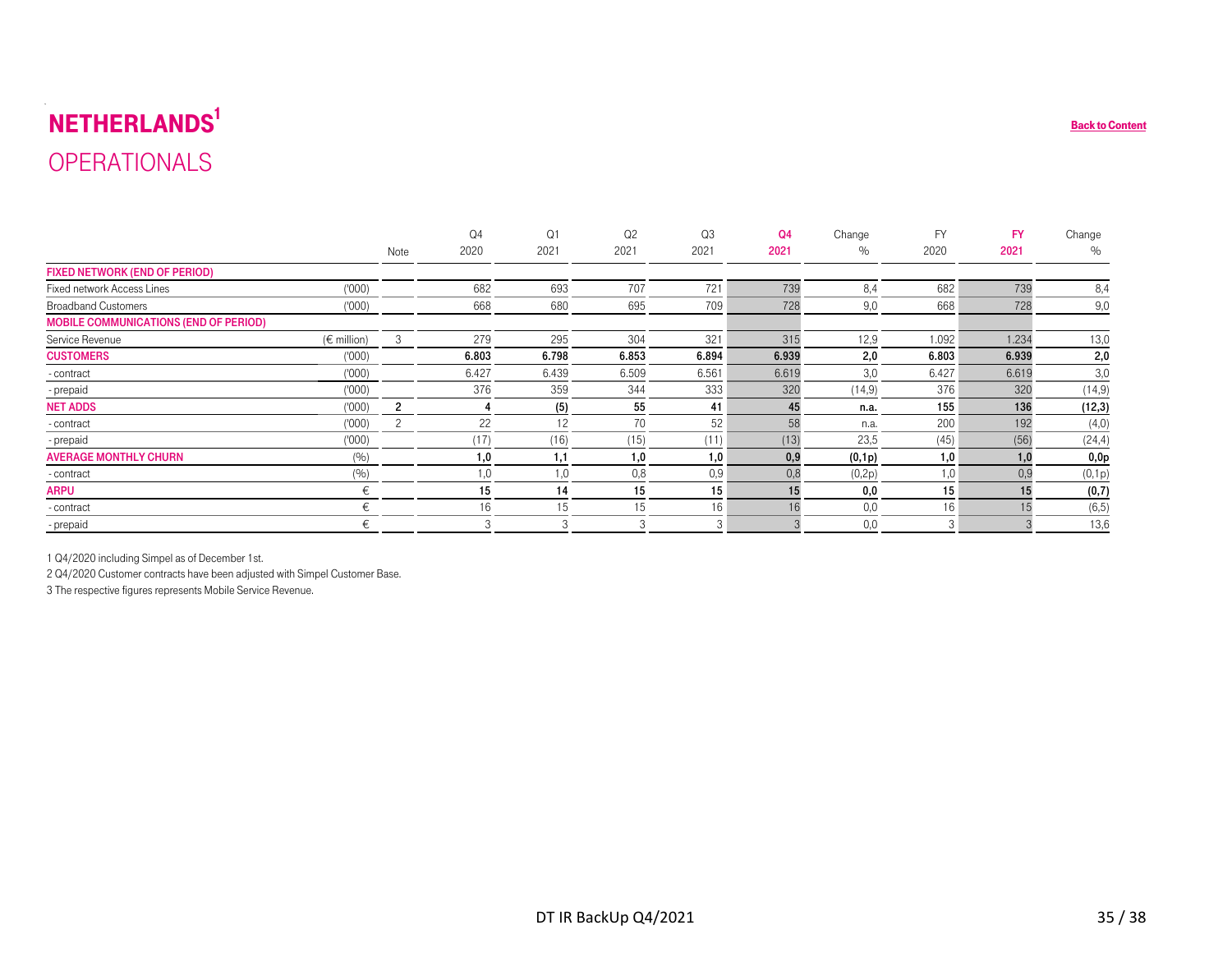#### <span id="page-35-0"></span>SYSTEMS SOLUTIONS**S** and the content of the content of the content of the content of the content of the content of the content of the content of the content of the content of the content of the content of the content of the content of the FINANCIALS (ADJUSTED FOR SPECIAL FACTORS)

|                                                  |      |      | Q <sub>4</sub>         | Q1                     | Q <sub>2</sub>         | Q <sub>3</sub>         | Q4                     | Change  | <b>FY</b>              | <b>FY</b>              | Change |
|--------------------------------------------------|------|------|------------------------|------------------------|------------------------|------------------------|------------------------|---------|------------------------|------------------------|--------|
|                                                  |      |      | 2020                   | 2021                   | 2021                   | 2021                   | 2021                   |         | 2020                   | 2021                   |        |
|                                                  |      | Note | millions of $\epsilon$ | millions of $\epsilon$ | millions of $\epsilon$ | millions of $\epsilon$ | millions of $\epsilon$ | $\%$    | millions of $\epsilon$ | millions of $\epsilon$ | $\%$   |
| <b>TOTAL REVENUE</b>                             |      |      | 1.077                  | 1.015                  | 1.006                  | 971                    | 1.027                  | (4,6)   | 4.159                  | 4.019                  | (3,4)  |
| International Revenue                            |      |      | 337                    | 322                    | 319                    | 305                    | 317                    | (5,9)   | 1.344                  | 1.262                  | (6,1)  |
| <b>NET REVENUE</b>                               |      |      | 824                    | 798                    | 799                    | 765                    | 810                    | (1,7)   | 3.237                  | 3.171                  | (2,0)  |
| <b>EBITDA</b>                                    |      |      | 100                    | 89                     | 98                     | 107                    | 102                    | 2,0     | 394                    | 396                    | 0,5    |
| EBITDA margin (EBITDA / total revenue)           | $\%$ |      | 9,3                    | 8,8                    | 9.7                    | 11,0                   | 9,9                    | 0,6p    | 9.5                    | 9,9                    | 0,4p   |
| <b>EBITDA AL</b>                                 |      |      | 71                     | 62                     | 72                     | 80                     | 72                     | $^{.4}$ | 279                    | 286                    | 2,5    |
| EBITDA AL margin (EBITDA AL / total revenues)    | $\%$ |      | 6,6                    | 6.1                    | 7,2                    | 8,2                    | 7,0                    | 0,4p    | 6,7                    | 7,1                    | 0,4p   |
| Depreciation, amortization and impairment losses |      |      | (70)                   | (61)                   | (62)                   | (63)                   | (60)                   | 14,3    | (346)                  | (245)                  | 29,2   |
| Profit (loss) from operations = EBIT             |      |      | 30                     | 29                     | 36                     | 44                     | 42                     | 40,0    | 48                     | 151                    | n.a.   |
| <b>EBIT MARGIN</b>                               | $\%$ |      | 2,8                    | 2,9                    | 3,6                    | 4,5                    | 4,1                    | 1,3p    | 1,2                    | 3,8                    | 2,6p   |
| <b>CASH CAPEX (before spectrum investment)</b>   |      |      | 86                     | 49                     | 50                     | 46                     | 91                     | 5,8     | 235                    | 237                    | 0,9    |
| <b>ORDER ENTRY</b>                               |      |      | 2.079                  | 891                    | 1.128                  | 802                    | 1.354                  | (34, 9) | 4.564                  | 4.174                  | (8, 5) |

## FINANCIALS (AS REPORTED)

|      | Q4                     | Q1                     | Q2                     | Q3                     | Q4                     | Change | FY                     | FY                     | Change |
|------|------------------------|------------------------|------------------------|------------------------|------------------------|--------|------------------------|------------------------|--------|
|      | 2020                   | 2021                   | 2021                   | 2021                   | 2021                   |        | 2020                   | 2021                   |        |
| Note | millions of $\epsilon$ | millions of $\epsilon$ | millions of $\epsilon$ | millions of $\epsilon$ | millions of $\epsilon$ | $\%$   | millions of $\epsilon$ | millions of $\epsilon$ | $\%$   |
|      | 1.077                  | 1.015                  | 1.006                  | 971                    | 1.027                  | (4,6)  | 4.159                  | 4.019                  | (3,4)  |
|      | 824                    | 798                    | 799                    | 765                    | 810                    | (1,7)  | 3.237                  | 3.171                  | (2,0)  |
|      | 1.071                  | 920                    | 962                    | 935                    | 1.076                  | 0,5    | 3.903                  | 3.893                  | (0, 3) |
|      | 48                     | 53                     |                        | 67                     | 56                     | 16,7   | 185                    | 183                    | (1,1)  |
|      | 4,5                    | 5.2                    |                        | 6,9                    | 5,5                    | 1,0p   | 4,4                    | 4,6                    | 0,2p   |
|      | (70)                   | (80)                   | (74)                   | (101)                  | (169)                  | n.a.   | (720)                  | (425)                  | 41,0   |
|      | (22)                   | (27)                   | (68)                   | (35)                   | (113)                  | n.a.   | (534)                  | (242)                  | 54,7   |
|      | 86                     | 49                     | 50                     | 46                     | 91                     | 5,8    | 235                    | 237                    | 0,9    |
|      |                        |                        |                        |                        |                        |        |                        |                        |        |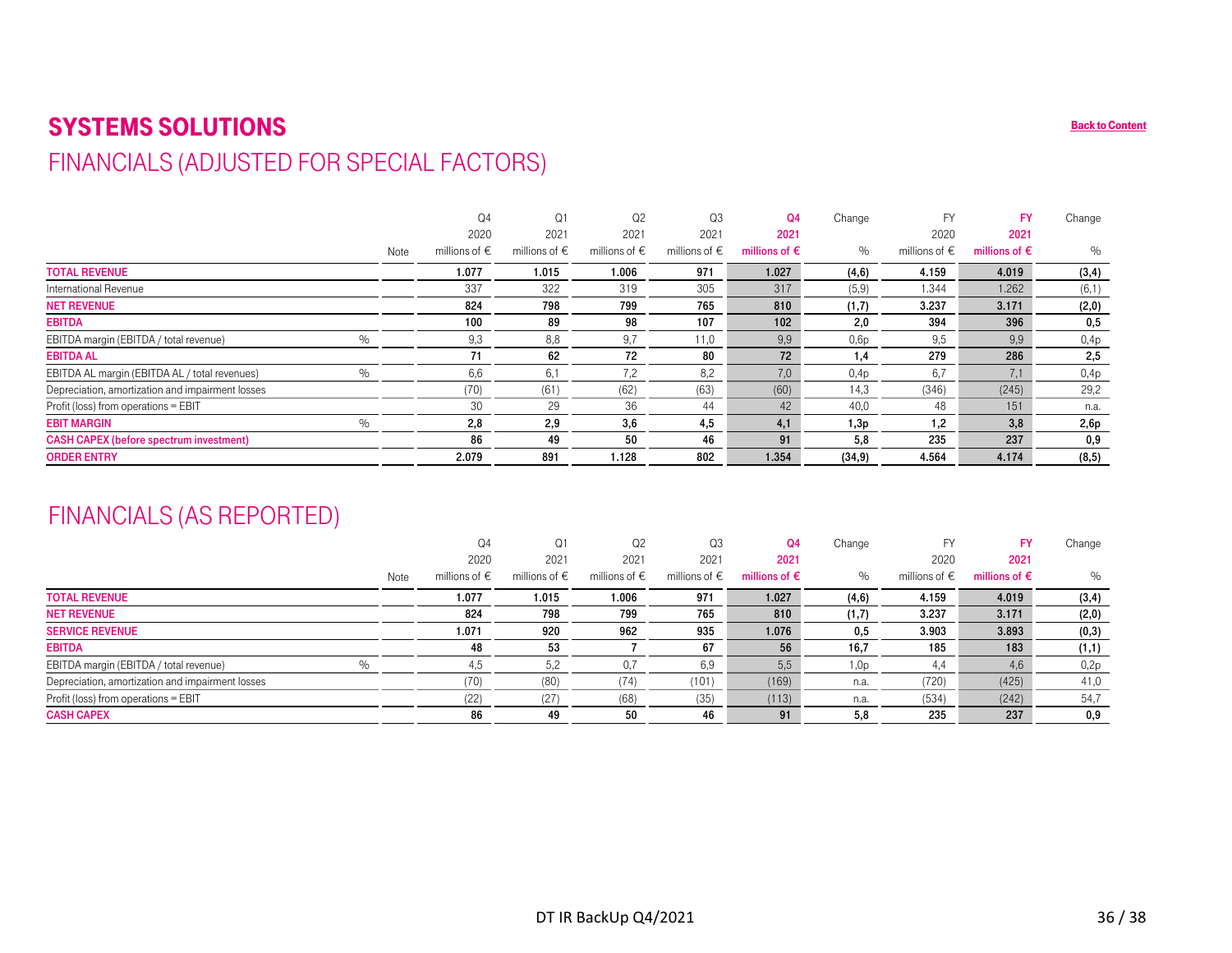## <span id="page-36-0"></span>GROUP HEADQUARTERS & GROUP SERVICES BACK CONTENT AND BACK TO BACK TO BACK TO BACK TO CONTENT

## FINANCIALS (ADJUSTED FOR SPECIAL FACTORS)

|                                                  |      | Q <sub>4</sub>         | Q1                     | Q2                     | Q3                     | Q4                     | Change  | FY                     | FY                     | Change  |
|--------------------------------------------------|------|------------------------|------------------------|------------------------|------------------------|------------------------|---------|------------------------|------------------------|---------|
|                                                  |      | 2020                   | 2021                   | 2021                   | 2021                   | 2021                   |         | 2020                   | 2021                   |         |
|                                                  | Note | millions of $\epsilon$ | millions of $\epsilon$ | millions of $\epsilon$ | millions of $\epsilon$ | millions of $\epsilon$ | $\%$    | millions of $\epsilon$ | millions of $\epsilon$ | $\%$    |
| <b>TOTAL REVENUE</b>                             |      | 646                    | 625                    | 671                    | 617                    | 602                    | (6, 8)  | 2.556                  | 2.515                  | (1,6)   |
| <b>NET REVENUE</b>                               |      | 52                     | 51                     | 52                     | 47                     | 42                     | (19,2)  | 196                    | 193                    | (1, 5)  |
| <b>EBITDA</b>                                    |      | (125)                  | (2)                    | 59                     | (6)                    | (169)                  | (35,2)  | (73)                   | (118)                  | (61, 6) |
| EBITDA margin (EBITDA / total revenue)           |      | (19,3)                 | (0,3)                  | 8,8                    | (1,0)                  | (28,1)                 | (8,8p)  | (2,9)                  | (4,7)                  | (1,8p)  |
| <b>EBITDA AL</b>                                 |      | (210)                  | (84)                   | (21)                   | (86)                   | (249)                  | (18, 6) | (429)                  | (440)                  | (2, 6)  |
| EBITDA AL margin (EBITDA AL / total revenue)     |      | (32,5)                 | (13,4)                 | (3,1)                  | (13, 9)                | (41, 4)                | (8,9p)  | (16, 8)                | (17,5)                 | (0,7p)  |
| Depreciation, amortization and impairment losses |      | (327)                  | (316)                  | (382)                  | (354)                  | (391)                  | (19,6p) | (1.260)                | (1.443)                | (14,5)  |
| Profit (loss) from operations = EBIT             |      | (452)                  | (317)                  | (323)                  | (360)                  | (561)                  | (24,1)  | (1.333)                | (1.561)                | (17,1)  |
| <b>CASH CAPEX (before spectrum investment)</b>   |      | 297                    | 250                    | 222                    | 230                    | 305                    | 2.7     | 990                    | 1.007                  | 1,7     |

## FINANCIALS (AS REPORTED)

|                                                  |      | Q <sub>4</sub>         | Q1                     | Q2                     | Q3                     | Q4                     | Change  |                        | <b>FY</b>              | Change  |
|--------------------------------------------------|------|------------------------|------------------------|------------------------|------------------------|------------------------|---------|------------------------|------------------------|---------|
|                                                  |      | 2020                   | 2021                   | 2021                   | 2021                   | 2021                   |         | 2020                   | 2021                   |         |
|                                                  | Note | millions of $\epsilon$ | millions of $\epsilon$ | millions of $\epsilon$ | millions of $\epsilon$ | millions of $\epsilon$ | $\%$    | millions of $\epsilon$ | millions of $\epsilon$ | $\%$    |
| <b>TOTAL REVENUE</b>                             |      | 646                    | 625                    | 671                    | 617                    | 602                    | (6, 8)  | 2.556                  | 2.515                  | (1,6)   |
| <b>NET REVENUE</b>                               |      | 52                     | 51                     | 52                     | 47                     | 42                     | (19,2)  | 196                    | 193                    | (1,5)   |
| <b>SERVICE REVENUE</b>                           |      | 249                    | 244                    | 256                    | 246                    | 237                    | (4, 8)  | 970                    | 984                    | 1,4     |
| <b>EBITDA</b>                                    |      | (188)                  | (27)                   |                        | (38)                   | (238)                  | (26, 6) | (350)                  | (300)                  | 14,3    |
| EBITDA margin (EBITDA / total revenue)           |      | (29,1)                 | (4,3)                  | 0,6                    | (6, 2)                 | (39,5)                 | (10,4p) | (13,7)                 | (11,9)                 | 1,8p    |
| Depreciation, amortization and impairment losses |      | (327)                  | (330)                  | (382)                  | (354)                  | (398)                  | (21,7)  | (1.304)                | (1.463)                | (12, 2) |
| Profit (loss) from operations = EBIT             |      | (515)                  | (357)                  | (378)                  | (392)                  | (636)                  | (23,5)  | (1.655)                | (1.764)                | (6, 6)  |
| <b>CASH CAPEX</b>                                |      | 297                    | 250                    | 222                    | 230                    | 305                    | 2.7     | 990                    | 1.007                  | 1.7     |